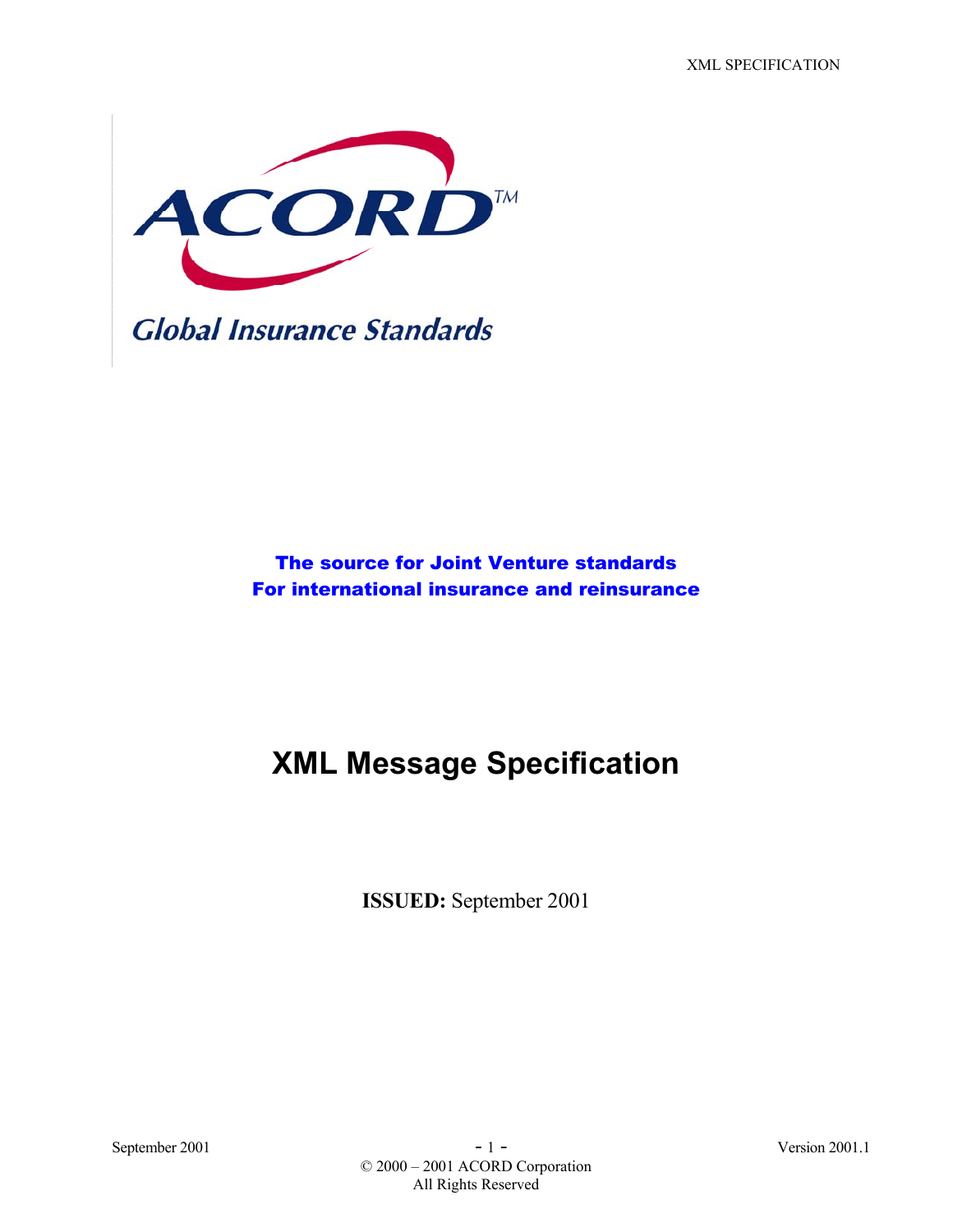$\ddot{\phantom{a}}$ 

## **TABLE OF CONTENTS**

| 1                                                         |  |
|-----------------------------------------------------------|--|
|                                                           |  |
|                                                           |  |
|                                                           |  |
| 1.3.1                                                     |  |
|                                                           |  |
|                                                           |  |
| 1.3.4                                                     |  |
| 1.3.5                                                     |  |
| 1.3.6                                                     |  |
| 1.3.7                                                     |  |
| 1.3.8                                                     |  |
|                                                           |  |
|                                                           |  |
|                                                           |  |
|                                                           |  |
|                                                           |  |
|                                                           |  |
|                                                           |  |
|                                                           |  |
| 1.4.3                                                     |  |
| 1.4.4                                                     |  |
| 1.4.5                                                     |  |
| 1.4.6                                                     |  |
| $\mathbf{2}$                                              |  |
|                                                           |  |
|                                                           |  |
|                                                           |  |
|                                                           |  |
| 2.2.1 Acknowledgement Sender="value" Receiver="value"  50 |  |
| 2.2.2                                                     |  |
| 2.2.3 ClaimMovement Sender= "value" Receiver= "value"54   |  |
| 2.2.4 Codes                                               |  |
|                                                           |  |
| 2.2.6 Settlement                                          |  |
|                                                           |  |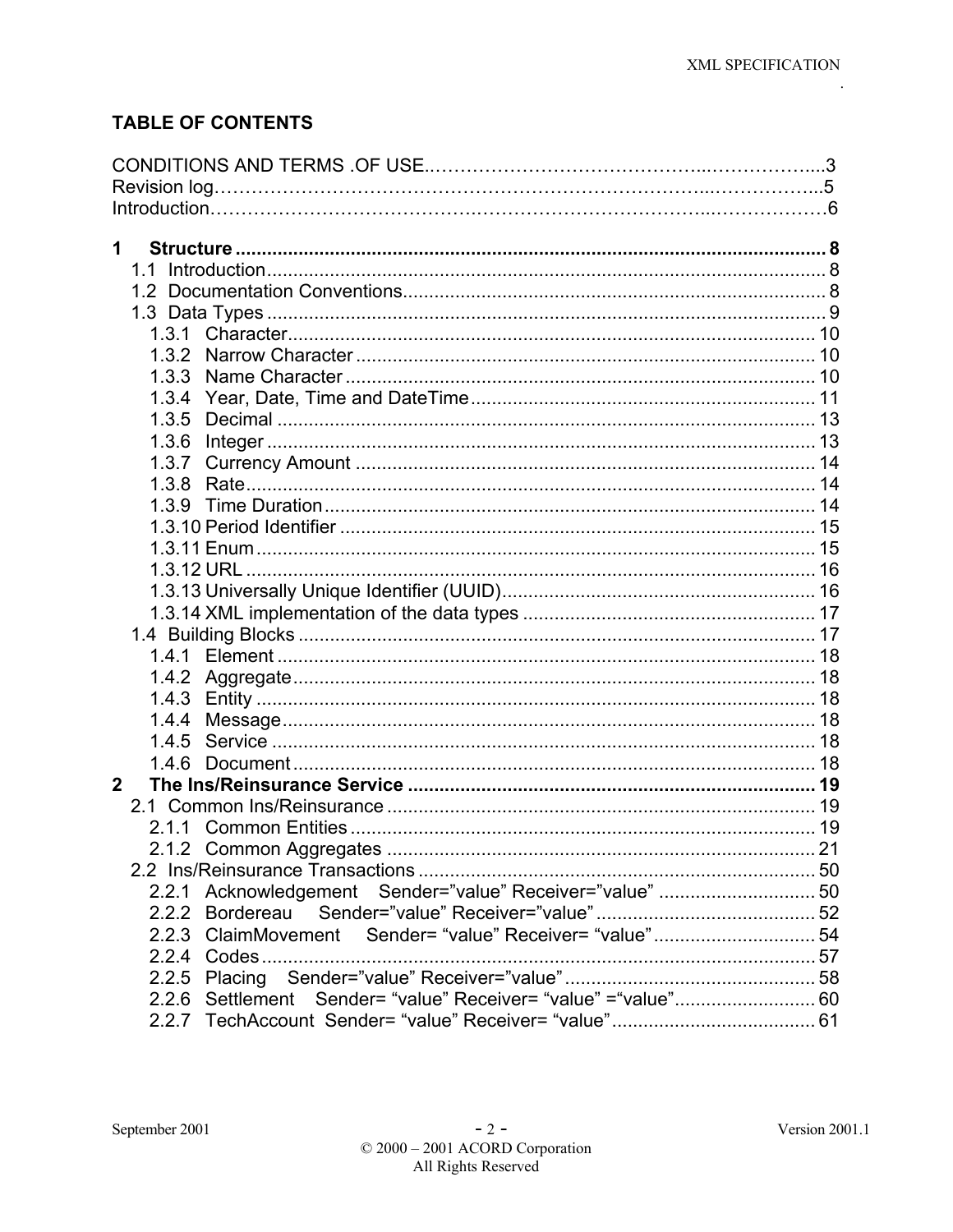#### CONDITIONS AND TERMS OF USE

**Section 1. Intellectual Property Rights.** Copyright and other intellectual property laws protect the Standard. All intellectual property rights in the Standard belong to ACORD and are expressly reserved by ACORD except for your limited right to use, distribute, copy, display, and add to, but not modify or otherwise change, the fundamental data message format of the Standard granted under this Agreement. You agree to defend, indemnify, and hold ACORD, its officers, directors, employees and agents harmless from and against any claims, actions or demands, and liabilities, including, without limitation, reasonable legal and accounting fees, alleging or resulting from your use of the Standard or your breach of the terms of this Agreement. ACORD shall provide notice to you promptly of any claim, suit, or proceeding and shall assist you, at your expense, in defending any such claim, suit or proceeding. **Section 2. Attribution.** As a condition of your limited rights granted in Section 1, you agree when using the Standard to reproduce (i) the following copyright notice: **© 2001 ACORD. All Rights Reserved.** and (ii) the statement "Used with permission of ACORD."

**Section 3. No Warranties**. TO THE EXTENT PERMITTED BY LAW, ACORD DISCLAIMS ALL WARRANTIES ON THE STANDARD, EITHER EXPRESS OR IMPLIED, INCLUDING, WITHOUT LIMITATION, THE IMPLIED WARRANTIES OF MERCHANTABILITY, NON-INFRINGEMENT OF THIRD PARTY RIGHTS, AND FITNESS FOR PARTICULAR PURPOSE. THE DURATION OF ANY STATUTORILY REQUIRED WARRANTY PERIOD SHALL BE LIMITED TO THIRTY DAYS FROM THE DATE OF YOUR ACCEPTANCE OF THESE CONDITIONS AND TERMS OF USE.

**Section 4. Exclusive, Limited Remedy**. The exclusive remedy for breach of this Agreement by ACORD shall be, at ACORD's option either (i) repair or replace the Standard or (ii) a refund of the price, if any, which you paid to use the Standard which shall be your sole and entire monetary relief and ACORD's total monetary liability to you. **Section 5. Limitation of Liability. (i) Special Damages**. IN NO EVENT SHALL ACORD OR AN AFFILIATED COMPANY OF ACORD BE LIABLE FOR ANY DAMAGES, WHETHER DIRECT, INDIRECT, SPECIAL, INCIDENTAL, CONSEQUENTIAL, OR OTHERWISE (INCLUDING LOST PROFIT OR BUSINESS REVENUE, OR GOODWILL) ARISING IN CONNECTION WITH THIS AGREEMENT, THE STANDARD, OR THE USE THEREOF, EVEN IF ACORD HAS BEEN ADVISED, KNEW OR SHOULD HAVE KNOWN OF THE POSSIBILITY OF SUCH DAMAGES. **(ii) ACORD Not Liable**. ACORD WILL NOT BE RESPONSIBLE, AND SHALL NOT BE LIABLE, FOR ANY LOSSES OR DAMAGES TO YOU ARISING IN CONNECTION WITH THIS AGREEMENT, THE STANDARD OR THE USE THEREOF, EXCEPT TO THE EXTENT THAT SUCH LOSSES OR DAMAGES WERE CAUSED SOLELY AND DIRECTLY BY ACORD'S GROSS NEGLIGENCE OR WILLFUL MISCONDUCT, IN WHICH CASE ACORD'S LIABILITY SHALL, IN NO EVENT, EXCEED THE LESSER OF THE ACTUAL DAMAGE OR LOSS CAUSED, OR \$50.00. UNDER NO CIRCUMSTANCES SHALL ACORD BE LIABLE FOR ANY DAMAGES OR LOSSES CAUSED IN ANY MANNER BY YOUR FAILURE TO PERFORM YOUR OBLIGATIONS UNDER THIS AGREEMENT, OR BY YOUR BREACH OF ANY PROVISIONS HEREIN, OR BY MODIFICATIONS OR ENHANCEMENTS MADE TO THE STANDARD BY ANYONE OTHER THAN AN AUTHORIZED ACORD REPRESENTATIVE. ACORD SHALL NOT BE LIABLE TO YOU, ANY PARTY INVOLVED IN A TRANSACTION INITIATED BY YOU USING THE STANDARD OR ANY OTHER THIRD PARTY FOR ANY CLAIMS OR DAMAGES, INCLUDING, WITHOUT LIMITATION, LOSSES OR DAMAGES OF ANY AND EVERY NATURE, RESULTING FROM THE LOSS OR CORRUPTION OF DATA, INABILITY TO ACCESS THE INTERNET OR INTERNAL SYSTEMS, OR INABILITY TO TRANSMIT OR RECEIVE INFORMATION, CAUSED BY, OR RESULTING FROM, DELAYS, NON-DELIVERY, OR SERVICE INTERRUPTIONS WHETHER OR NOT CAUSED BY THE FAULT OR NEGLIGENCE OF ACORD. ACORD SHALL NOT BE RESPONSIBLE FOR THE SERVERS NOT BEING ACCESSIBLE ON THE INTERNET OR INTERNAL SYSTEMS DUE TO CIRCUMSTANCES NOT IN THE DIRECT CONTROL OF ACORD SUCH AS, WITHOUT LIMITATION, YOUR OR ANY OTHER THIRD PARTY'S EQUIPMENT CAPABILITIES, LIMITATIONS OR INTERNET SERVICE PROVIDER LIMITATIONS. ACORD SHALL NOT BE RESPONSIBILE OR LIABLE FOR UNAUTHORIZED DISSEMINATION OF ANY OF YOUR DATA, WHETHER AS A RESULT OF DEFEAT OF DATA SECURITY, MISAPPROPRIATION OR MISUSE OF PASSWORDS, OR ANY OTHER CAUSE NOT IN THE DIRECT CONTROL OF ACORD. **(iii) Allocation of Risk.** YOU EXPRESSLY AGREE THAT THE LIMITATIONS AND EXCLUSIONS OF THESE TERMS FAIRLY REPRESENT OUR AGREEMENT ON THE ALLOCATION OF RISK BETWEEN US AS TO ACORD'S OBLIGATIONS HEREUNDER. THE PAYMENTS MADE BY YOU, IF ANY, REFLECT THIS ALLOCATION OF RISK AND THE EXCLUSION OF SPECIAL, INCIDENTAL, CONSEQUENTIAL, INDIRECT OR PUNITIVE, OR OTHER DAMAGE AND OTHER DAMAGE LIMITATIONS IN THIS AGREEMENT NOTWITHSTANDING THAT ANY EXCLUSIVE REMEDY SHALL FAIL OF ITS ESSENTIAL PURPOSE OR OTHERWISE BE UNAVAILABLE

**Section 6. General.** Any dispute arising out of or related to these conditions and terms of use or the Standard shall be subject to binding arbitration in the District of Columbia conducted by a single arbitrator chosen pursuant to and shall be conducted in accordance with the Streamlined Rules of Arbitration of J.A.M.S./ENDISPUTE. This Agreement and performance hereunder shall be governed and construed in accordance with (i) the laws of the State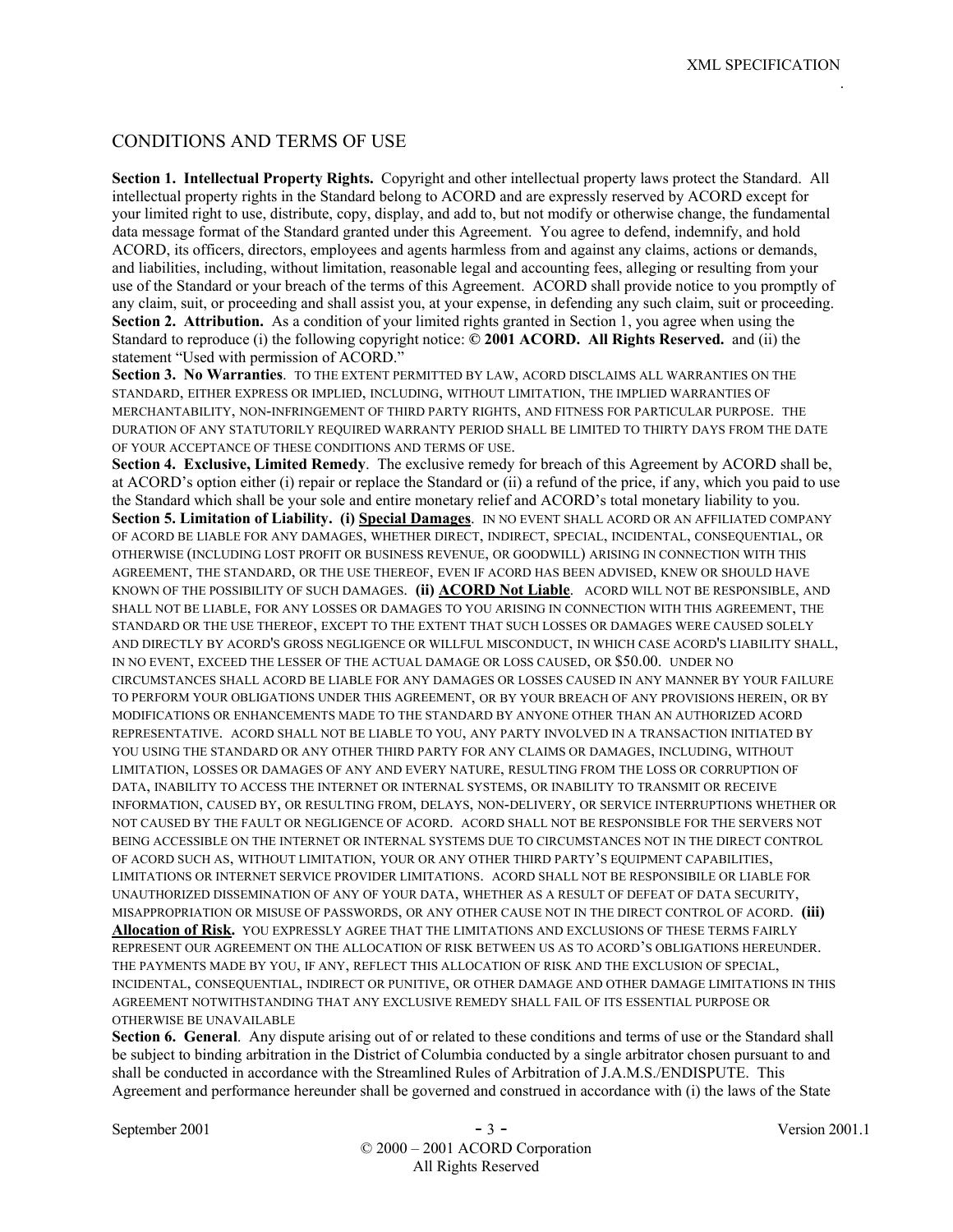of New York, without reference either to its choice of law provisions or its Arbitration statute or other dispute resolution provisions, and (ii) the U.S. Arbitration Act, 9 U.S.C. §§ 1 *et seq*. Subject to the first sentence of this Section 6, any and all proceedings relating to the subject matter hereof shall be maintained in the federal and local courts of the District of Columbia, as applicable, which courts shall have exclusive jurisdiction for such purpose, and you hereby consent to the personal jurisdiction of such courts. In the event that any term of this Agreement conflicts with the law under which this Agreement is to be construed, or if any term is held invalid by any court of competent jurisdiction, such term shall be deemed to be restated to reflect, as nearly as possible, the original intention of both of the parties in accordance with applicable law, and the remainder of this Agreement shall remain in full force and effect. In the event that such invalid provision relates to matters which constitute the essence of the Agreement including, but not limited to, matters relating to the ownership of the Standard, and such invalid provision cannot be restated to reflect the original intention of both of the parties, the entire Agreement shall be deemed null and void, in which case, no licenses or other authorizations hereunder shall be deemed effective. No waiver of any term of this Agreement shall be deemed a further or continuing waiver of such term or any other term. This Agreement constitutes the entire agreement between you and ACORD with respect to the Standard and your rights and obligations regarding your access and use which supersedes all written or oral, prior and contemporaneous representations, discussions and agreements relating to its subject matter. Any changes to this Agreement must be made in writing, signed by an authorized representative of ACORD. This Agreement shall be construed fairly in accordance with the plain meaning of its terms, regardless of which party was primarily responsible for preparation and drafting of it. No statement, representation, warranty, covenant or agreement of any kind not expressly set forth in this Agreement shall affect, or be used to interpret, change or restrict, the express terms and provisions of this Agreement.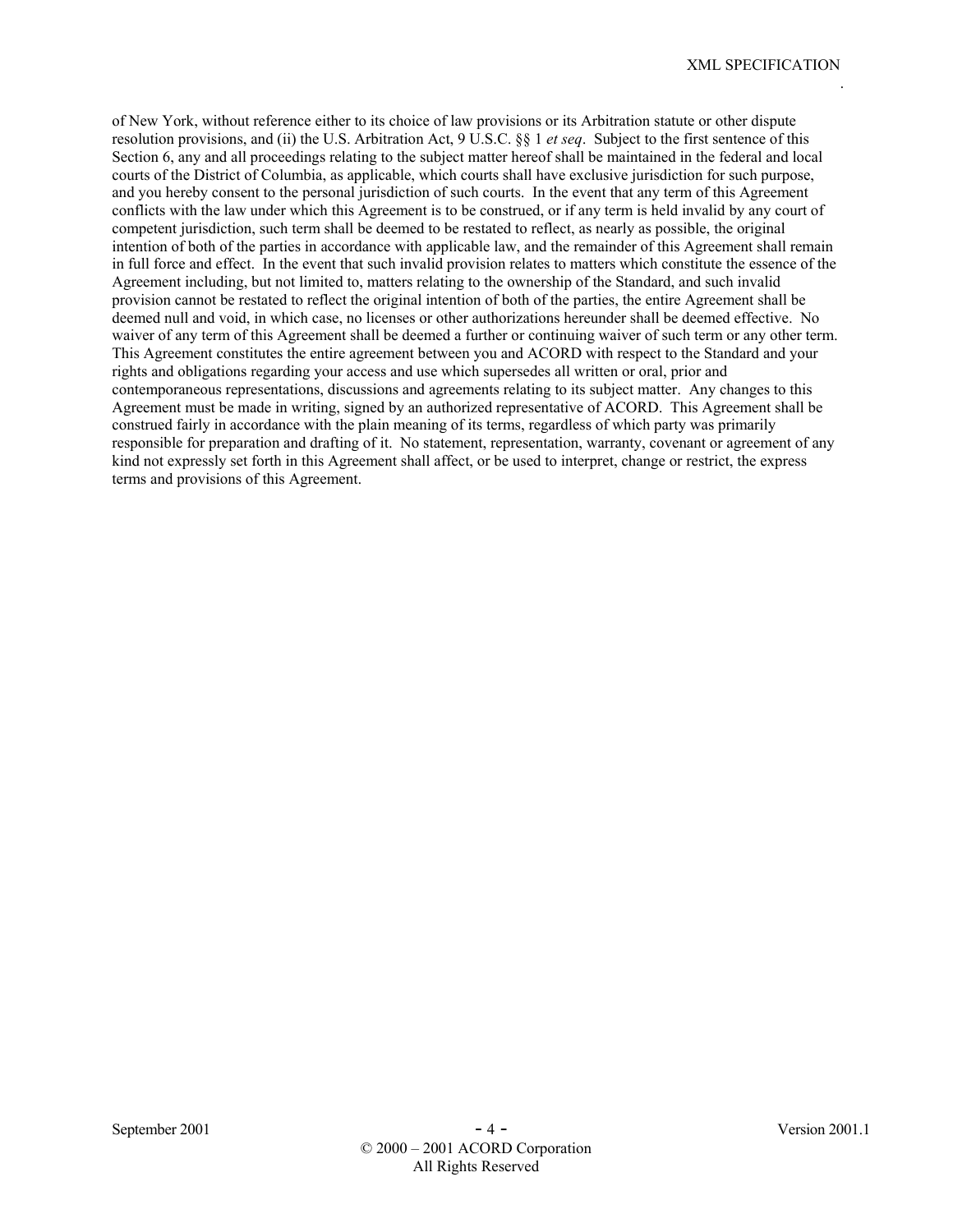#### REVISION LOG

| N <sub>L</sub><br>TANT | $\sim$ | $\sim$ TIL $\bigcap$ Mi | DESCRIPTION<br>◥ |
|------------------------|--------|-------------------------|------------------|
|                        |        |                         |                  |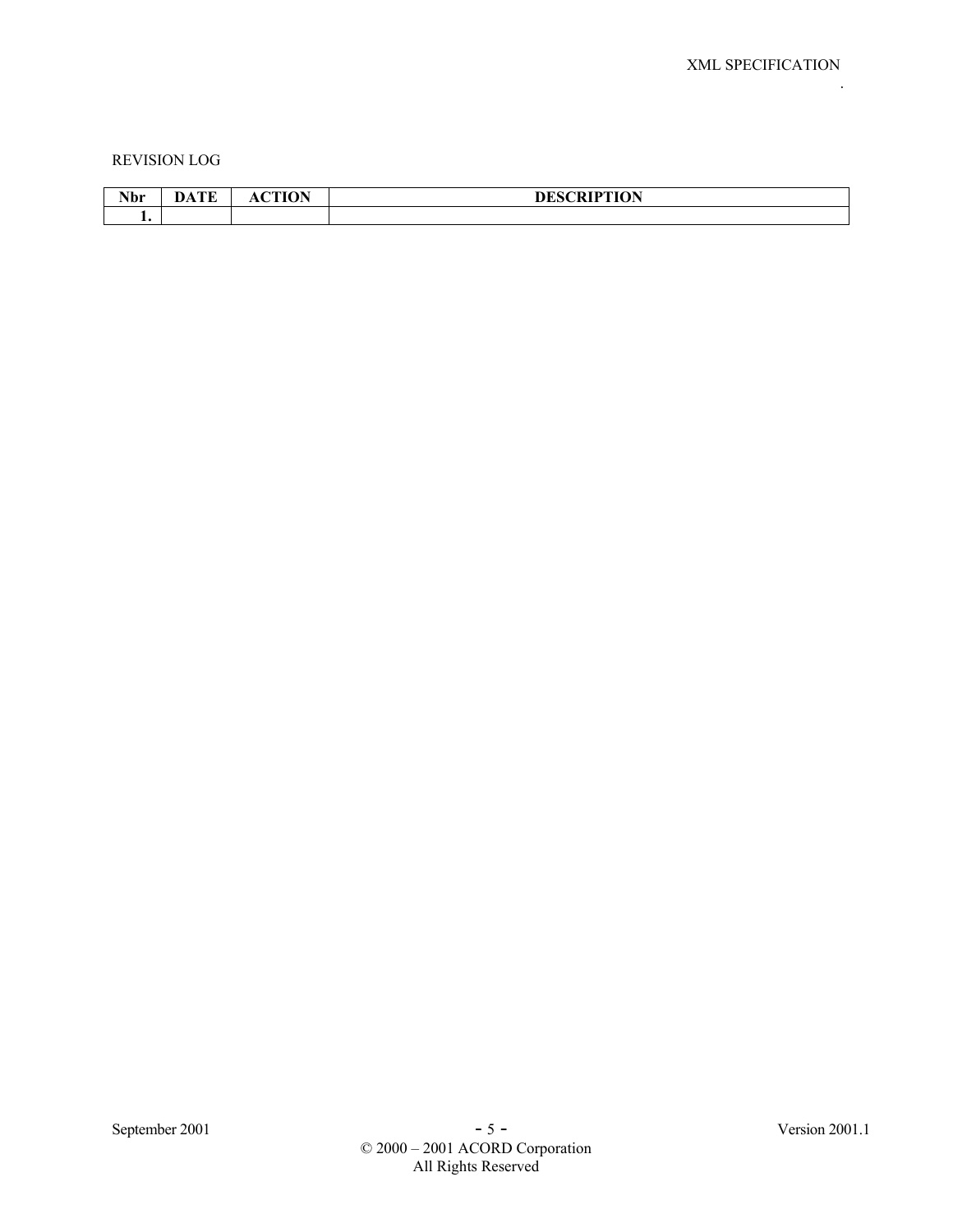## **Introduction**

The Joint Venture Insurance and Reinsurance Service Business Message Specification is the result of a cooperative industry effort of JV members including ins/reinsurers, ins/reinsurance intermediaries, clients/cedents and technology service providers. It leverages existing JV EDIFACT messages, a JV data dictionary and data model and the IFX Specification to provide the definition of business messages to be used by the insurance industry using electronic commerce to conduct the business of insurance.

# **Purpose of this document**

The Joint Venture Insurance and Reinsurance Service Business Message Specification provides the insurance industry with a common set of Business Level Messages that may be used to provide message-processing services across multiple organizations and networks. This document defines the information that must be sent in a message from a business perspective and provides message semantics. This document provides the basis for business-level information flow reinsurers, intermediaries, cedents and third party Service Providers.

This document is intended to be independent of any technology implementation but it is expected that the creation of technology-specific standards for the industry will use this document during the definition process. It identifies logical groupings of information that can then be expressed in a given technology, today in particular, XML.

Chapter 1 defines documentation conventions and identifies data types. Chapter 2 defines the ins/reinsurance specific groupings of data, known as aggregates.

## **Other Related Documents**

The Joint Venture Insurance and Reinsurance Service Business Message Specification is one of several documents related to the creation of industry standards. Below is a list of other related documents:

#### **Interactive Financial Exchange (IFX) Specification**

The Interactive Financial Exchange (IFX) Specification is managed by IFX Forum and is freely available at www.ifxforum.org. It provides a robust and scalable framework for the exchange of financial data and instructions independent of a particular network technology or computing platform. The information-sharing potential of IFX has been designed to support communication not only between a Financial Institution and its customers, but also between a Financial Institution and its Service Providers, between Financial Institutions, and eventually directly between customers

#### **Joint Venture Data Dictionary**

The Joint Venture Data Dictionary includes data defined by JV partners (and their memberships) for the areas of placing, technical accounting, claims advice and payment, financial accounting, and the supporting areas of bordereau and transactions used for responses/updating references and processing indicators

When defining data for this dictionary, JV's primary aim was to clearly express the data standard that had been agreed by business users and implementers over a number of years when the specific JV messages and implementation guidelines were developed. Throughout the creation of the dictionary elements, the JV has maintained a mapping the XML and EDIFACT standards to assist developers in designing software that may need to exchange information with existing EDIFACT standards-based systems.

#### **Joint Venture XML Document Type Definition**

This specification, in conjunction with the JV data dictionary, has been compiled into a Document Type Definition (DTD) file.

#### **Sample Data Streams**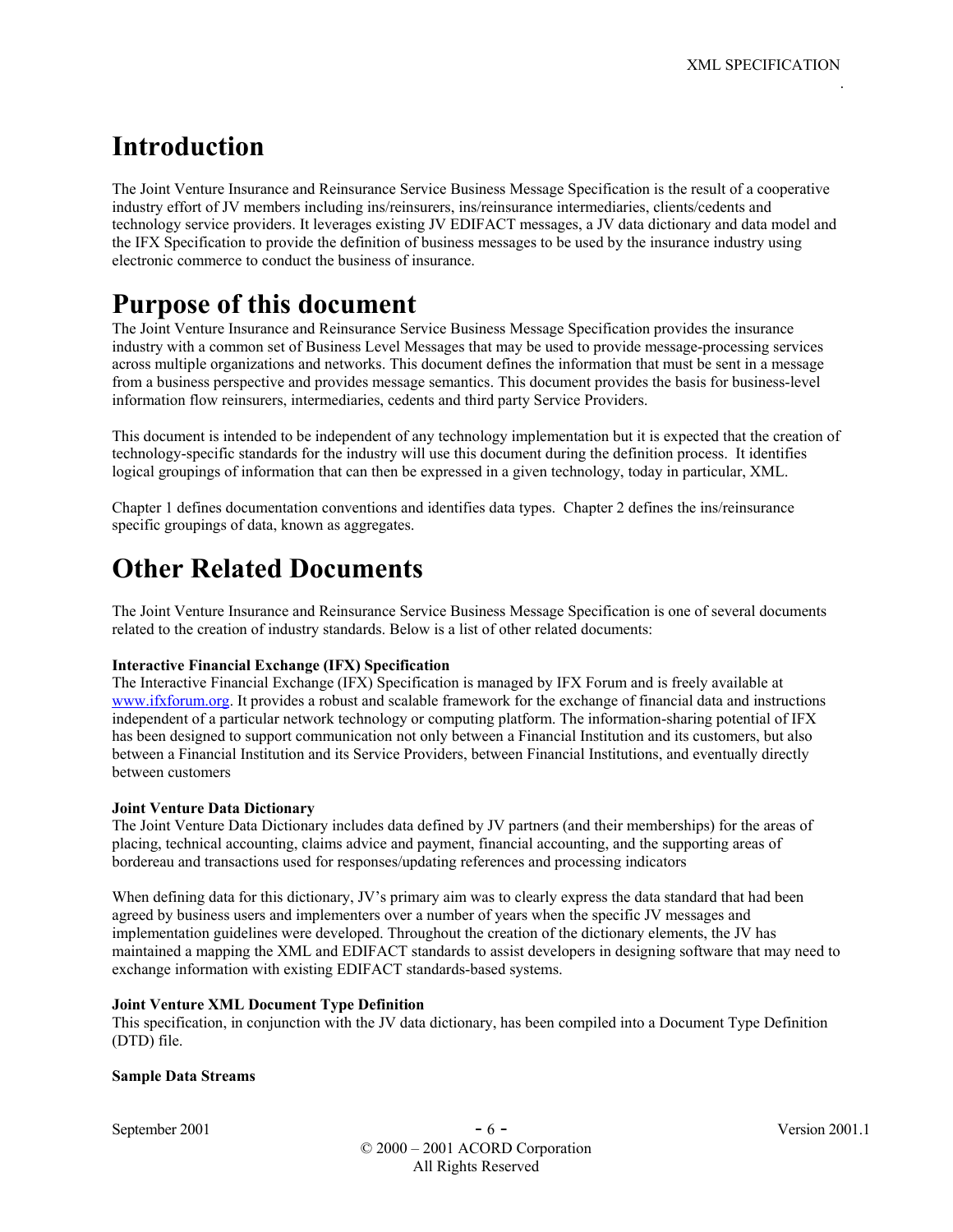Business Examples document. This contains sample data streams to demonstrate how the DTD might be implemented. They do not include every element and every condition supported by the DTD.

#### **Tree Structure**

A representation of the DTD as a flow chart identifying the data relationships is available.

#### **Other relevant JV documentation**

Other JV documentation that is available is as follows:

- $\triangleright$  JV Implementation Guides
- $\triangleright$  JV Business example data mappings
- ¾ JV Codes Manual
- ¾ JV EDIFACT Segment Guides
- $\triangleright$  Codes XML documents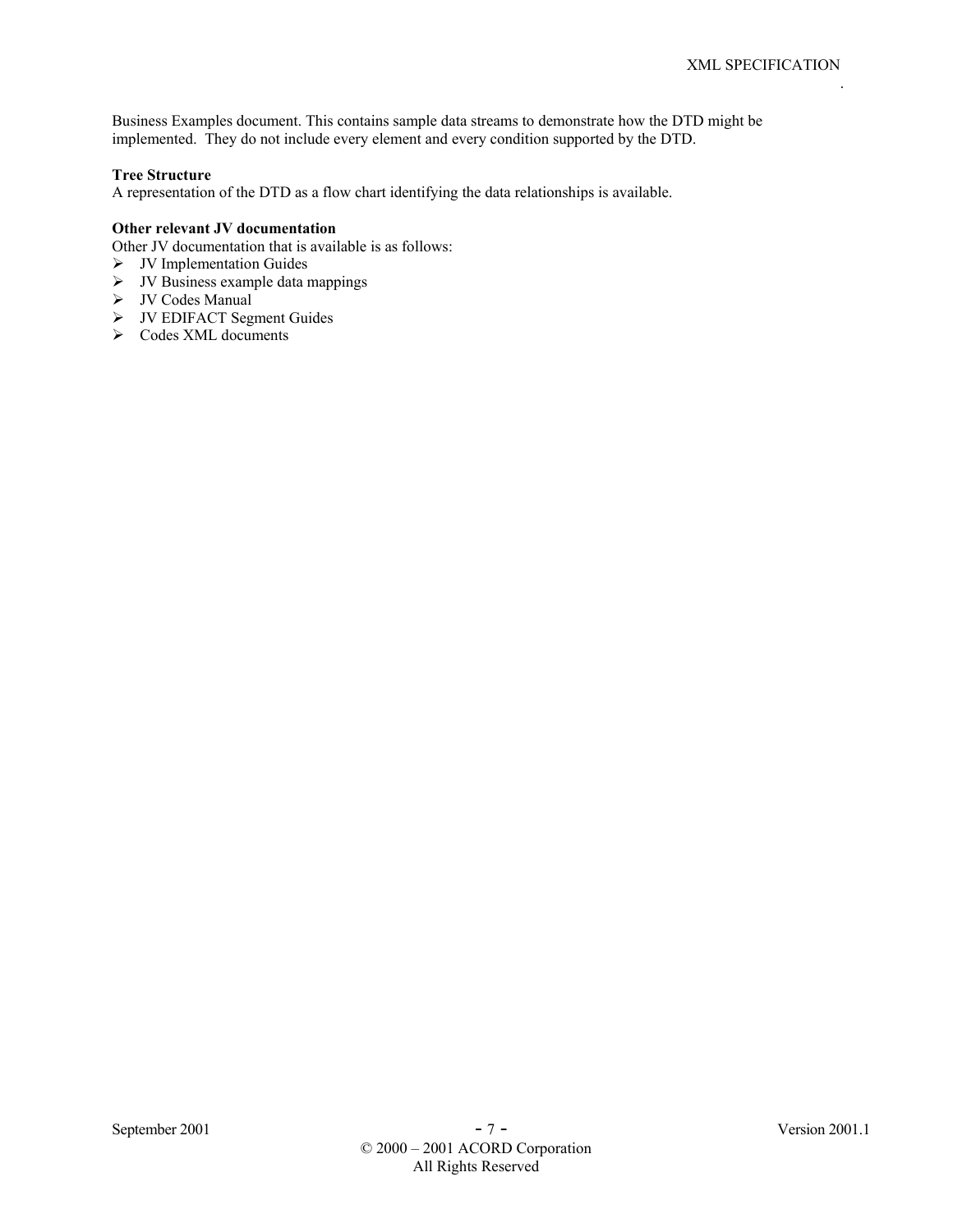# **1 Structure**

# **1.1 Introduction**

While the important foundations of the IFX Specification, including data types, elements, aggregates, messages, transactions, services, naming conventions, usage rules, and documentation conventions are in the IFX specification, anywhere where the JV deviated from those conventions is documented below, as far as possible. JV acknowledges any and all copyrights owned by IFXForum. Note that attributes are expressed in this specification by ="value" and the actual values are found in the JV codelists.

# **1.2 Documentation Conventions**

(These conventions are a subset of the those of the IFX specification)

Documentation conventions in the specification include:

- All documentation is written and maintained in US English.
- Required elements and aggregates have "Required" in the Usage column.
- Optional elements and aggregates have "Optional" in the Usage column. If there are specific cases where an optional element or aggregate may be required, it is noted by "*but see Description*" in the Usage column, to call attention to this condition.
- Repeating elements and aggregates may appear more than once, and are indicated by "Repeating" in the Usage column.
- An "inclusive or" condition requires at least one of the members of the group to be present, and is indicated with "OR" in the Usage column. A thin dashed line separates the members of the OR, while a thicker dotted line indicates the boundaries of the entire OR group.
- An "exclusive or" condition requires one, and only one, of the members of the group to be present, and is indicated with "XOR" in the Usage column. A thin dashed line separates the members of the XOR, while a thicker dotted line indicates the boundaries of the entire XOR group.
- An "and" condition requires all or none of the members of the group to be present, and is indicated with a "AND" in the Usage column. A thin dashed line separates the members of the AND, while a thicker dotted line indicates the boundaries of the entire AND group.
- Indentation indicates that the indented element or aggregate is contained in the most recent aggregate that has one less indentation.

| Taq                   | Type   | Usage    | <b>Description</b>                                                                   |
|-----------------------|--------|----------|--------------------------------------------------------------------------------------|
| <element1></element1> | $C-12$ | Required | Required Element.                                                                    |
|                       |        |          | Occurs exactly once in each Request, or exactly once in each<br>successful Response. |
| <element1></element1> | $C-36$ | Optional | Optional Element.                                                                    |
|                       |        |          | Occurs zero or one times.                                                            |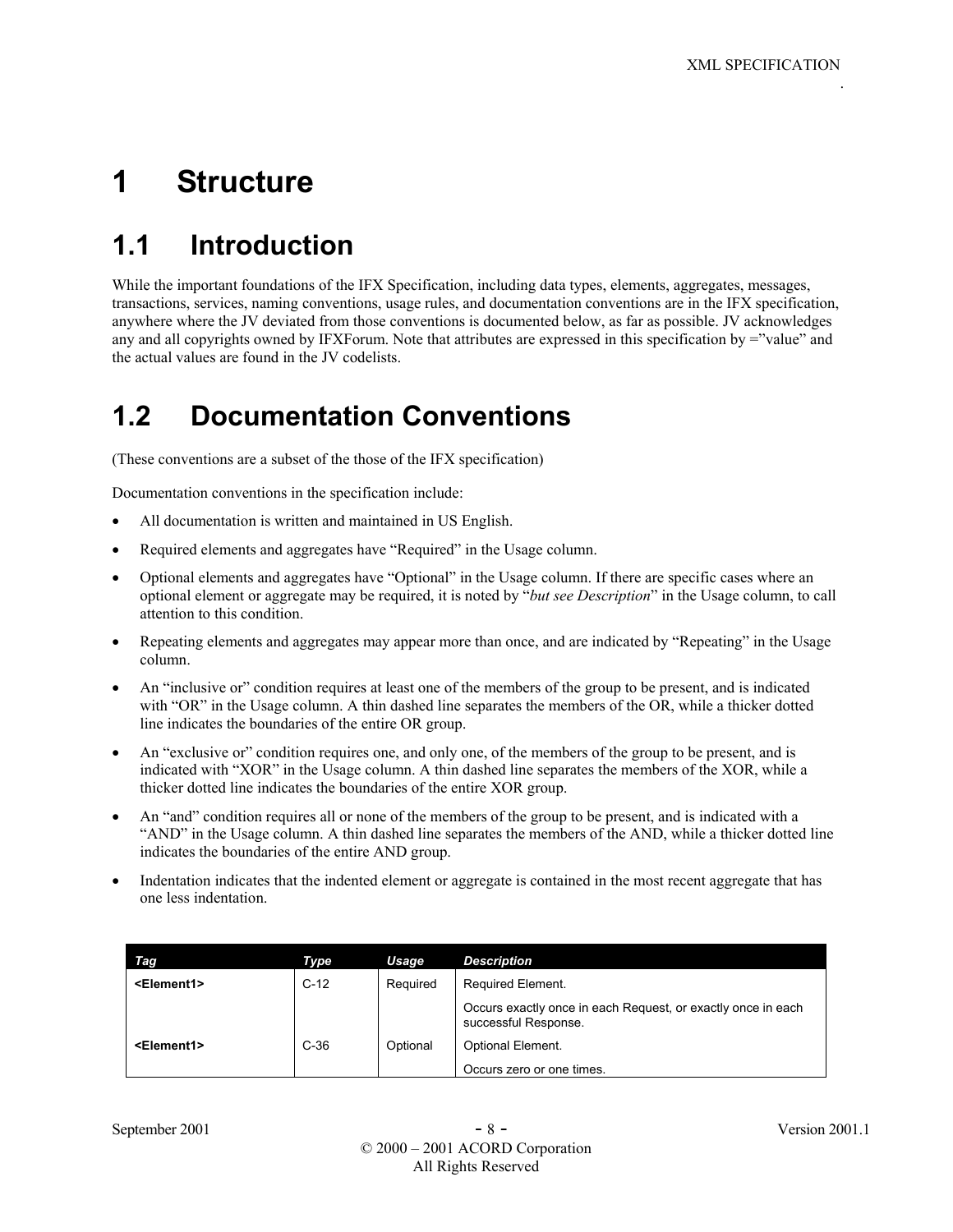| Tag                   | Type      | Usage                  | <b>Description</b>                                                                                                                                                                                                                                                                                 |
|-----------------------|-----------|------------------------|----------------------------------------------------------------------------------------------------------------------------------------------------------------------------------------------------------------------------------------------------------------------------------------------------|
| <element1></element1> | $C-12$    | Optional               | <b>Optional Repeating Element.</b>                                                                                                                                                                                                                                                                 |
|                       | Repeating |                        | Occurs zero or more times.                                                                                                                                                                                                                                                                         |
| <element1></element1> | Long      | Optional<br><b>AND</b> | Optional and.                                                                                                                                                                                                                                                                                      |
| <element2></element2> | Decimal   | Optional<br><b>AND</b> | Two valid cases (1) both <element1> and <element2>, (2)<br/>neither.</element2></element1>                                                                                                                                                                                                         |
| <element1></element1> | Long      | Required<br><b>OR</b>  | Inclusive or.                                                                                                                                                                                                                                                                                      |
| <element2></element2> | Decimal   | Required<br><b>OR</b>  | Three valid cases $(1)$ <element1>, <math>(2)</math> <element2>, <math>(3)</math> both<br/><element1> and <element2>.</element2></element1></element2></element1>                                                                                                                                  |
| <element1></element1> | Long      | Optional<br><b>XOR</b> | Optional exclusive or.                                                                                                                                                                                                                                                                             |
| <element2></element2> | Decimal   | Optional<br>XOR.       | Three valid cases: (1) neither <element1> nor <element2>. (2)<br/><element1>, but not <element2>. (3) <element2>, but not<br/><element1>.</element1></element2></element2></element1></element2></element1>                                                                                        |
| <element1></element1> | Long      | Required<br><b>XOR</b> | Required Exclusive or.                                                                                                                                                                                                                                                                             |
| <element2></element2> | Decimal   | Required<br>XOR.       | Two valid cases: (1) <element1>, but not <element2>. (2)<br/><element2>, but not <element1>.</element1></element2></element2></element1>                                                                                                                                                           |
| <element1></element1> | Long      | Required<br><b>XOR</b> | Required Exclusive or.                                                                                                                                                                                                                                                                             |
| <element2></element2> | Decimal   | Required<br><b>XOR</b> | Two valid cases: (1) <element1>, but neither <element2> nor<br/><element3>. (2) <element2> and <element3>, but not<br/><element1>.</element1></element3></element2></element3></element2></element1>                                                                                               |
| <element3></element3> | $C-10$    | Required               |                                                                                                                                                                                                                                                                                                    |
| <element1></element1> | Long      | Required<br><b>XOR</b> | Required Exclusive or.                                                                                                                                                                                                                                                                             |
| <element2></element2> | Decimal   | Required<br><b>XOR</b> | Three valid cases: (1) <element1>, but neither <element2> nor<br/><element3>. (2) <element2> and <element3>, but not<br/><element1>. (3) <element2>, but neither <element1> nor<br/><element3>.</element3></element1></element2></element1></element3></element2></element3></element2></element1> |
| <element3></element3> | $C-10$    | Optional               |                                                                                                                                                                                                                                                                                                    |

# **1.3 Data Types**

A small number of data types are used to represent all data passed using the messages defined in this specification. All information elements are based on these data types.

Original Data Types defined in the IFX specification are:

| Character        | Closed Enum |
|------------------|-------------|
| Narrow Character | Open Enum   |
| Binary           | Long        |
| Boolean          | Identifier  |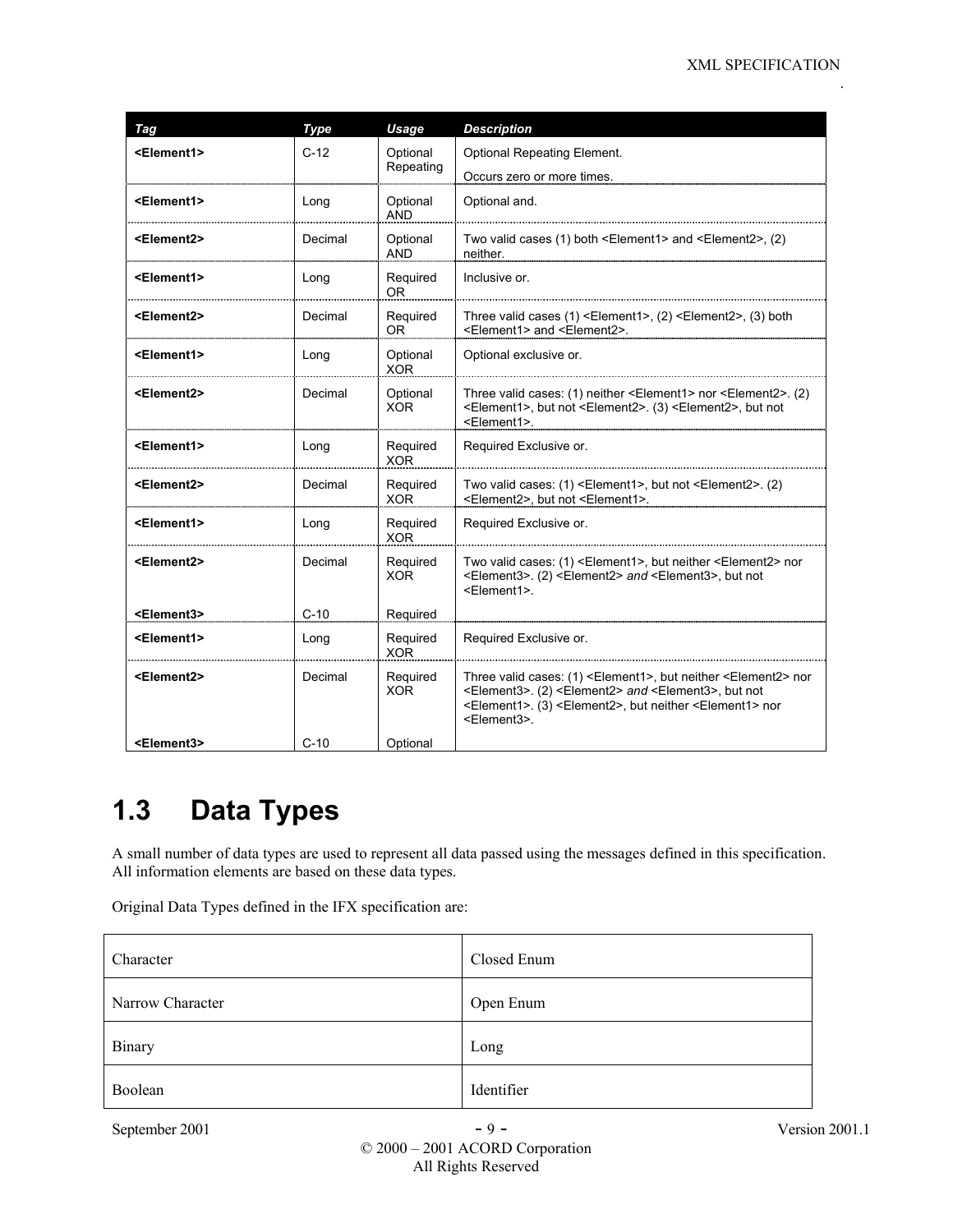| YrMon, Date, Time, DateTime, and Timestamp | <b>Phone Number</b>                  |
|--------------------------------------------|--------------------------------------|
| Decimal                                    | Universally Unique Identifier (UUID) |
| Currency Amount                            | URL                                  |

JV supported data types are a subset of those of IFX, complemented by JV specific data types. All coded values are found in the JV codelists.

JV data types are:

| Character                  | Rate                                 |
|----------------------------|--------------------------------------|
| Narrow Character           | Time Duration                        |
| Name Character             | Period Identifier                    |
| Year, Date, Time, DateTime | Closed Enum, Open Enum               |
| Decimal                    | <b>URL</b>                           |
| Integer                    | Universally Unique Identifier (UUID) |
| <b>Currency Amount</b>     |                                      |

This specification defines the semantics and logical attributes of each data type. The physical representations are defined within the implementation specifications.

## **1.3.1 Character**

*Character* indicates an element that allows character data up to a maximum number of characters, regardless of the number of bytes required to represent each character. The number after the hyphen specifies the maximum number of characters. For example, C-12 specifies an element of characters with maximum length 12 characters. C-∞ indicates an element with no maximum length. It is expected that *character* type elements may contain multibyte representations of characters in some implementations, depending on the allowable character sets.

## **1.3.2 Narrow Character**

Elements of type *Narrow Character* are elements of *character* data type with the additional restriction that the only allowable characters are those contained within the ISO Latin-1 character set.

## **1.3.3 Name Character**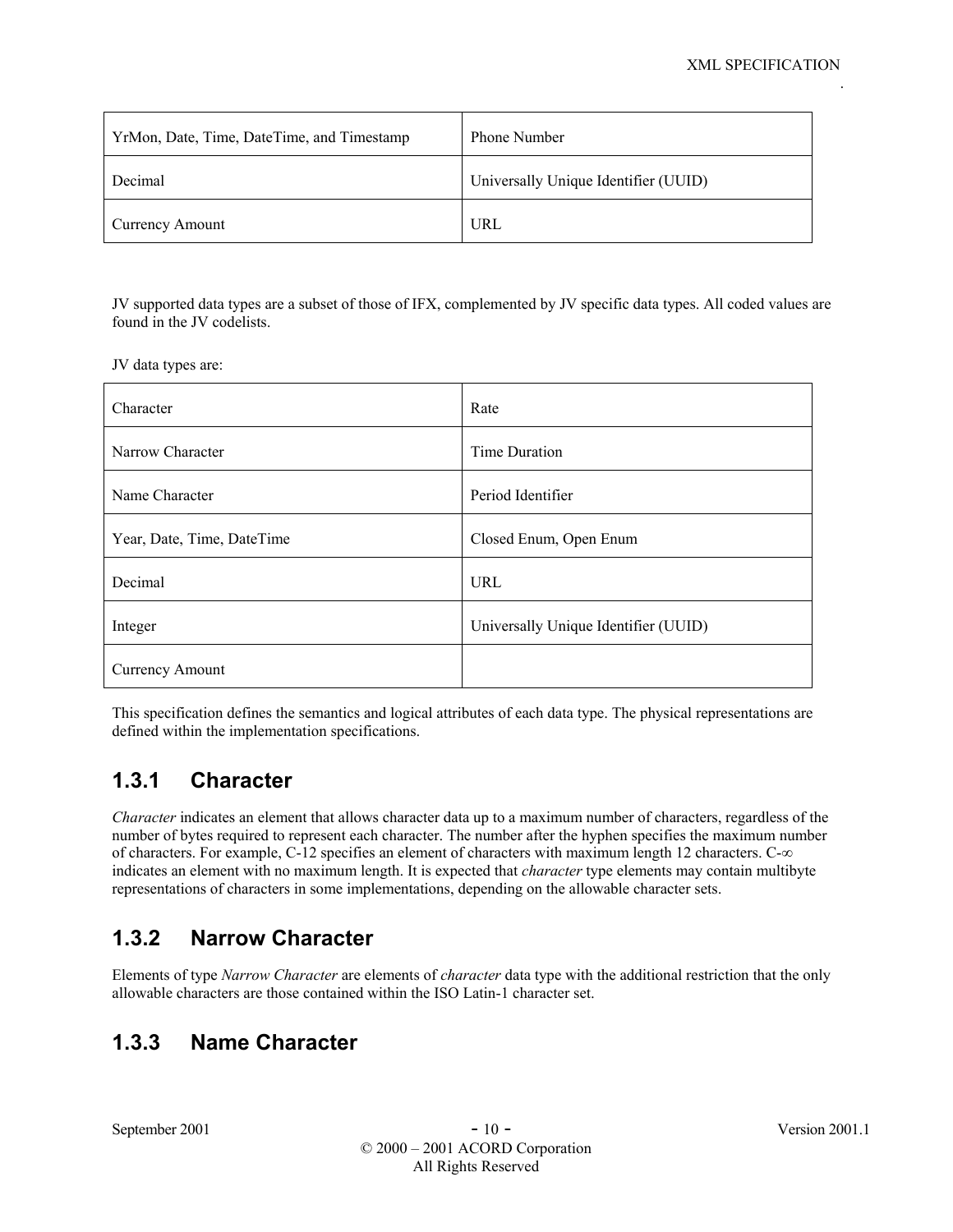Elements of type *Name Character* are elements of *character* data type with the additional restrictions that the only allowable characters are those contained within the ISO Latin-1 character set and are alphabetic characters, digits, hyphens, underscores, colons, or full stops.

## **1.3.4 Year, Date, Time and DateTime**

This specification includes three date-related compound data types: Year, Date and DateTime. In all types that describe Date information, the Gregorian calendar is used. Data types including time information refer to a 24-hour clock.

All date and time types include (with the largest units given first): year, month, day, hour, minute, second, and fractions of a second. Any particular type may include a subset of these possible values. *In future release, types including time information (hour, minute, etc.) may also include an offset from Coordinated Universal Time (UTC).*

As a general rule for *date* and *time* compound data types, values may be entered that omit the smallest logical elements. In every case, the value is taken to mean the same thing as if the minimum values (such as zeroes) were included. For example, a *DateTime* value omitting the time portion means the start of the day (12:00 midnight).

The logical elements appearing in each of these compound data types are summarized below. "Required" means that the element must occur in all instances of the data type. "Recommended" means that the element should be included in all instances of the data type. "Optional" elements may be omitted from an instance of the data type. Optional elements must be included if smaller elements are to be included. For example, month must not be omitted from a *date* value if day is included.

|                | <b>Contains</b>                                     | Year     | <b>Date</b> | <b>Time</b> | <b>DateTime</b> |
|----------------|-----------------------------------------------------|----------|-------------|-------------|-----------------|
| Year           | <b>YYYY</b>                                         | Required | Required    | N/A         | Required        |
|                | 0000-9999                                           |          |             |             |                 |
| Month          | MМ                                                  | N/A      | Required    | N/A         | Required        |
|                | $1 - 12$                                            |          |             |             |                 |
| Day            | DD                                                  | N/A      | Optional    | N/A         | Required        |
|                | $1 - 31$                                            |          |             |             |                 |
| Hours          | HH                                                  | N/A      | N/A         | Required    | Optional        |
|                | $0 - 23$                                            |          |             |             |                 |
| <b>Minutes</b> | MМ                                                  | N/A      | N/A         | Optional    | Optional        |
|                | $0 - 59$                                            |          |             |             |                 |
| Seconds        | SS                                                  | N/A      | N/A         | Optional    | Optional        |
|                | $0 - 60$                                            |          |             |             |                 |
| Fractional     | XXX (minimum)                                       | N/A      | N/A         | Optional    | Optional        |
| Seconds        | Precision is<br>determined by the<br>implementation |          |             |             |                 |

#### **1.3.4.1 Year**

*Year* is a simple data type containing the indication of a particular year.

Logically, this data type must contain a 4-digit year.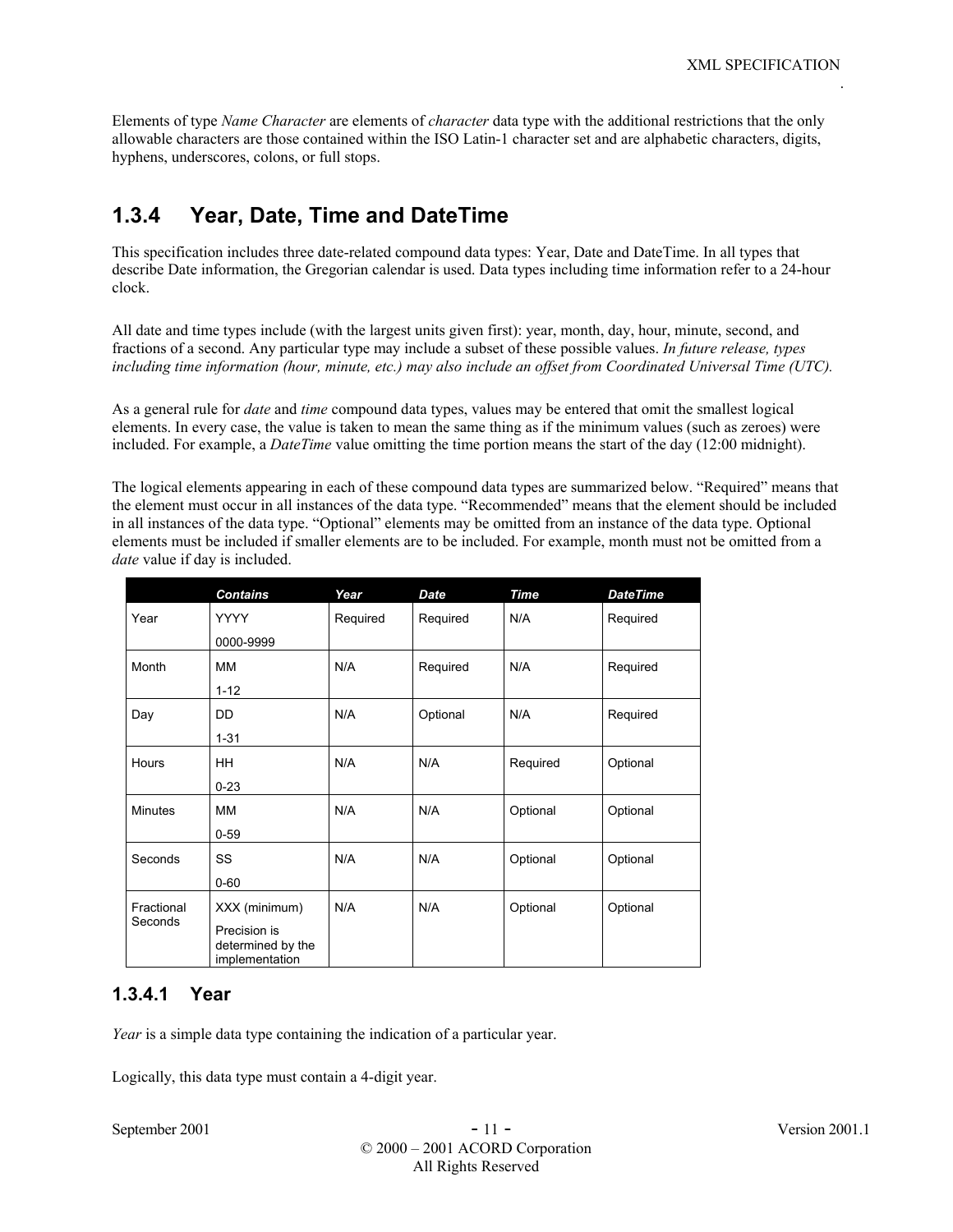| <b>Date</b><br>Data type | <b>Type</b> | Usage    | <b>Description</b>  |
|--------------------------|-------------|----------|---------------------|
| <year></year>            | Integer     | Required | 4-digit year value. |

#### **1.3.4.2 Date**

Elements of data type *Date* contain an indication of a particular day. This data type describes a unique period of time, normally 24 hours (not a repeating portion of every year).

Logically, this data type must contain a 4-digit year, and may contain a month number, and day number.

| <b>Date</b><br>Data type | Type    | Usage                              | <b>Description</b>                                                                                                                                                                      |
|--------------------------|---------|------------------------------------|-----------------------------------------------------------------------------------------------------------------------------------------------------------------------------------------|
| <year></year>            | Integer | Required                           | 4-digit year value.                                                                                                                                                                     |
| <month></month>          | Integer | Optional<br>but see<br>Description | Number of the represented month. Value must be within the range 1<br>through 12.<br>Must be included if <day> is included. If absent, the value is<br/>assumed to be 1 (January).</day> |
| <day></day>              | Integer | Optional                           | Number of the represented day. Value must be within the range 1<br>through 31.<br>If absent, the value is assumed to be 1.                                                              |

#### **1.3.4.3 Time**

Elements of data type *Time* contain an indication of a particular time during a date. This data type describes a repeating portion of a day. That is, each time described (ignoring leap seconds) occurs once per calendar date. In this specification, it is required that a *time* data type be able to represent a specific period with indefinite precision. Milliseconds are the minimum required precision of the *time* data type.

A time represented using this data type must not be ambiguous with respect to morning and afternoon. That is, the time must occur once and only once each 24-hour period.

| Time<br>Data type     | Type    | Usage                              | <b>Description</b>                                                                                                                                                               |
|-----------------------|---------|------------------------------------|----------------------------------------------------------------------------------------------------------------------------------------------------------------------------------|
| <hour></hour>         | Integer | Required                           | Number of the represented hour. Value must be within the range 0<br>through 23.                                                                                                  |
| <minute></minute>     | Integer | Optional<br>but see                | Number of the represented minute. Value must be within the range<br>0 through 59.                                                                                                |
|                       |         | Description                        | Must be included if <second> is included. If absent, the value<br/>defaults to 0.</second>                                                                                       |
| <second></second>     | Integer | Optional<br>but see<br>Description | Number of the represented second. Value must be within the range<br>0 through 60. The value "60" is used only to represent leap<br>seconds.                                      |
|                       |         |                                    | Must be included if <fraction> is included. If absent, the value<br/>defaults to 0.</fraction>                                                                                   |
| <fraction></fraction> | Integer | Optional                           | Number of represented microseconds. Value must be within the<br>range 0 through 999,999. Particular implementations may choose to<br>allow representations of smaller fractions. |
|                       |         |                                    | If absent, the value defaults to 0.                                                                                                                                              |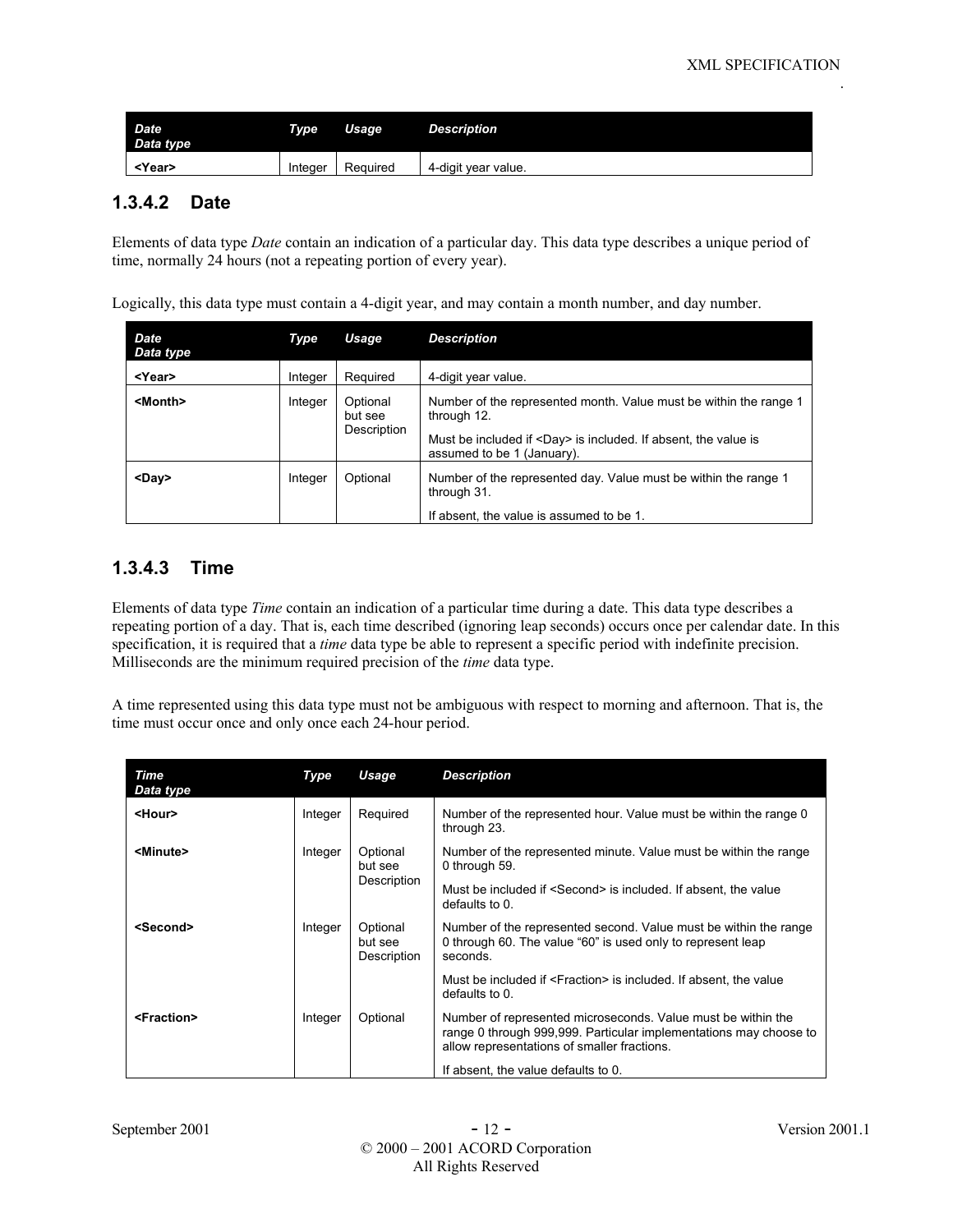#### **1.3.4.4 DateTime**

Elements of data type *DateTime* contain all of the information expressed by the *date* and *time* data types.

| <b>DateTime</b><br>Data type | Type    | Usage                              | <b>Description</b>                                                                                                                                                                                                                            |
|------------------------------|---------|------------------------------------|-----------------------------------------------------------------------------------------------------------------------------------------------------------------------------------------------------------------------------------------------|
| <year></year>                | Integer | Required                           | 4-digit year value.                                                                                                                                                                                                                           |
| <month></month>              | Integer | Required                           | Number of the represented month. Value must be within the range 1<br>through 12.                                                                                                                                                              |
| <day></day>                  | Integer | Required                           | Number of the represented day. Value must be within the range 1<br>through 31.                                                                                                                                                                |
| <hour></hour>                | Integer | Optional<br>but see<br>Description | Number of the represented hour. Value must be within the range 0<br>through 23.<br>Must be included if <minute> is included. If absent, the value<br/>defaults to 0.</minute>                                                                 |
| <minute></minute>            | Integer | Optional<br>but see<br>Description | Number of the represented minute. Value must be within the range<br>0 through 59.<br>Must be included if <second> is included. If absent, the value<br/>defaults to 0.</second>                                                               |
| <second></second>            | Integer | Optional<br>but see<br>Description | Number of the represented second. Value must be within the range<br>0 through 60. The value "60" is used only to represent leap<br>seconds.<br>Must be included if <fraction> is included. If absent, the value<br/>defaults to 0.</fraction> |
| <fraction></fraction>        | Integer | Optional                           | Number of represented microseconds. Value must be within the<br>range 0 through 999,999. Particular implementations may choose to<br>allow representations of smaller fractions.<br>If absent, the value defaults to 0.                       |

## **1.3.5 Decimal**

*Decimal* indicates a numeric value that meets the following rules:

- The value is up to fifteen (15) digits in length, excluding any punctuation (e.g., sign, decimal, currency symbol, etc.).
- The value is not restricted to integer values and has a decimal point that may be placed anywhere from the left of the leftmost digit to the right of the rightmost digit (e.g., +.12345678901234 is acceptable while 12345678901234567 is not).
- The sign is always optional. It must be placed at leftmost position. If it is absent, the value is assumed to be positive.

## **1.3.6 Integer**

*Integer* is an integer value, which may be positive, negative, or zero, with values ranging from  $-2147483648$  to 2147483647.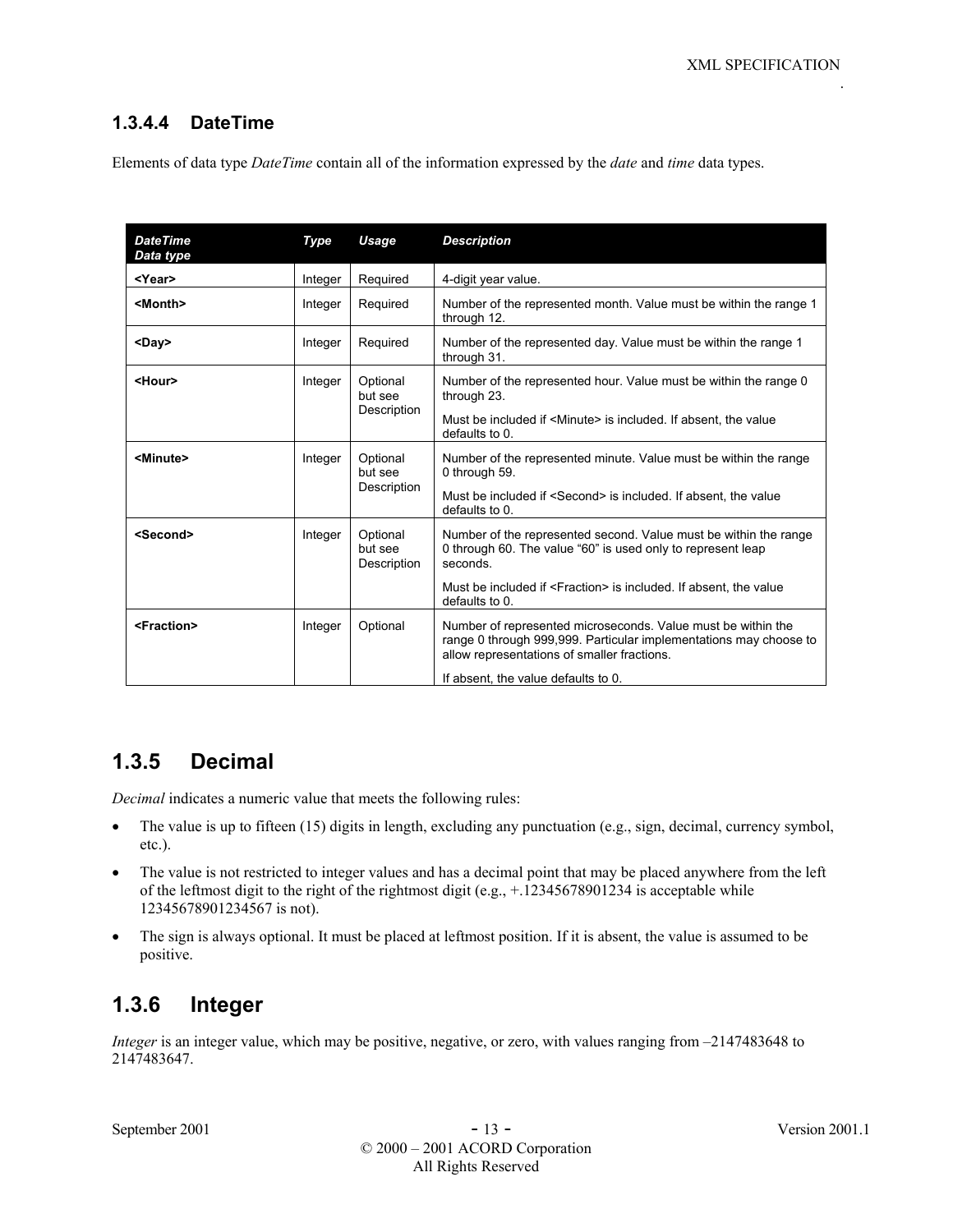## **1.3.7 Currency Amount**

All monetary amounts are handled with the *Currency Amount* data type. When included, this data type must at least contain a decimal value for the amount and a three-letter currency code defined in the ISO-4217 standard.

| Tag                                                                                                                                                                                                                                  | Type        | Usage    | <b>Description</b>                                                                                                                                                    |
|--------------------------------------------------------------------------------------------------------------------------------------------------------------------------------------------------------------------------------------|-------------|----------|-----------------------------------------------------------------------------------------------------------------------------------------------------------------------|
| <amt< th=""><th>Decimal</th><th>Required</th><th>Decimal value with a maximum of two digits after the<br/>decimal point. The value is assumed to be positive,<br/>except where usage indicates that negative is allowed.</th></amt<> | Decimal     | Required | Decimal value with a maximum of two digits after the<br>decimal point. The value is assumed to be positive,<br>except where usage indicates that negative is allowed. |
| Share= "value"                                                                                                                                                                                                                       | Closed Fnum | Optional | Valid values of Share are:<br>(cedent share, contract ceded, hundred percent,<br>receiver_share, reinsurer_share)                                                     |
| Ccylndic="value"                                                                                                                                                                                                                     | Closed Enum | Optional | Valid values of Ccylndic are:<br>(reference currency, target currency, original currency)                                                                             |
| $Ccy="value"$                                                                                                                                                                                                                        | Open Enum   | Optional | Valid values of Ccy are ISO Currency Codes.                                                                                                                           |

## **1.3.8 Rate**

*Rate* is used to express ratios in various units, like percentages or pro mille. When included, this data type must contain a decimal value for the ratio and a rate unit code defined in the JV Code table 6411.

| Tag                                                                                                                                                                                                                                                                                                                                                                            | Type      | Usage    | <b>Description</b>                                                                                                                                                                                                                                                                                         |
|--------------------------------------------------------------------------------------------------------------------------------------------------------------------------------------------------------------------------------------------------------------------------------------------------------------------------------------------------------------------------------|-----------|----------|------------------------------------------------------------------------------------------------------------------------------------------------------------------------------------------------------------------------------------------------------------------------------------------------------------|
| <rate< th=""><th>Decimal</th><th>Required</th><th>Decimal value expressed in the unit given by RateUnit.<br/>For example, if RateUnit = "percentage", 20 percent<br/>should appear as 20, not 0.20. It is recommended that 9<br/>significant digits be given. The value is assumed to be<br/>positive, except where usage indicates that negative is<br/>allowed.</th></rate<> | Decimal   | Required | Decimal value expressed in the unit given by RateUnit.<br>For example, if RateUnit = "percentage", 20 percent<br>should appear as 20, not 0.20. It is recommended that 9<br>significant digits be given. The value is assumed to be<br>positive, except where usage indicates that negative is<br>allowed. |
| RateUnit= "value">                                                                                                                                                                                                                                                                                                                                                             | Open Enum | Reguired | A non exhaustive list of valid values of RateUnit from JV<br>Code table 6411 is:<br>(percentage, pro mille)                                                                                                                                                                                                |

## **1.3.9 Time Duration**

The *Time Duration* compound data type is used to specify a time duration in a number of (integer value) time units defined in the JV Code Table 2151.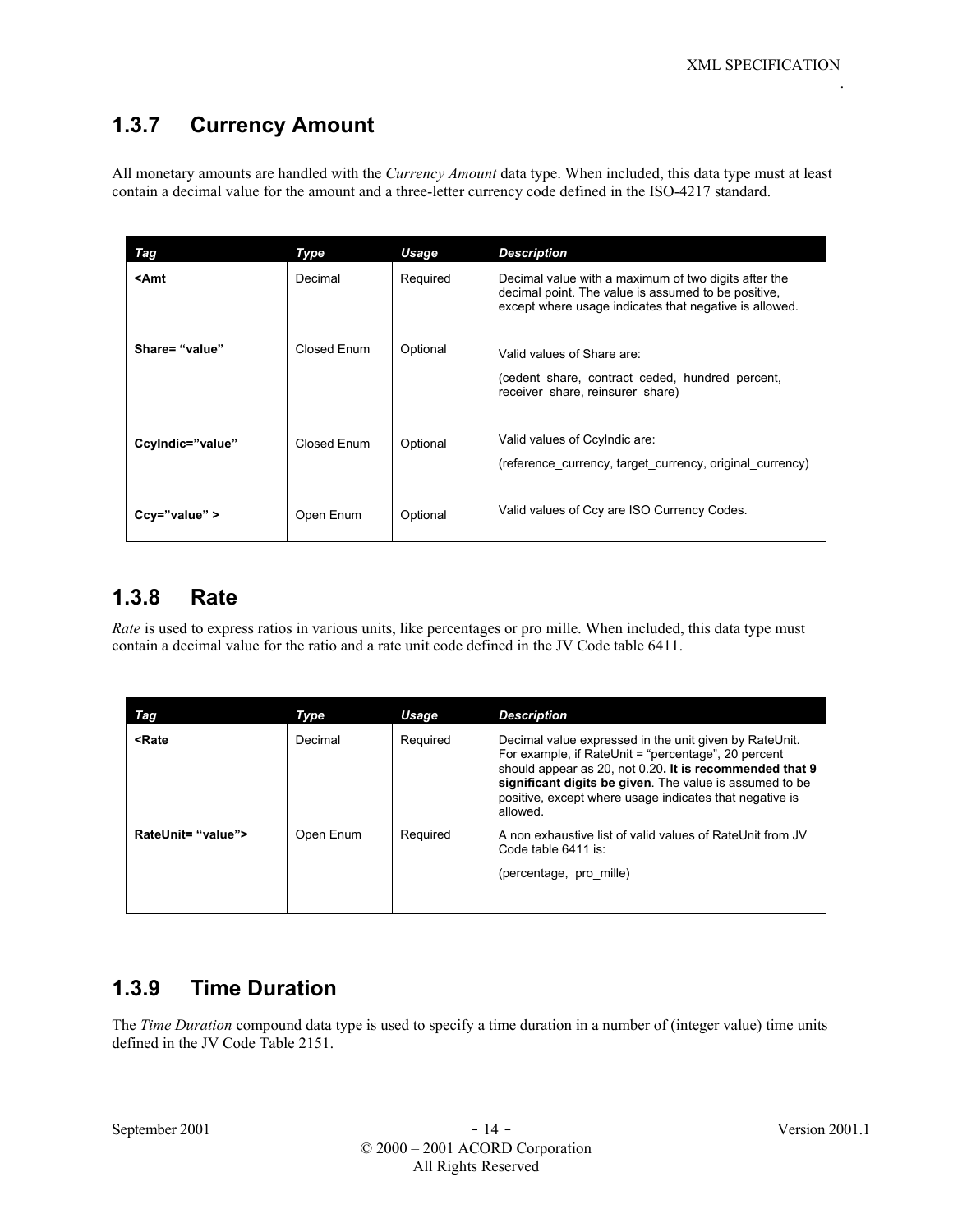| Tag                                                                                                                                                      | Type      | Usage              | <b>Description</b>                                                                                                                                                                                                                 |
|----------------------------------------------------------------------------------------------------------------------------------------------------------|-----------|--------------------|------------------------------------------------------------------------------------------------------------------------------------------------------------------------------------------------------------------------------------|
| <timeduration< th=""><th>Integer</th><th>Required</th><th>Integer value giving the number of time units indicated in<br/>PeriodType</th></timeduration<> | Integer   | Required           | Integer value giving the number of time units indicated in<br>PeriodType                                                                                                                                                           |
| PeriodType="value">                                                                                                                                      | Open Enum | <b>Required OR</b> | A non exhaustive list of valid values of PeriodType from<br>JV Code table 2151 is:<br>(year, halfyear, four month period, quarter, month,<br>half month, period of two weeks, ten days period,<br>week, day, hour, minute, second) |

## **1.3.10 Period Identifier**

The *Period Identifier* compound data type is used to identify a repeating portion of a year by giving the sequence number (integer value) of a fraction of the year, as defined in the JV Code Table 2379.

| Tag                                                                                                                                                                             | Type      | Usage       | <b>Description</b>                                                                                                                               |
|---------------------------------------------------------------------------------------------------------------------------------------------------------------------------------|-----------|-------------|--------------------------------------------------------------------------------------------------------------------------------------------------|
| <periodnbr< th=""><th>Integer</th><th>Required</th><th>Integer value giving the sequence number of the fraction<br/>of the year indicated in PeriodIndicator.</th></periodnbr<> | Integer   | Required    | Integer value giving the sequence number of the fraction<br>of the year indicated in PeriodIndicator.                                            |
| PeriodIndicator="value">                                                                                                                                                        | Open Enum | Required OR | A non exhaustive list of valid values of PeriodIndicator<br>from JV Code table 2379 is:<br>(year, semester, four month period, trimester, month) |

### **1.3.11 Enum**

*Enum* is a Name Character type that has a limited number of specified valid values, each of which is represented by a tag of up to 80 characters each. The *Enum* data type is either a *Closed Enum* or an *Open Enum*. Adding a value to a Closed Enum requires a spec update, while adding a value to an Open Enum only requires out-of-band agreement by the end points.

#### **1.3.11.1 Closed Enum**

A *Closed Enum* is an element where a number of valid values are defined within this specification. All other values should be rejected as invalid.

#### **1.3.11.2 Open Enum**

An *Open Enum* is an element where a number of valid values are defined within this specification, but other values should not be rejected as invalid by any system other than the final message destination. Open Enums provide a mechanism for a client and final destination server to communicate with values that may be known to both end points but not to all intermediate servers that route the message.

September 2001 - 15 - Version 2001.1 © 2000 – 2001 ACORD Corporation All Rights Reserved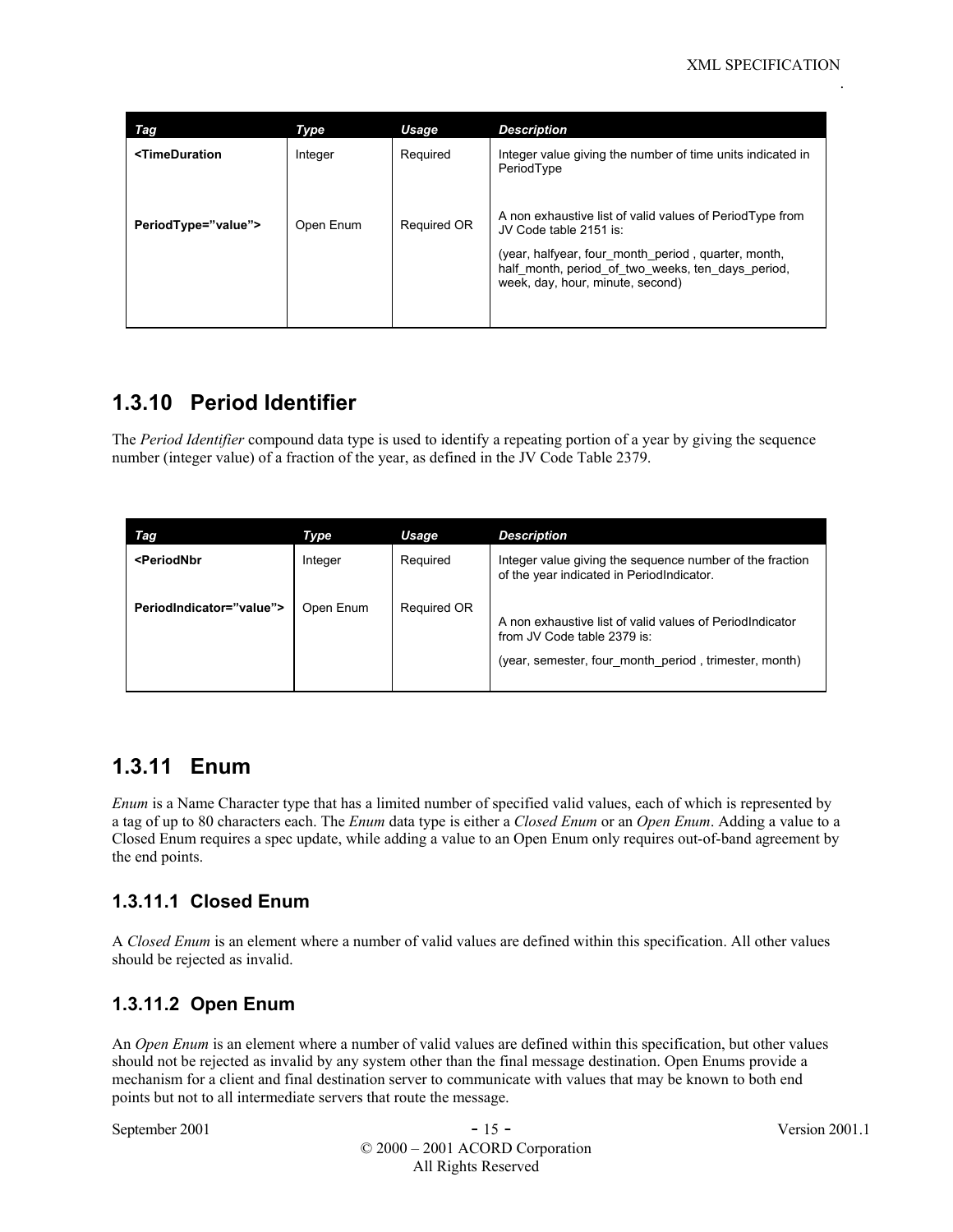Open Enums have been defined as open to support extensibility and customization of the specification.

#### **1.3.11.3 Enum name**

An *Enum name* is the unique name given to an element of the *Enum* data type. It identifies the list of values that are allowed for this element. In this specification, the Enum name is by default the name of the element itself. When it is not, the Enum name is given aside the data type indication "Open Enum" or 'Closed Enum" in the aggregate definitions. E.g. SettlementCurrency is defined as Open Enum – Ccy (Ccy is the unique name that refers to the JV currency code list).

## **1.3.12 URL**

An element of the Uniform Resource Locator *URL* data type specifies the URL where a customer may access information. A URL is of the Narrow Character data type with a length of 1024 Characters (NC-1024). The format of a URL begins with a string that identifies which protocol is to be used to access the information, such as "http://".

## **1.3.13 Universally Unique Identifier (UUID)**

UUID elements are Narrow Character with a maximum length of 36.

A UUID is an identifier that is unique across both space and time, with respect to the space of all UUIDs. To be precise, the UUID consists of a finite bit space. Thus, the time value used for constructing a UUID is limited and will roll over in the future (approximately at A.D. 3400, based on the specified algorithm). A UUID may be used for multiple purposes, from tagging objects with an extremely short lifetime to reliably identifying very persistent objects across a network. The following information on UUID is based on Internet-Draft <leach-uuids-uuids- $01.txt$ :

The generation of UUIDs does not require that a registration authority be contacted for each identifier. Instead, it requires a unique value over space for each UUID generator. This spatially unique value is specified as an IEEE 802 address, which is usually already available to network-connected systems. This 48-bit address may be assigned based on an address block obtained through the IEEE registration authority. This section of the UUID specification assumes the availability of an IEEE 802 address to a system desiring to generate a UUID, but if one is not available, section 4 specifies a way to generate a probabilistically unique one that cannot conflict with any properly assigned IEEE 802 address.3.1 Format. In its most general form, all that may be said of the UUID format is that a UUID is 16 octets, and that some bits of octet 8 of the UUID called the variant field (specified in the next section) determine finer structure.

For use in human-readable text, a UUID string representation is specified as a sequence of fields, some of which are separated by single dashes. Each field is treated as an integer and has its value printed as a zerofilled hexadecimal digit string with the most significant digit first. The hexadecimal values a to f inclusive are output as lower case characters, and are case insensitive on input. The sequence is the same as the UUID constructed type. The formal definition of the UUID string representation is provided by the following extended BNF:

| <b>UUID</b>            | $\le$ time low> "-" $\le$ time mid> "-" $\le$ time high and version> "-"<br><clock and="" reserved="" seq=""> <clock low="" seq=""> "-" <node></node></clock></clock> |  |  |
|------------------------|-----------------------------------------------------------------------------------------------------------------------------------------------------------------------|--|--|
| time low               | 4* <hexoctet></hexoctet>                                                                                                                                              |  |  |
| time mid               | 2* <hexoctet></hexoctet>                                                                                                                                              |  |  |
| time high and version  | 2* <hexoctet></hexoctet>                                                                                                                                              |  |  |
|                        |                                                                                                                                                                       |  |  |
| clock_seq_and_reserved | <hexoctet></hexoctet>                                                                                                                                                 |  |  |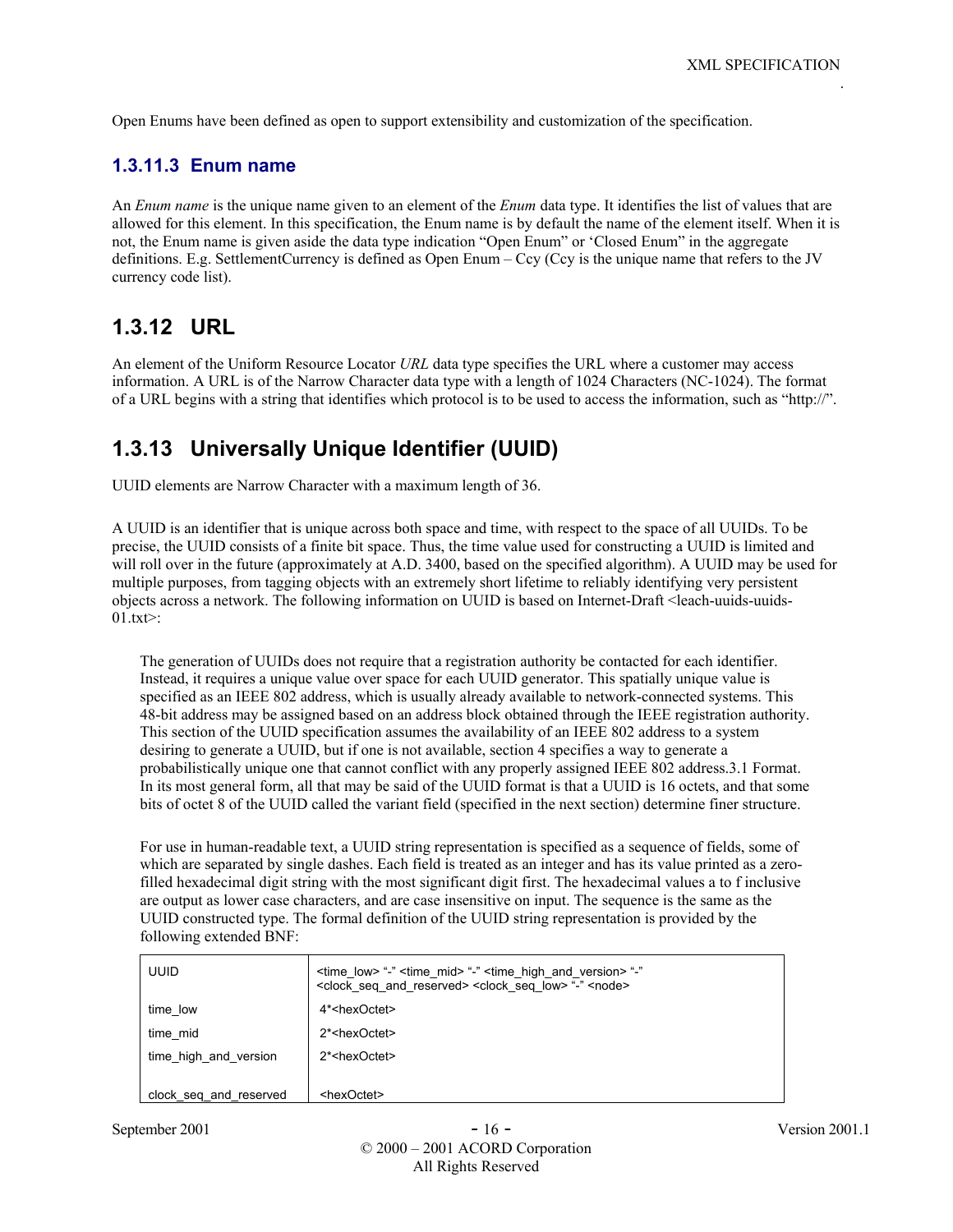| clock_seq_low | <hexoctet></hexoctet>                                                                                                              |
|---------------|------------------------------------------------------------------------------------------------------------------------------------|
| node          | 6* <hexoctet< td=""></hexoctet<>                                                                                                   |
| hexOctet      | <hexdigit> <hexdigit></hexdigit></hexdigit>                                                                                        |
| hexDigit      | zero   "1"   "2"   "3"   "4"   "5"   "6"   "7"   "8"   "9"  "a"   "b"   "c"   "d"   "e"   "f"   "A"   "B"<br>"C"   "D"   "E"   "F" |

The following is an example of the string representation of a UUID:

```
f81d4fae-7dec-11d0-a765-00a0c91e6bf6
```
## **1.3.14 XML implementation of the data types**

(This section is specific to the JV specification)

The data types described in this specification are implemented in XML as follows:

- *Character, Narrow Character and Name Character* data are given as ordinary PCDATA, with no explicit indication of their type.
- *Year* data are explicitly marked with a <Year> tag.
- *Date* data are explicitly marked with a <Date>, <StartDate> or <EndDate> tag.
- *DateTime* data are explicitly marked with a <DateTime>, <StartDateTime> or <EndDateTime> tag.
- *Decimal* data are explicitly marked with a <Dec> tag unless they are of the *Rate* type.
- *Integer* data are explicitly marked with a <Count>tag.
- *Currency Amount* data are explicitly marked with a <Amt Share="value" CcyIndic="Value" Ccy="value"> tag.
- *Rate* data are explicitly marked with a <Rate RateUnit="value"> tag.
- *Time Duration* data are explicitly marked with a <TimeDuration PeriodType="value"> tag.
- *Period Identifier* data are explicitly marked with a <PeriodNbr PeriodIndicator="value"> tag.
- URL data are explicitly marked with a <URL>tag.
- *UUId* data are explicitly marked with a <UUId> tag.

All the tags that mark data types as explained above can be called "data typing tags". In general, a data typing tag is added as a suffix to the tag of the data element. However when the name of the data element is the same as the name of one of the data typing tags, it plays the role of the data typing tag and does not need to be repeated. E.g. <LossPeriod><StartDate> (defined as Date) does not need an additional data typing tags while <ReinsurerPercentage> (defined as Rate) is implemented as <ReinsurerPercentage><Rate RateUnit="value">.

The same type of convention applies to Enum data types as follows:

• *Enum* data are given by default as ordinary PCDATA as *Name Character*, unless the Enum name is not the same as the element name. In that particular case, the data is explicitly marked with a tag equal to the Enum name. E.g. <SettlementCurrency> is defined as Open Enum – Ccy and is implemented as < SettlementCurrency  $>\langle Ccy \rangle$ .

# **1.4 Building Blocks**

This specification is constructed using the following building blocks:

September 2001 - 17 - Version 2001.1 © 2000 – 2001 ACORD Corporation All Rights Reserved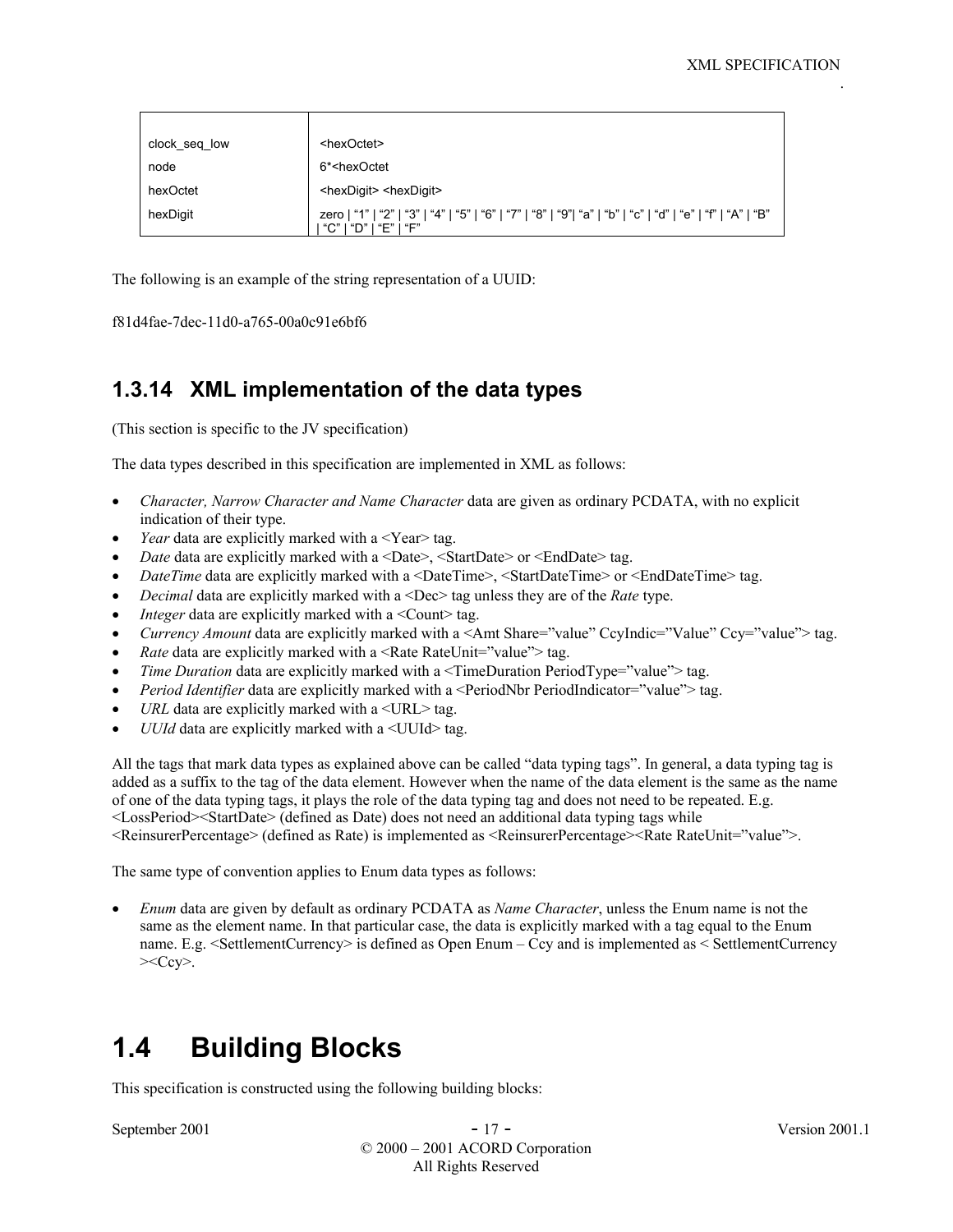| Element   | The most basic unit of data in the Specification to define a single piece of information (of a<br>specific data type) that is passed between the client and the server. |
|-----------|-------------------------------------------------------------------------------------------------------------------------------------------------------------------------|
| Aggregate | A group of related elements to provide a mechanism for coding logic rules and a convenient<br>method to refer to related information using a single name.               |
| Entity    | A reusable aggregate structure that applies to several aggregate names.                                                                                                 |
| Message   | A collection of elements and/or aggregates to be passed between the client and the server.                                                                              |
| Service   | A single function or a collection of similar functions that are branded and marketed to individuals<br>and small businesses by a financial institution.                 |
| Document  | A collection of messages sent as a single unit between client and server.                                                                                               |

## **1.4.1 Element**

An *Element* is the most basic unit of data in the specification. An element is defined based on one of the supported data types to define a single piece of information that is passed between the client and server. An element is named according to specific rules and has a definition associated with it to provide additional information on what it contains. An element may also have some usage rules associated with it, which describe how the client and server interact with the element.

For example, the <ContractName> element is based on the Character data type with a maximum of 70 characters and specifies the name of a insurance/reinsurance contract.

## **1.4.2 Aggregate**

A number of related elements may be grouped together into an *Aggregate*. An aggregate provides a mechanism for coding logic rules ("element 1 or element 2 must be provided") and also provides a convenient way for programmers to specify all of the related information by using a single name.

## **1.4.3 Entity**

Multiple aggregates may use the same structure. This may occur to allow use of a more descriptive name, e.g., the <Cedent> aggregate has the same structure as the <Broker> aggregate via an entity named %PARTY. An entity is identified by a name in upper case letters preceded by %.

## **1.4.4 Message**

A *Message* is a collection of elements and/or aggregates, which is passed from the client to the server.

## **1.4.5 Service**

A *Service* is a collection of related messages. The Service defined in this specification is the Insurance/Reinsurance Service.

## **1.4.6 Document**

A *Document* is a collection of messages sent as a single unit between client and server. The Joint Venture document type identification is <Jv-Ins-Reinsurance>. **This version of the specification supports only one message per document.**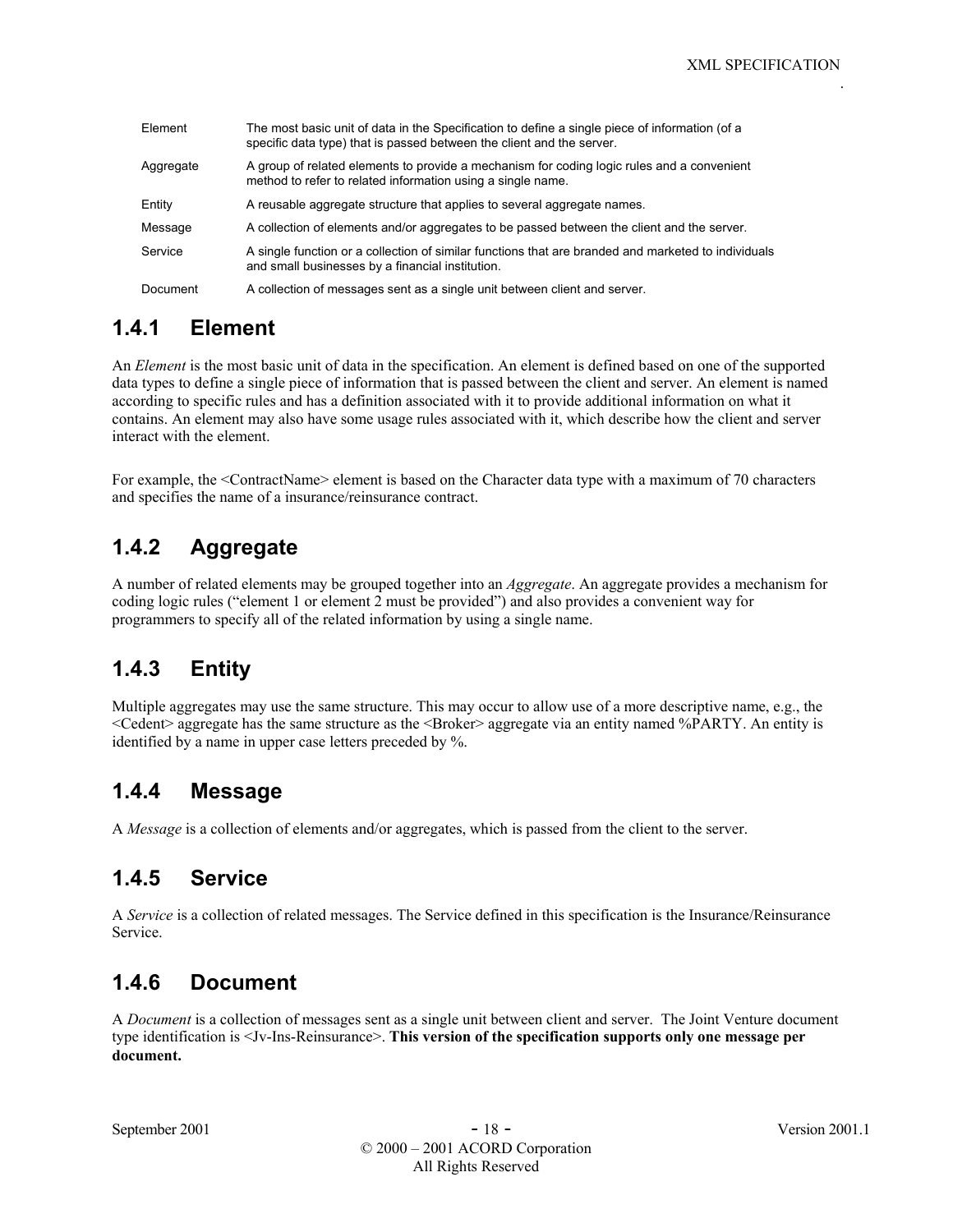# **2 The Ins/Reinsurance Service**

## **2.1 Common Ins/Reinsurance**

## **2.1.1 Common Entities**

#### **2.1.1.1 %LOCATION**

| Tag       | <b>Type</b> | Usage    | <b>Description</b> |
|-----------|-------------|----------|--------------------|
| ∟ocation> | Aggregate   | Required |                    |

#### **2.1.1.2 %PARTY**

| Tag                 | Type      | Usage    | <b>Description</b>                                                 |
|---------------------|-----------|----------|--------------------------------------------------------------------|
| <party></party>     | Aggregate | Optional | Name of the party in text format.                                  |
| <contact></contact> | Aggregate | Optional | Person to be contacted for a specific<br>l (re)insurance contract. |
| <address></address> | Aggregate | Optional |                                                                    |

### **2.1.1.3 Period Entities**

#### 2.1.1.3.1 %PERIOD

| Tag                                                                                      | Type         | Usage    | <b>Description</b>                                                                                                                                                                                   |
|------------------------------------------------------------------------------------------|--------------|----------|------------------------------------------------------------------------------------------------------------------------------------------------------------------------------------------------------|
| <startdate dateindicator="value"></startdate>                                            | Date         | Optional | Date when period commences.                                                                                                                                                                          |
|                                                                                          |              |          | DateIndicator code qualifies the start<br>date for the contract period (e.g. if there<br>is no specific start date, code can be<br>given to indicate 'date not applicable'). -<br>JV Code table A140 |
| <enddate dateindicator="value"></enddate>                                                | Date         | Optional | Date when period ends.                                                                                                                                                                               |
|                                                                                          |              |          | DateIndicator code qualifies the end date<br>for the contract period (e.g. if there is no<br>specific end date, code can be given to<br>indicate 'date not applicable'). - JV Code<br>table A140     |
| <timeduration <br="" periodtype="value">PeridodIndicator="value"<br/>&gt;</timeduration> | TimeDuration | Optional | The length of the period. TimePeriod =<br>days, weeks, months, etc.                                                                                                                                  |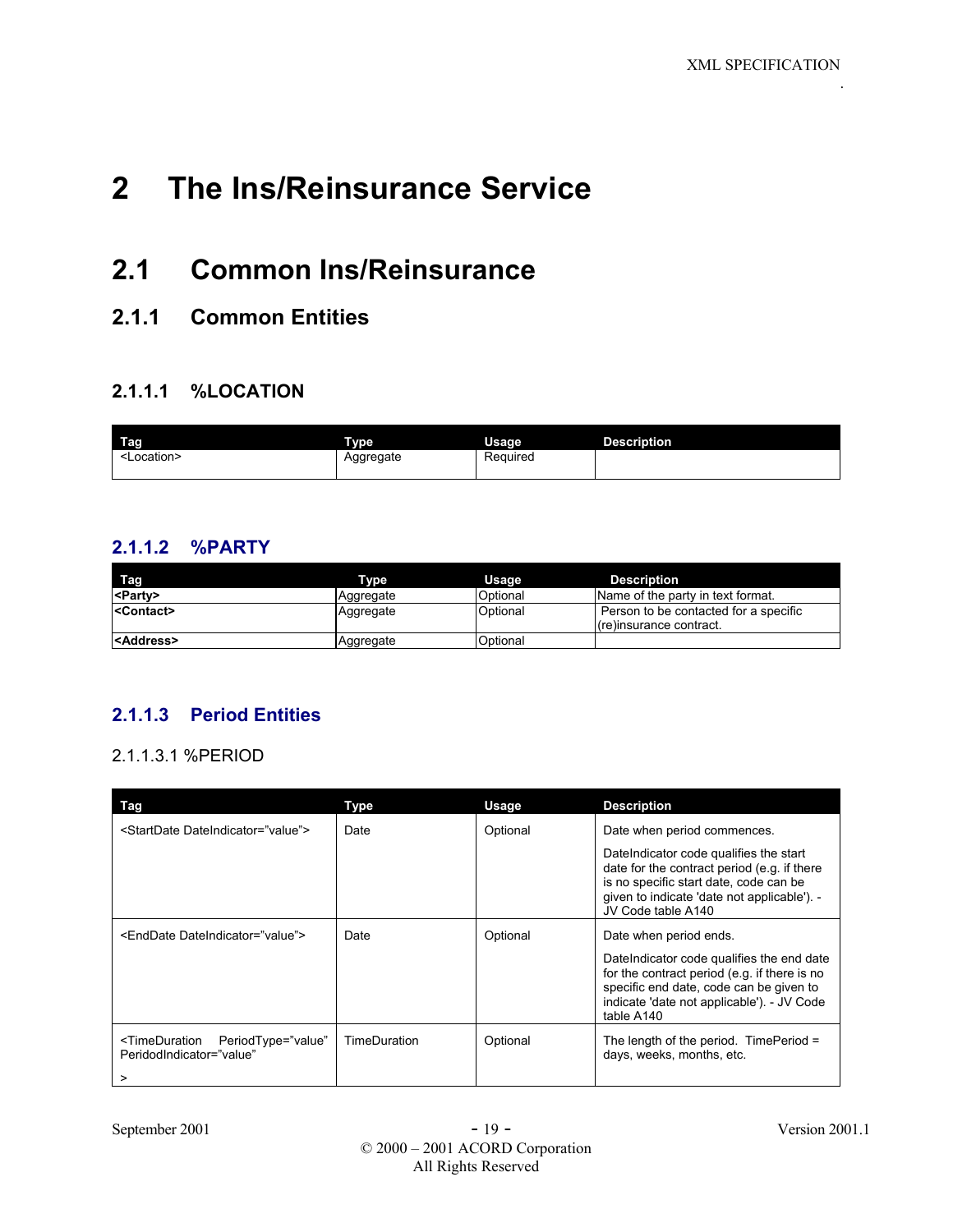#### 2.1.1.3.2 %TIMEPERIOD

| Tag                                                                                                                    | Type                | Usage    | <b>Description</b>                                                                                                                                                                                                                  |
|------------------------------------------------------------------------------------------------------------------------|---------------------|----------|-------------------------------------------------------------------------------------------------------------------------------------------------------------------------------------------------------------------------------------|
| <startdatetime< td=""><td>DateTime</td><td>Optional</td><td>Date and time when period commences.</td></startdatetime<> | DateTime            | Optional | Date and time when period commences.                                                                                                                                                                                                |
| DateIndicator="value">                                                                                                 |                     |          | DateIndicator code qualifies the end date<br>for the contract period (e.g. if there is no<br>specific end date, code can be given to<br>indicate 'date not applicable'). - JV Code<br>table A140                                    |
| <enddatetime<br>DateIndicator="value"&gt;</enddatetime<br>                                                             | DateTime            | Optional | Date and time when period ends.<br>DateIndicator code qualifies the end date<br>for the contract period (e.g. if there is no<br>specific end date, code can be given to<br>indicate 'date not applicable'). - JV Code<br>table A140 |
| <timeduration <br="" periodtype="value">PeridodIndicator="value" &gt;</timeduration>                                   | <b>TimeDuration</b> | Optional | The length of the period. Time Period $=$<br>days, weeks, months, etc.                                                                                                                                                              |

## **2.1.1.4 %Reporting**

| Tag                                       | Type      | Usage    | <b>Description</b>                                                                                                                               |
|-------------------------------------------|-----------|----------|--------------------------------------------------------------------------------------------------------------------------------------------------|
| <description></description>               | $C-70$    | Optional | Conditions under which a cedent (or his<br>representative) should make reporting documents<br>(e.g. loss bordereaux) available to the reinsurer. |
| <reportdue></reportdue>                   | Aggregate | Optional | Reporting due date conditions                                                                                                                    |
| <provisionfrequency></provisionfrequency> | OpenEnum  | Optional | Code indicating the frequency with which<br>reporting documents are to be submitted. - JV<br>ICode table A118                                    |
| <annualasofdate></annualasofdate>         | Date      |          | The "As of" date that should be used when<br>preparing an annual loss reserve bordereau.                                                         |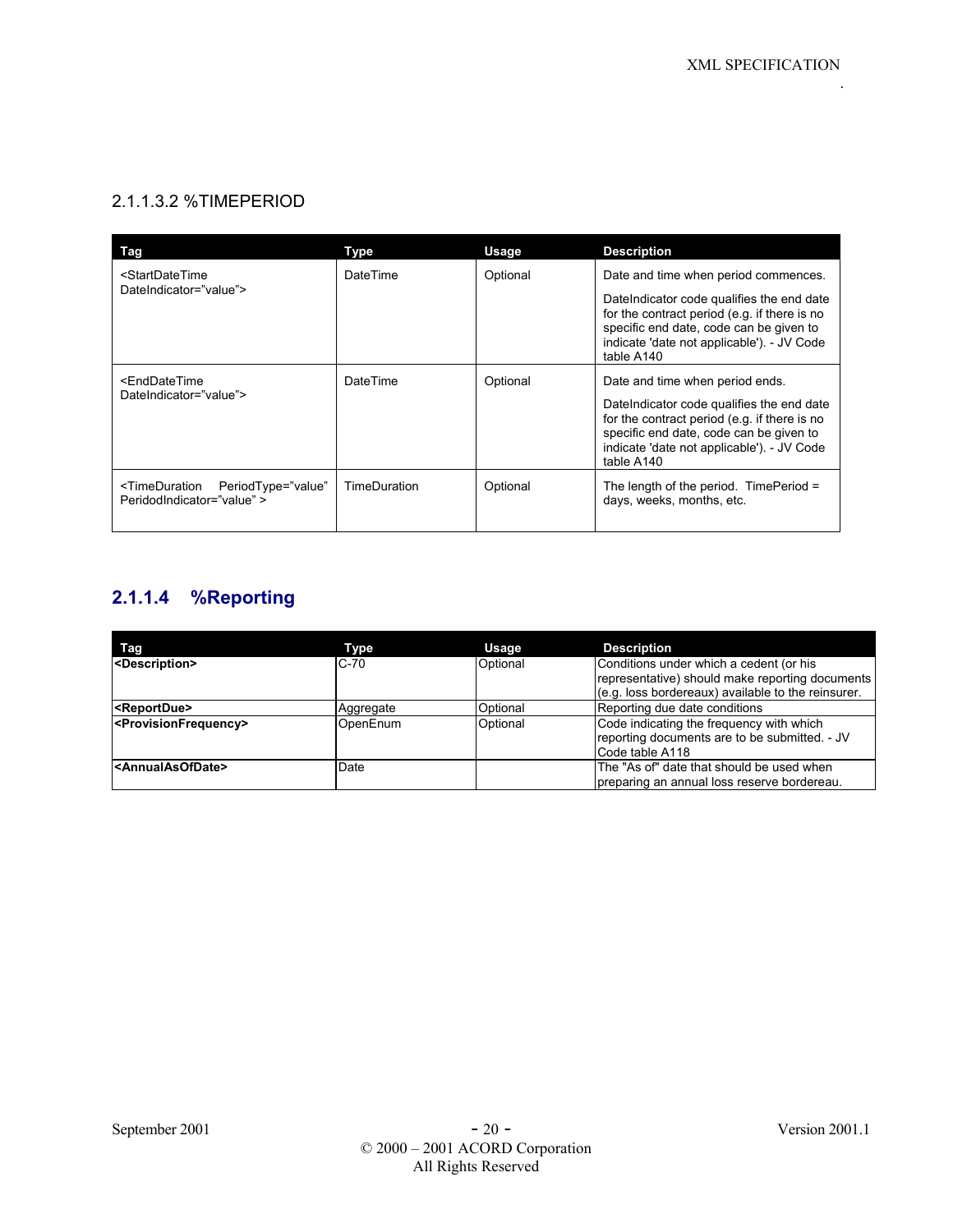## **2.1.2 Common Aggregates**

#### **2.1.2.1 AccountPeriod**

| Tag                                             | <b>Type</b>       | Usage    | <b>Description</b>                                                                                                                          |
|-------------------------------------------------|-------------------|----------|---------------------------------------------------------------------------------------------------------------------------------------------|
| <description></description>                     | $C-35$            | Optional | Text description of the period                                                                                                              |
| <startdate></startdate>                         | Date              | Optional | Date when period commences.                                                                                                                 |
| <enddate></enddate>                             | Date              | Optional | Date when period ends.                                                                                                                      |
| <periodnbr periodindicator="value"></periodnbr> | Period Identifier | Optional | To identify the sequence of the periodical<br>$account (eg. 1,2, )$ in combination with the<br>PeriodIndicator code<br>(quarter, semester). |

### **2.1.2.2 Address**

| Tag                                 | <b>Type</b> | Usage    | <b>Description</b>                                                                                                                                                         |
|-------------------------------------|-------------|----------|----------------------------------------------------------------------------------------------------------------------------------------------------------------------------|
| <numberandstreet></numberandstreet> | $C-140$     | Optional | Text description of the street address<br>(number and name, etc).                                                                                                          |
| <cityname></cityname>               | $C-35$      | Optional | Text giving the city name                                                                                                                                                  |
| <postalcode></postalcode>           | $C-17$      | Optional | Text giving the zip or post code.                                                                                                                                          |
| <subentity></subentity>             | Open Enum   | Optional | Coded identification of the sub-entity ( <i>i.e.</i><br>area within a country) where a risk is<br>located relating to one entry within a<br>placing schedule. JV Code A53. |
| <country></country>                 | OpenEnum    | Optional | Coded identification of the country. JV<br>Code table A07.                                                                                                                 |

#### **2.1.2.3 BalanceAmtItem Type="value"**

Valid values for Type are the approved values from the 5025 JV Code table.

| Tag                                                                                                                                                                                                                                      | Tvpe   | Usage     | <b>Description</b> |
|------------------------------------------------------------------------------------------------------------------------------------------------------------------------------------------------------------------------------------------|--------|-----------|--------------------|
| <amt <="" ccy="value" share="valued&lt;/td&gt;&lt;td&gt;Currency&lt;/td&gt;&lt;td&gt;Required-&lt;/td&gt;&lt;td&gt;&lt;/td&gt;&lt;/tr&gt;&lt;tr&gt;&lt;td&gt;Ccylndic=" td="" value"=""><td>Amount</td><td>Repeating</td><td></td></amt> | Amount | Repeating |                    |

#### **2.1.2.4 BordereauAmtItem Type="value"**

Valid values for Type are the approved values for the Technical Account transactions from the 5025 JV Code table.

| Tag <sub></sub>                                                           | Tvpe               | Usage    | <b>Description</b> |
|---------------------------------------------------------------------------|--------------------|----------|--------------------|
| <amt share="valued&lt;br&gt;CcvIndic=" value"<br="">Ccv="value"&gt;</amt> | Currency<br>Amount | Required |                    |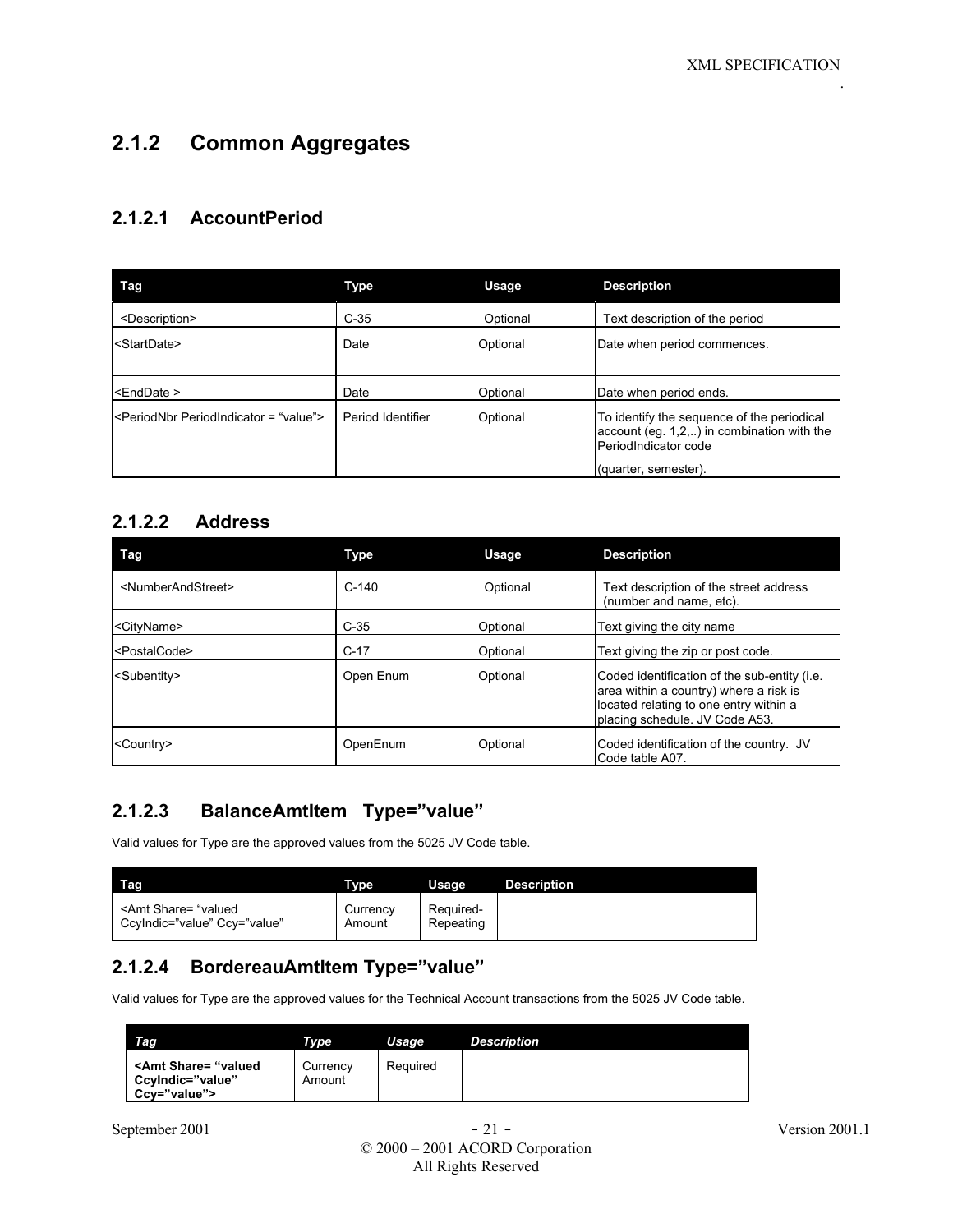| Tag                   | Type | Usage    | <b>Description</b>         |
|-----------------------|------|----------|----------------------------|
| <asofdate></asofdate> | Date | Optional | Applied to reserve amounts |

#### **2.1.2.5 BordereauSectionItem BordereauSectionTotalsLineIndicator="value"**

**BordereauSectionTotalsLineIndicator:** Code, which indicates whether the bordereau item is being given to report details of an individual item, or to report totals, related to all items within a bordereau section or an overall total across sections. Valid values descriptions are: Bordereau line information, Bordereau section total information, and Bordereau total information - JV Code Table 9141.

| Tag                                                                       | <b>Type</b>           | Usage    | <b>Description</b>                                                                                                                                                                                                          |
|---------------------------------------------------------------------------|-----------------------|----------|-----------------------------------------------------------------------------------------------------------------------------------------------------------------------------------------------------------------------------|
| <sequencenbr></sequencenbr>                                               | $N-3$                 | Required | Number allocated to each item reported<br>within a bordereau section                                                                                                                                                        |
| <originalpolicy></originalpolicy>                                         | $C-105$               | Optional | Name in text format of the original<br>policyholder, which relates to an item<br>being reported in a bordereau section.                                                                                                     |
|                                                                           |                       |          |                                                                                                                                                                                                                             |
| <policysignedcountry></policysignedcountry>                               | OpenEnum -<br>Country | Optional | Country where the policy has been<br>signed. JV Code table A07.                                                                                                                                                             |
| <originalreinsurancecontract></originalreinsurancecontract>               | Aggregate             | Optional |                                                                                                                                                                                                                             |
| <originalreinsurancecontractsection></originalreinsurancecontractsection> | Aggregate             | Optional |                                                                                                                                                                                                                             |
| <originalcontractvalidtyperiod></originalcontractvalidtyperiod>           | %Period               | Optional | The validity period of an original contract.                                                                                                                                                                                |
| <cedentcessionreference></cedentcessionreference>                         | $C-35$                | Optional | Reference allocated by the ceding<br>company to identify a cession of a risk<br>under a contract.                                                                                                                           |
| <cedentcertificatereference></cedentcertificatereference>                 | $C-35$                | Optional | Reference allocated by the cedent to<br>identify a certificate issued by them.                                                                                                                                              |
| <premujmcalculationperiod></premujmcalculationperiod>                     | %Period               | Optional | Period which relates to a premium<br>calculation.                                                                                                                                                                           |
| <premujmcalculationperiod></premujmcalculationperiod>                     | %Period               | Optional | Period relating to the calculation of an<br>unearned premium amount.                                                                                                                                                        |
| <cedent></cedent>                                                         | %PARTY                |          |                                                                                                                                                                                                                             |
| <originalinsurerorreinsurer></originalinsurerorreinsurer>                 | %PARTY                |          |                                                                                                                                                                                                                             |
| <originalpolicyholderr></originalpolicyholderr>                           | %PARTY                |          |                                                                                                                                                                                                                             |
| <leadinginsurer></leadinginsurer>                                         | %PARTY                |          |                                                                                                                                                                                                                             |
| <lossdescription></lossdescription>                                       | $C-350$               |          | Narrative details on an individual loss.                                                                                                                                                                                    |
| <lossstatus></lossstatus>                                                 | OpenEnum              |          | Code, which indicated the status of a<br>claim (or claims) that is being reported.<br>JV Code table A37.                                                                                                                    |
| <claim></claim>                                                           | Aggregate             |          |                                                                                                                                                                                                                             |
| <claimant></claimant>                                                     | Aggregate             |          |                                                                                                                                                                                                                             |
| <contractcededpercentage></contractcededpercentage>                       | Rate                  | Optional |                                                                                                                                                                                                                             |
| <reinsurersharepercentage></reinsurersharepercentage>                     | Rate                  | Optional | The reinsurer's share expressed as a<br>percentage.                                                                                                                                                                         |
| <jvclassofbusiness></jvclassofbusiness>                                   | OpenEnum              | Optional | Code identifying the class of business.<br>JV Code table A34.                                                                                                                                                               |
| <naicclassofbusiness></naicclassofbusiness>                               | OpenEnum              | Optional | Class of business code list based on<br>NAIC reporting requirements within the<br>USA's code list based on NAIC reporting<br>requirements within the USA. JV Code<br>table A150.                                            |
| <businessorigin></businessorigin>                                         | OpenEnum              | Optional | Codes specifying whether the contract<br>was directly or indirectly ceded.<br>Required in the European market to<br>allow accounts to be split over "direct"<br>and "indirect" (origins of business). JV<br>Code table A35. |
| <premiumtransactiontype></premiumtransactiontype>                         | OpenEnum              |          | Code, which indicates the reason for an<br>Additional Premium or a Return<br>Premium. The following values are<br>allowed. JV Code table A17.                                                                               |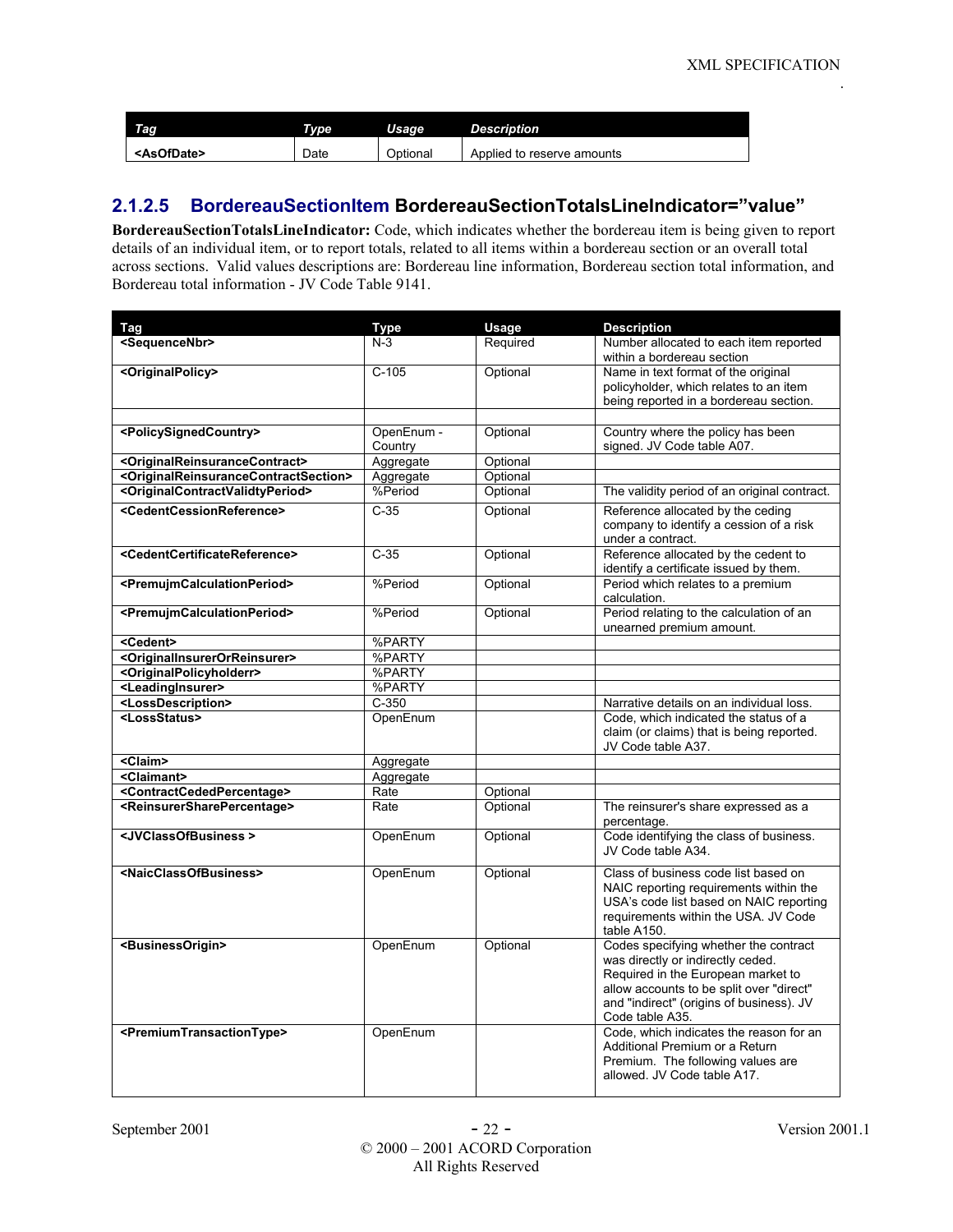| Tag                                                             | Type      | Usage                   | <b>Description</b>                                                                                                                |
|-----------------------------------------------------------------|-----------|-------------------------|-----------------------------------------------------------------------------------------------------------------------------------|
| <risktype></risktype>                                           | OpenEnum  | Optional                | Coded identification of the type of risk<br>under which the claim has been advised.<br>JV Code table A03.                         |
| <risklocation></risklocation>                                   | Aggregate | Optional                | The location of risks covered by the<br>contract.                                                                                 |
| <voyage></voyage>                                               | Aggregate | Optional                |                                                                                                                                   |
| <vesselname></vesselname>                                       | $C-70$    | Optional                | Name of vessel / ship.                                                                                                            |
| <aircraftidentification></aircraftidentification>               | $C-35$    | Optional                | Identification reference assigned to an<br>aircraft                                                                               |
| <meansoftransportowner></meansoftransportowner>                 | $C-105$   | Optional                | Textual identification of the owner of the<br>means of transport associated with a risk<br>(e.g. ship owner, haulage contractor). |
| <conveyancename></conveyancename>                               | $C-70$    | Optional                | Name of conveyance used to transport<br>insured risk.                                                                             |
| <cedentsharepercentage></cedentsharepercentage>                 | Rate      | Optional                | The percentage that represents the<br>cedents share of an original policy.                                                        |
| <leadinginsurersharepercentage></leadinginsurersharepercentage> | Rate      | Optional                | The percentage that represents the<br>cedents share of an original policy.                                                        |
| <contractcededpercentage></contractcededpercentage>             | Rate      | Optional                | The percentage ceded to the contract<br>relating to an item reported within a<br>bordereau.                                       |
| <commissionpercentage></commissionpercentage>                   | Rate      | Optional                | Percentage of premium, which will be<br>deducted as commission.                                                                   |
| <bordereauamtitem></bordereauamtitem>                           | Aggregate | Required -<br>Repeating |                                                                                                                                   |

## **2.1.2.6 BordereauSection**

| <b>Tag</b>                                    | <b>Type</b> | Usage                   | <b>Description</b>                                                                                                                           |
|-----------------------------------------------|-------------|-------------------------|----------------------------------------------------------------------------------------------------------------------------------------------|
| <sectionnbr></sectionnbr>                     | $N-3$       | Required                |                                                                                                                                              |
| <description></description>                   | $C-70$      | Optional                | Free text description of the Bordereau<br>section being given.                                                                               |
| <subaccountreference></subaccountreference>   | $C-35$      | Optional                | Reference of the technical account sub-<br>account allocated by the sender; this<br>reference must be unique in the sender's<br>application. |
| <contractsection></contractsection>           | Aggregate   | Optional                |                                                                                                                                              |
| <lossoccurrenceperiod></lossoccurrenceperiod> | %PERIOD     | Optional                |                                                                                                                                              |
| <lossoccurrenceyear></lossoccurrenceyear>     | Year        | Optional                |                                                                                                                                              |
| <causeofloss></causeofloss>                   | OpenEnum    | Optional                | JV cause of loss (new) code relating to<br>all items reported within a bordereau<br>section. JV Code table A152.                             |
| <causeoflossold></causeoflossold>             | OpenEnum    | Optional                | JV cause of loss (new) code relating to<br>all items reported within a bordereau<br>section. JV Code table A04.                              |
| <jvclassofbusiness></jvclassofbusiness>       | OpenEnum    | Optional                | Code identifying the class of business.<br>JV Code table A34.                                                                                |
| <naicclassofbusiness></naicclassofbusiness>   | OpenEnum    | Optional                | Code identifying the class of business.<br>JV Code table A150.                                                                               |
| <risklocation></risklocation>                 | Aggregate   | Optional                | The location of risks covered by the<br>contract.                                                                                            |
| <bordereausectionitem></bordereausectionitem> | Aggregate   | Required -<br>Repeating |                                                                                                                                              |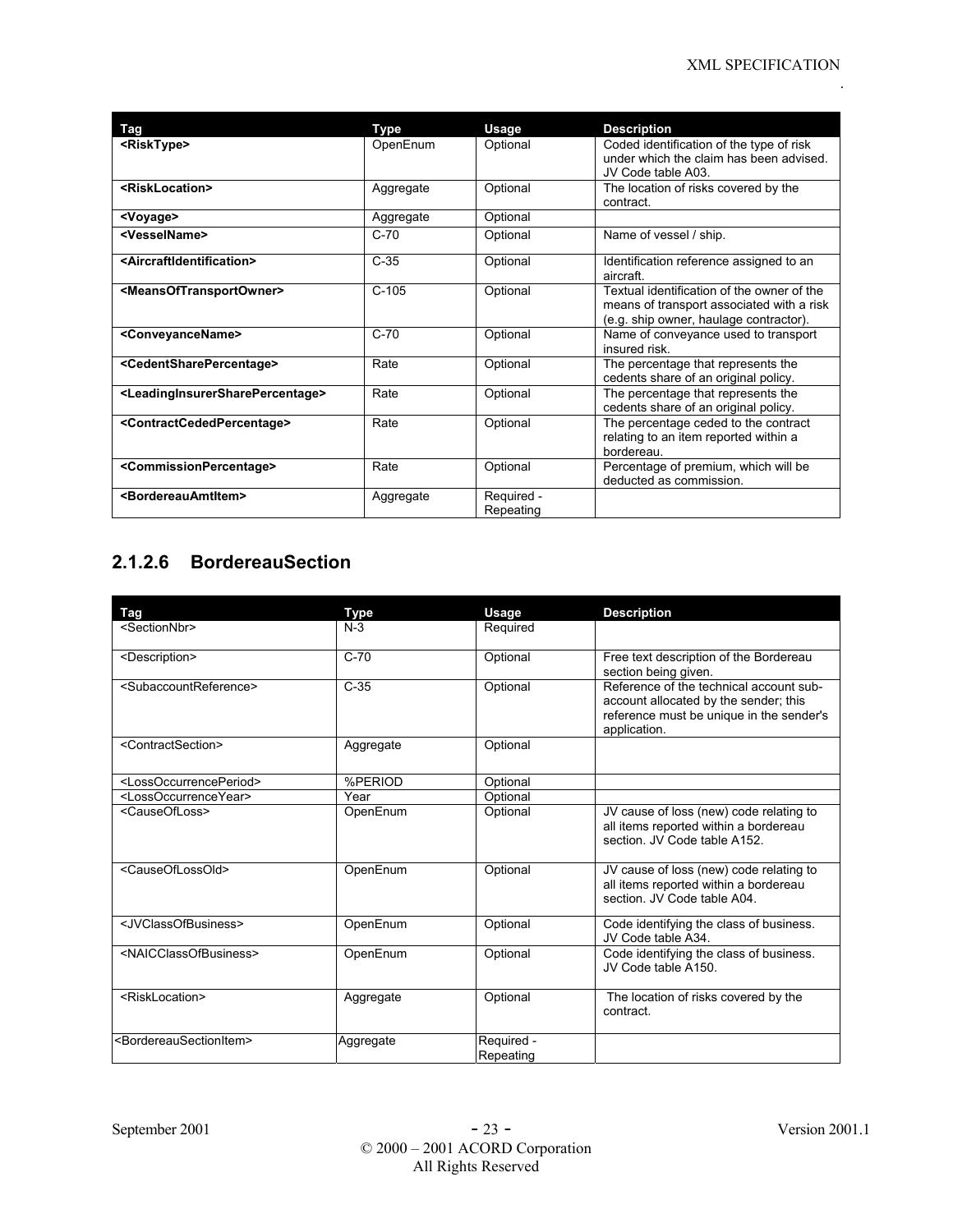## **2.1.2.7 Brokerage**

| Tag                         | <b>Tvpe</b> | Usage    | <b>Description</b>                                                   |
|-----------------------------|-------------|----------|----------------------------------------------------------------------|
| <description></description> | $C-35$      | Optional | Text description of the brokerage for the<br>contract.               |
| SProkeragePercentage>       | Rate        | Optional | The percentage of the premium that will be<br>deducted as brokerage. |

## **2.1.2.8 CalculationPeriod**

| Tag                                              | Type         | Usage    | <b>Description</b>                                                     |
|--------------------------------------------------|--------------|----------|------------------------------------------------------------------------|
| <startdate></startdate>                          | Date         | Optional | Date when period commences.                                            |
| <startdatetime></startdatetime>                  | DateTime     | Optional | Date and time when period commences.                                   |
| <enddate></enddate>                              | Date         | Optional | Date when period ends.                                                 |
| <enddatetime></enddatetime>                      | DateTime     | Optional | Date and time when period ends.                                        |
| <timeduration periodtype="value"></timeduration> | TimeDuration | Optional | The length of the period. Period $Type =$<br>days, weeks, months, etc. |

## **2.1.2.9 CashCallThreshold**

| Tag                                 | Type            | Usage    | <b>Description</b>                                                                                                                                                                                                                                          |
|-------------------------------------|-----------------|----------|-------------------------------------------------------------------------------------------------------------------------------------------------------------------------------------------------------------------------------------------------------------|
| <description></description>         | $C-512$         | Optional | Text description of how the cash call<br>threshold should be applied.                                                                                                                                                                                       |
| <thresholdamount></thresholdamount> | Currency Amount | Optional | Amount threshold for cash calls - if the<br>contract's share (i.e. 100% of the shares of<br>all reinsurers participating in the whole<br>contract) of a claim payment exceeds this<br>amount, the claim may be collected from<br>reinsurers as a cash call. |

## **2.1.2.10 Claim**

| Tag                                                                                   | Type   | Usage    | <b>Description</b>                                                                                                                                             |
|---------------------------------------------------------------------------------------|--------|----------|----------------------------------------------------------------------------------------------------------------------------------------------------------------|
| <lossoreventname></lossoreventname>                                                   | $C-70$ | Optional | Textual details on the loss or event,<br>which is the subject of the original                                                                                  |
|                                                                                       |        |          | insurance of the individual loss included<br>in the transaction.                                                                                               |
| <cedentreference></cedentreference>                                                   | $C-35$ | Optional | Reference allocated to a claim by the<br>ceding company.                                                                                                       |
| <brokerreference></brokerreference>                                                   | $C-35$ | Optional | Reference allocated to a claim by the<br>broker company.                                                                                                       |
| <reinsurerreference></reinsurerreference>                                             | $C-35$ | Optional | Reference allocated to a claim by the<br>reinsurer company.                                                                                                    |
| <originalinsurerorreinsurerreference<br>&gt;</originalinsurerorreinsurerreference<br> | $C-35$ | Optional | Reference allocated to a claim by the<br>insurer/reinsurer company.                                                                                            |
| <bureausigningreference></bureausigningreference>                                     | $C-35$ | Optional | A unique reference allocated by a<br>Bureau to a transaction it has processed.<br>by which the Bureau is able to identify,<br>access and link associated data. |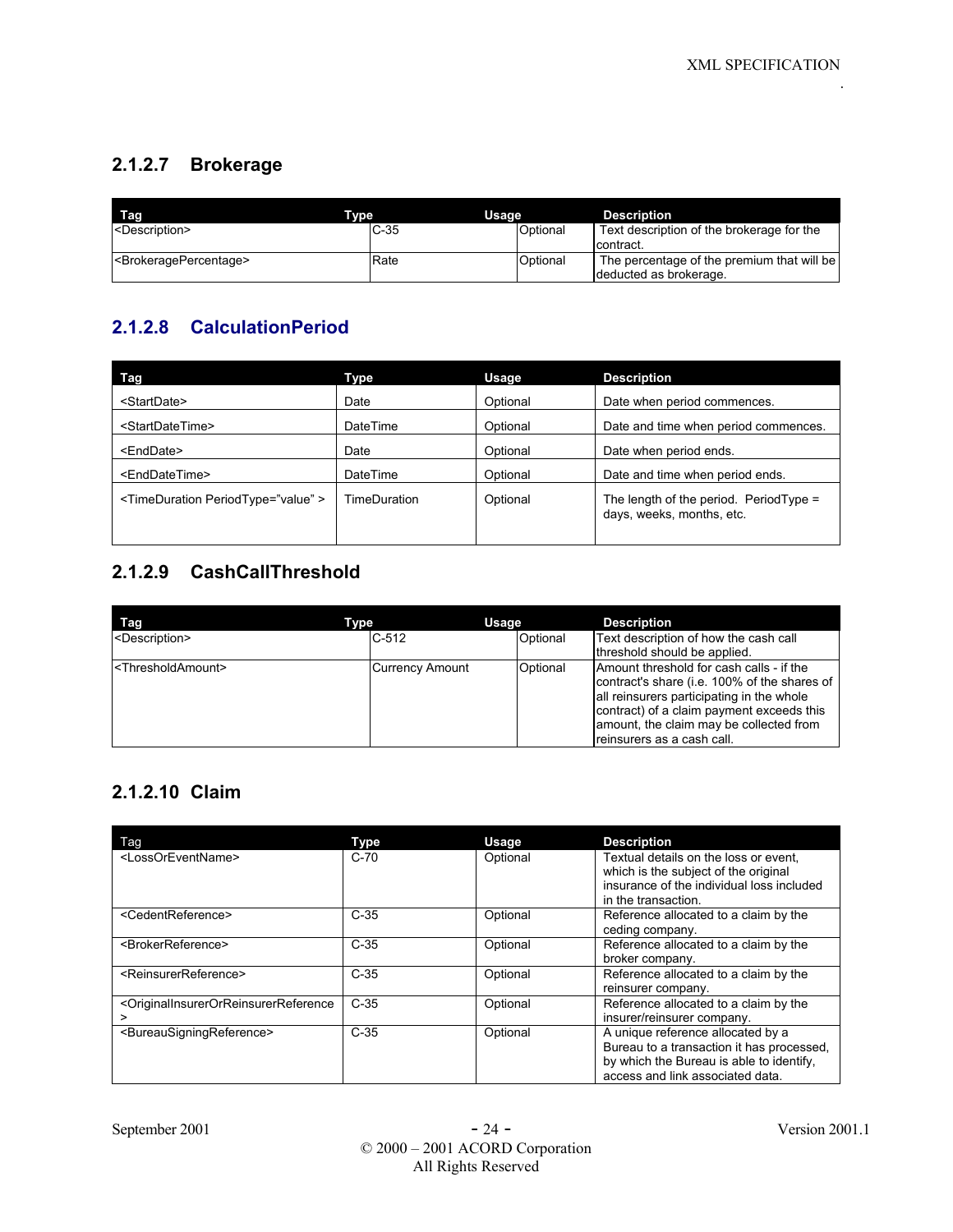| Tag                                                                                                                                                                                                                                                                                                                                                                    | <b>Type</b> | Usage    | <b>Description</b>                                                                                                                                                                                                                                                                                                                                                                              |
|------------------------------------------------------------------------------------------------------------------------------------------------------------------------------------------------------------------------------------------------------------------------------------------------------------------------------------------------------------------------|-------------|----------|-------------------------------------------------------------------------------------------------------------------------------------------------------------------------------------------------------------------------------------------------------------------------------------------------------------------------------------------------------------------------------------------------|
| <lossdate lossdatebasis="value"></lossdate>                                                                                                                                                                                                                                                                                                                            | Date        | Optional | Date on which a referenced loss<br>occurred. Supplied to identify a claim<br>included within an account.<br>LossDate Basis is a code which identifies<br>the basis of the ClaimLossDate or                                                                                                                                                                                                      |
|                                                                                                                                                                                                                                                                                                                                                                        |             |          | ClaimLossPeriod given for a claim. Valid<br>values are those of JV Code table A28<br>with the following descriptions: "Date of<br>discovery", "Date claim made", "Date of<br>manifestation", "Date of occurence",<br>"Date of loss - aggregate", "Date of loss -<br>undetermined", "Date of loss - other",<br>and "Date of loss - narrative".                                                   |
| <lossperiod lossdatebasis="value"></lossperiod>                                                                                                                                                                                                                                                                                                                        | Aggregate   | Optional | Period during which a referenced loss<br>occurred. Supplied to identify a claim<br>included within an account.                                                                                                                                                                                                                                                                                  |
|                                                                                                                                                                                                                                                                                                                                                                        |             |          | LossPeriodBasis is a code which<br>identifies the basis of the LossPeriod<br>given for a claim. Valid values are "703 -<br>Date of discovery", "704 - Date claim<br>made", "705 - Date of manifestation",<br>"706 - Date of occurrence", "724 - Date<br>of loss - aggregate", "725 - Date of loss -<br>undetermined", "726 - Date of loss -<br>other", and "729 - Date of loss -<br>narrative". |
| <premiumcalculationperiod></premiumcalculationperiod>                                                                                                                                                                                                                                                                                                                  | %PERIOD     | Optional | Period which relates to a premium<br>calculation.                                                                                                                                                                                                                                                                                                                                               |
| <pcsreference></pcsreference>                                                                                                                                                                                                                                                                                                                                          | $C-35$      | Optional | Reference assigned to a catastrophe by<br>the Property Claim Service (PCS) related<br>to a claim.                                                                                                                                                                                                                                                                                               |
| <catastrophereference></catastrophereference>                                                                                                                                                                                                                                                                                                                          | $C-35$      | Optional | Reference assigned to a catastrophe by<br>the Lloyd's Claims Office (LCO) related<br>to a claim.                                                                                                                                                                                                                                                                                                |
| <catastrophenbr></catastrophenbr>                                                                                                                                                                                                                                                                                                                                      | $C-35$      | Optional | Catastrophe number allocated to the<br>catastrophe, which is the cause of the<br>loss being reported.                                                                                                                                                                                                                                                                                           |
| <eventlossnbr></eventlossnbr>                                                                                                                                                                                                                                                                                                                                          | $C-35$      | Optional | Number identifying information related to<br>an event loss (i.e. where multiple<br>reinsured risks are hit by one event).                                                                                                                                                                                                                                                                       |
| <causeoflossdescription></causeoflossdescription>                                                                                                                                                                                                                                                                                                                      | $C-350$     | Optional | Description of the cause of the loss. For<br>property, this represents the peril, which<br>was the proximate cause of the loss. For<br>casualty losses, this will be used to<br>identify specific types of loss causes,<br>which are tracked separately (for<br>example: environmental claims).                                                                                                 |
| <causeofloss< td=""><td>Open Enum</td><td>Optional</td><td>For property, this represents the peril,<br/>which was the proximate cause of the<br/>loss. For casualty losses, this code will<br/>be used to identify specific types of loss<br/>causes, which are tracked separately (for<br/>example: environmental claims). JV<br/>Code table A152</td></causeofloss<> | Open Enum   | Optional | For property, this represents the peril,<br>which was the proximate cause of the<br>loss. For casualty losses, this code will<br>be used to identify specific types of loss<br>causes, which are tracked separately (for<br>example: environmental claims). JV<br>Code table A152                                                                                                               |
| <causeoflossold></causeoflossold>                                                                                                                                                                                                                                                                                                                                      | OpenEnum    | Optional | For property, this represents the peril,<br>which was the proximate cause of the<br>loss. For casualty losses, this code will<br>be used to identify specific types of loss<br>causes, which are tracked separately (for<br>example: environmental claims). JV<br>Code table A04.                                                                                                               |
| <consequenceoflossdescription></consequenceoflossdescription>                                                                                                                                                                                                                                                                                                          | $C-350$     | Optional | Text description of the consequence of<br>the loss.                                                                                                                                                                                                                                                                                                                                             |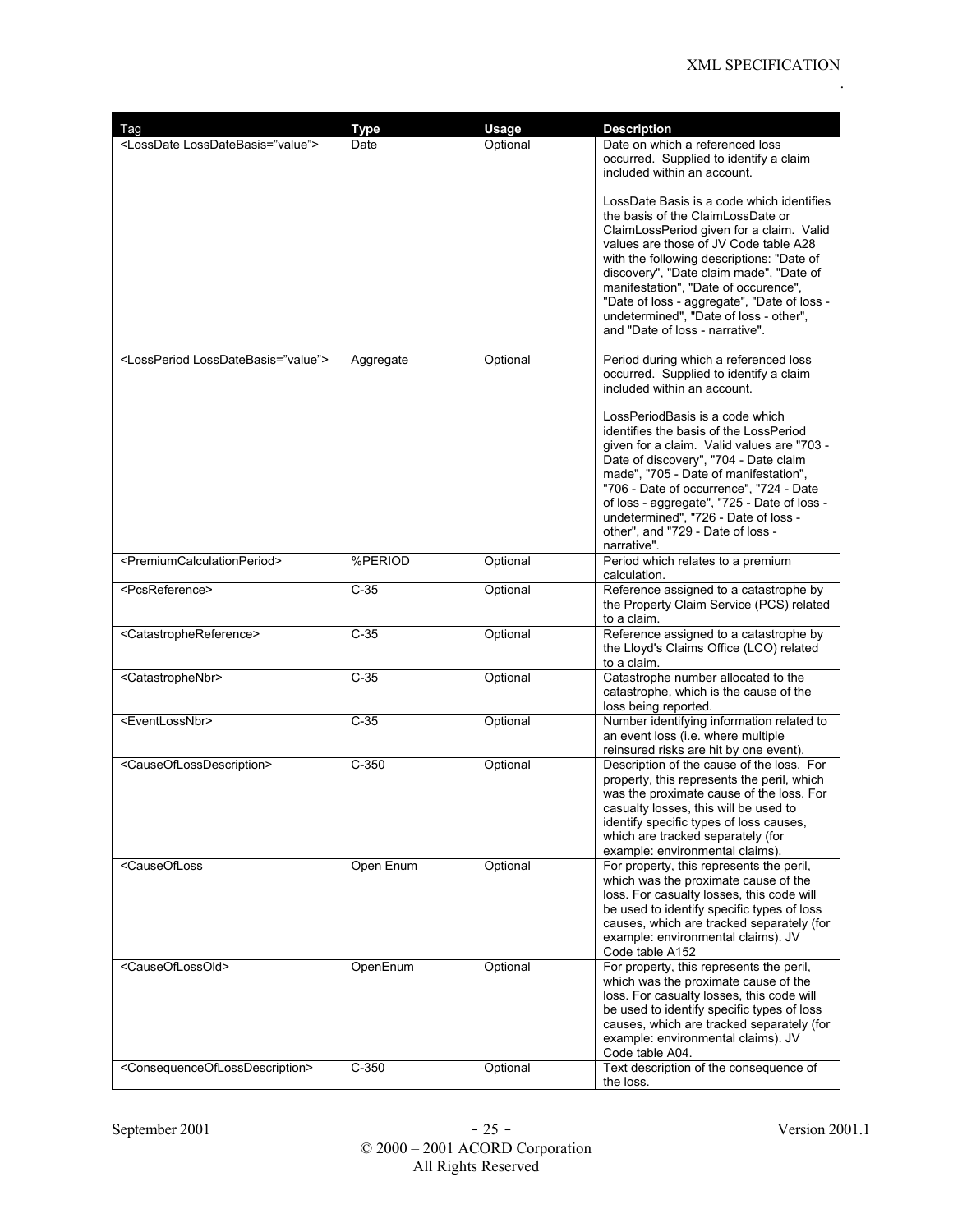| Tag                                                                                                                                                                      | <b>Type</b> | <b>Usage</b> | <b>Description</b>                                                                 |
|--------------------------------------------------------------------------------------------------------------------------------------------------------------------------|-------------|--------------|------------------------------------------------------------------------------------|
| <consequenceofloss></consequenceofloss>                                                                                                                                  | Open Enum   | Optional     | Codelist identifying consequences of                                               |
|                                                                                                                                                                          |             |              | losses. JV Code table A153.                                                        |
| <consequenceoflossold></consequenceoflossold>                                                                                                                            | Open Enum   | Optional     | Codelist identifying consequences of<br>losses. JV Code table A05.                 |
| <risktypedescription></risktypedescription>                                                                                                                              | $C-350$     | Optional     | Text description of the type of risk under                                         |
|                                                                                                                                                                          |             |              | which the claim has been advised                                                   |
|                                                                                                                                                                          |             |              | (alternative to, or clarification of, code                                         |
|                                                                                                                                                                          |             |              | given under ClaimTypeOfRiskCode).                                                  |
| <risktype></risktype>                                                                                                                                                    | OpenEnum    | Optional     | Coded identification of the type of risk                                           |
|                                                                                                                                                                          |             |              | under which the claim has been advised.<br>JV Code table A03.                      |
| <losslocation></losslocation>                                                                                                                                            | %LOCATION   | Optional     | The location of the loss being reported.                                           |
| <workerscompensationstate></workerscompensationstate>                                                                                                                    | Open Enum - | Optional     | State within the USA where a worker's                                              |
|                                                                                                                                                                          | Subentity   |              | compensation claim arose. Not all                                                  |
|                                                                                                                                                                          |             |              | values from the codeset are valid - those                                          |
|                                                                                                                                                                          |             |              | prefixed with "US" can be used (these                                              |
|                                                                                                                                                                          |             |              | are the USA states). Note: In JV                                                   |
|                                                                                                                                                                          |             |              | messages these have to be mapped with                                              |
|                                                                                                                                                                          |             |              | the 'US' stripped off the start of the code                                        |
|                                                                                                                                                                          |             |              | (this then gives a two character USA                                               |
|                                                                                                                                                                          |             |              | state code which can map into the field                                            |
|                                                                                                                                                                          |             |              | allowed by the messages). JV Code                                                  |
|                                                                                                                                                                          |             |              | table A53.                                                                         |
| <workerscompensationstatedescripti< td=""><td><math>C-350</math></td><td>Optional</td><td>State within the USA where a workers</td></workerscompensationstatedescripti<> | $C-350$     | Optional     | State within the USA where a workers                                               |
| on>                                                                                                                                                                      |             |              | compensation claim arose described in                                              |
|                                                                                                                                                                          |             |              | text format.                                                                       |
| <fasttrackindicator></fasttrackindicator>                                                                                                                                | ClosedEnum  | Optional     | US claims processing allows for a Fast                                             |
|                                                                                                                                                                          |             |              | Track Claims procedure, which enables                                              |
|                                                                                                                                                                          |             |              | claims to be designated at the time they<br>are advised.                           |
|                                                                                                                                                                          |             |              | This procedure then allows subsequent                                              |
|                                                                                                                                                                          |             |              | payments against such a claim to be                                                |
|                                                                                                                                                                          |             |              | settled quicker. JV Code table A75                                                 |
| <reinsuranceforcommonaccountindi< td=""><td>ClosedEnum</td><td>Optional</td><td>Coded indication that the claim is subject</td></reinsuranceforcommonaccountindi<>       | ClosedEnum  | Optional     | Coded indication that the claim is subject                                         |
| cator                                                                                                                                                                    |             |              | to reinsurance for common account. Only                                            |
|                                                                                                                                                                          |             |              | value allowed is reinsurance for                                                   |
|                                                                                                                                                                          |             |              | common_account JV Code table A30.                                                  |
| <adjustername></adjustername>                                                                                                                                            | $C-105$     | Optional     | External claims adjuster appointed by the                                          |
|                                                                                                                                                                          |             |              | original insurers.                                                                 |
| <adjusterreference></adjusterreference>                                                                                                                                  | $C-35$      | Optional     | Reference allocated to the claim by an                                             |
|                                                                                                                                                                          |             |              | external claims adjuster appointed by the                                          |
|                                                                                                                                                                          |             |              | original insurers.                                                                 |
| <lawyername></lawyername>                                                                                                                                                | $C-105$     | Optional     | Identification of the lawyer representing                                          |
|                                                                                                                                                                          |             |              | the original insurers in respect of the                                            |
|                                                                                                                                                                          |             |              | claim.                                                                             |
| <lawyerreference></lawyerreference>                                                                                                                                      | $C-35$      | Optional     | Reference allocated by the lawyer                                                  |
|                                                                                                                                                                          |             |              | representing the original insurers in                                              |
|                                                                                                                                                                          |             |              | respect of the claim.                                                              |
| <surveyorname></surveyorname>                                                                                                                                            | $C-105$     | Optional     | Identification of the surveyor acting for                                          |
|                                                                                                                                                                          |             |              | the original insurers in respect of his                                            |
|                                                                                                                                                                          |             |              | claim.                                                                             |
| <surveyorreference></surveyorreference>                                                                                                                                  | $C-35$      | Optional     | Reference allocated by the surveyor<br>acting for the original insurers in respect |
|                                                                                                                                                                          |             |              | of his claim.                                                                      |
| <brokerordernarrative></brokerordernarrative>                                                                                                                            | $C-350$     | Optional     | Description of the broker's order                                                  |
| <referredtechaccount></referredtechaccount>                                                                                                                              | Aggregate   | Optional     |                                                                                    |
|                                                                                                                                                                          |             |              |                                                                                    |

## **2.1.2.11 ClaimAdviceThreshold**

| ۔     | -    | . .          | <b>Description</b> |
|-------|------|--------------|--------------------|
| . rae | Type | <b>Usage</b> |                    |
|       |      |              |                    |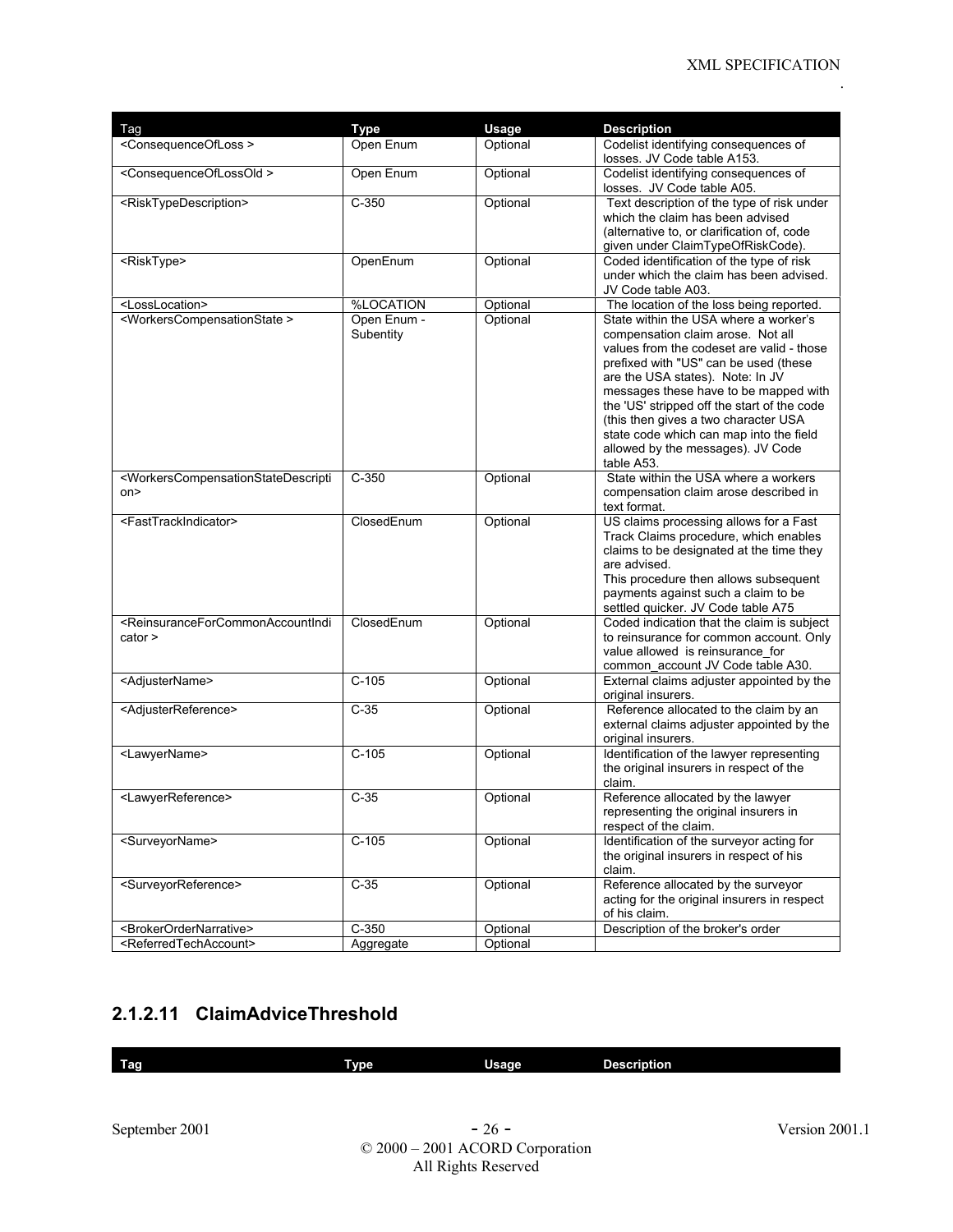| Tag                                 | Type                   | Usage    | <b>Description</b>                                                                                                                                                                                                                               |
|-------------------------------------|------------------------|----------|--------------------------------------------------------------------------------------------------------------------------------------------------------------------------------------------------------------------------------------------------|
| <thresholdamount></thresholdamount> | <b>Currency Amount</b> | Required | Amount threshold for advice of losses - if<br>the contract's share (i.e. 100% of the<br>shares of all reinsurers participating in the<br>whole contract) of the estimated loss<br>exceeds this amount, the loss must be<br>ladvised immediatelv. |

### **2.1.2.12 ClaimMovementAmtItem Type="value"**

Valid values for Type are the approved values from the 5025 JV Code table.

| Taq                                                                        | Type               | Usage              | <b>Description</b>                                                                                                                         |
|----------------------------------------------------------------------------|--------------------|--------------------|--------------------------------------------------------------------------------------------------------------------------------------------|
| <amt <br="" share="valued ">Ccylndic="value" Ccy="value"&gt;</amt>         | Currency<br>Amount | Required-Repeating |                                                                                                                                            |
| <contractlimitsandretentionsbasi<br>s</contractlimitsandretentionsbasi<br> | OpenEnu<br>m       | Required           | Coded identification of the basis of the<br>contract limits and retentions<br>applicable to the claim being reported.<br>JV Code table A40 |

## **2.1.2.13 Claimant**

| Tag                                           | Type      | <b>Usage</b> | <b>Description</b>                         |
|-----------------------------------------------|-----------|--------------|--------------------------------------------|
| <party></party>                               | Aggregate | Optional     | Name of the claimant involved in a claim   |
|                                               |           |              | advice.                                    |
| <fullnameandaddress></fullnameandaddress>     | $C-175$   | Optional     | Full name and address of the claimant      |
|                                               |           |              | involved in a claim advice.                |
| <information></information>                   | $C-350$   | Optional     | Textual information regarding a claimant   |
|                                               |           |              | related to a claim advice.                 |
|                                               | Date      | Optional     | The birth date of a claimant involved in a |
| <rirthdate></rirthdate>                       |           |              | claim advice.                              |
| <lastdateworked></lastdateworked>             | Date      | Optional     | The date that the claimant involved in a   |
|                                               |           |              | claim advice last worked (relevant to      |
|                                               |           |              | worker's compensation claims).             |
| <dateofdisablement></dateofdisablement>       | Date      | Optional     | The date that the claimant involved in a   |
|                                               |           |              | claim advice became disabled (relevant to  |
|                                               |           |              | worker's compensation claims).             |
| <dateofreturntowork></dateofreturntowork>     | Date      | Optional     | The date that the claimant involved in a   |
|                                               |           |              | claim advice returned to work (relevant to |
|                                               |           |              | worker's compensation claims).             |
| <consequenceofloss></consequenceofloss>       | OpenEnum  | Optional     | Codelist identifying consequences of       |
|                                               |           | Repeating    | lossesJV Code table A153.                  |
| <consequenceoflossold></consequenceoflossold> | OopenEnum | Optional     | Code, which described the consequence      |
|                                               |           | Repeating    | of the loss. JV Code table A05.            |
|                                               |           |              |                                            |

## **2.1.2.14 ClaimOriginalPolicy**

| Tag                                           | Type          | Usage    | <b>Description</b>                                                                                                                                              |
|-----------------------------------------------|---------------|----------|-----------------------------------------------------------------------------------------------------------------------------------------------------------------|
| <originalpolicyholder></originalpolicyholder> | %PARTY        | Optional | Identity of the party that took the original<br>insurance with the insurance company that<br>ceded the business expressed in text form.                         |
| <originalcedent></originalcedent>             | %PARTY        | Optional | 1????                                                                                                                                                           |
| <additionalinsured></additionalinsured>       | <b>%PARTY</b> | Optional | Additional insured party/ies in a policy.<br>issued for more than one insured, e.g. for<br>several contractors or sub-contractors.<br>expressed in text format. |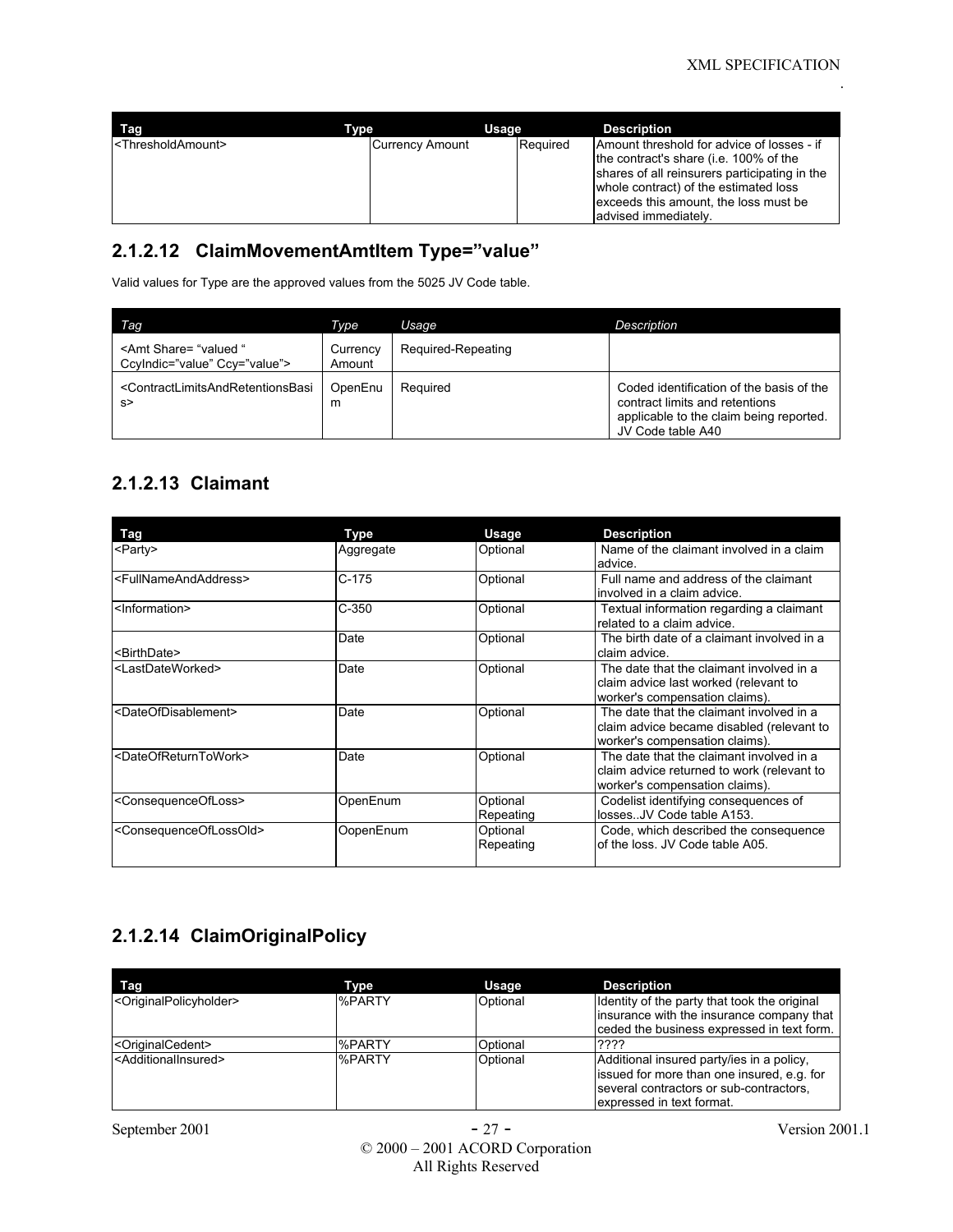| Tag                                                                                                                                                                                                                                           | <b>Type</b>         | <b>Usage</b>       | <b>Description</b>                                                                                                                                                                                                                                                                                                         |
|-----------------------------------------------------------------------------------------------------------------------------------------------------------------------------------------------------------------------------------------------|---------------------|--------------------|----------------------------------------------------------------------------------------------------------------------------------------------------------------------------------------------------------------------------------------------------------------------------------------------------------------------------|
| <claimleadinginsurer></claimleadinginsurer>                                                                                                                                                                                                   | %PARTY              | Optional           | Claims leader for co-insurance policy or<br>contract. The name of the leading insurer.<br>If several insurers have written one policy,<br>indication of the insurer who leads the<br>policy and thus normally takes over all<br>communications with the insured on behalf<br>of all co-insurers, expressed in text format. |
| <leadinginsurer></leadinginsurer>                                                                                                                                                                                                             | %PARTY              | Optional           | The name of the leading insurer. If several<br>insurers have written one policy, indication<br>of the insurer who leads the policy and thus<br>normally takes over all communications<br>with the insured on behalf of all co-insurers.<br>expressed in text format.                                                       |
| <primarycarrier></primarycarrier>                                                                                                                                                                                                             | %PARTY              | Optional           | Name of the insurer on the primary<br>insurance policy, where current claim only<br>applies to excess layers, expressed in text<br>format.                                                                                                                                                                                 |
| <originalpolicy></originalpolicy>                                                                                                                                                                                                             | Aggregate           | Optional           |                                                                                                                                                                                                                                                                                                                            |
| <policysignedcountry></policysignedcountry>                                                                                                                                                                                                   | Open enum - Country | Optional           | Country where the policy has been signed.<br>JV Code table A07.                                                                                                                                                                                                                                                            |
| <originalreinsurancecontract></originalreinsurancecontract>                                                                                                                                                                                   | Aggregate           | Optional           | The reference allocated be the cedent to<br>an original reinsurance contract.                                                                                                                                                                                                                                              |
| <originalreinsurancecontractsection></originalreinsurancecontractsection>                                                                                                                                                                     | Aggregate           | Optional           |                                                                                                                                                                                                                                                                                                                            |
| <cedentsharepercentage></cedentsharepercentage>                                                                                                                                                                                               | Rate                | Optional           | The percentage of the original policy ceded<br>by the ceding company to the reinsurance<br>contract.                                                                                                                                                                                                                       |
| <claimleadinginsurersharepercentage rate<="" td=""><td></td><td>Optional</td><td>Percentage share of the original policy or<br/>contract taken be the claims leader for co-<br/>insurance contract.</td></claimleadinginsurersharepercentage> |                     | Optional           | Percentage share of the original policy or<br>contract taken be the claims leader for co-<br>insurance contract.                                                                                                                                                                                                           |
| <leadinginsurersharepercentage></leadinginsurersharepercentage>                                                                                                                                                                               | Rate                | Optional           | Percentage share of the original policy or<br>contract taken by the leader for co-<br>insurance contract.                                                                                                                                                                                                                  |
| <contractcededpercentage></contractcededpercentage>                                                                                                                                                                                           | Rate                | Optional           | Total percentage of an original policy,<br>which the cedent has ceded to the<br>reinsurance contract on which a claim is<br>being reported.                                                                                                                                                                                |
| <percentagecededtoallreinsurancec<br>ontracts&gt;</percentagecededtoallreinsurancec<br>                                                                                                                                                       | Rate                | Optional           | Total percentage of an original policy,<br>which the cedent has ceded to all<br>reinsurance contracts (used where a<br>particular reinsurance contract includes a<br>warranty that a percentage of the risk is<br>retained by the cedent).                                                                                 |
| <jvclassofbusiness></jvclassofbusiness>                                                                                                                                                                                                       | OpenEnum            | Optional           | Code identifying the class of business. JV<br>Code table A34.                                                                                                                                                                                                                                                              |
| <naicclassofbusiness></naicclassofbusiness>                                                                                                                                                                                                   | OpenEnum            | Optional           | Class of business code list based on NAIC<br>reporting requirements within the USA. JV<br>Code table A150.                                                                                                                                                                                                                 |
| <risklocation></risklocation>                                                                                                                                                                                                                 | Aggregate           | Optional           | The location of the risk covered by an<br>original policy.                                                                                                                                                                                                                                                                 |
| <policyreferencelcurrency></policyreferencelcurrency>                                                                                                                                                                                         | OpenEnum - Ccy      | Optional           | Coded identification of the currency in                                                                                                                                                                                                                                                                                    |
|                                                                                                                                                                                                                                               |                     |                    | which all amounts reported for a policy<br>within a claim advice are rendered. JV<br>Code table A08.                                                                                                                                                                                                                       |
| <policyoriginalcurrency></policyoriginalcurrency>                                                                                                                                                                                             | OpenEnum- Ccy       | Optional           | Coded identification of the original currency<br>in which the claim was denominated prior<br>to being applied to a policy being reported<br>within a reinsurance contract claim advice.<br>JV Code table A08.                                                                                                              |
| <orignalpolicyamtitem></orignalpolicyamtitem>                                                                                                                                                                                                 | Aggregate           | Optional-Repeating |                                                                                                                                                                                                                                                                                                                            |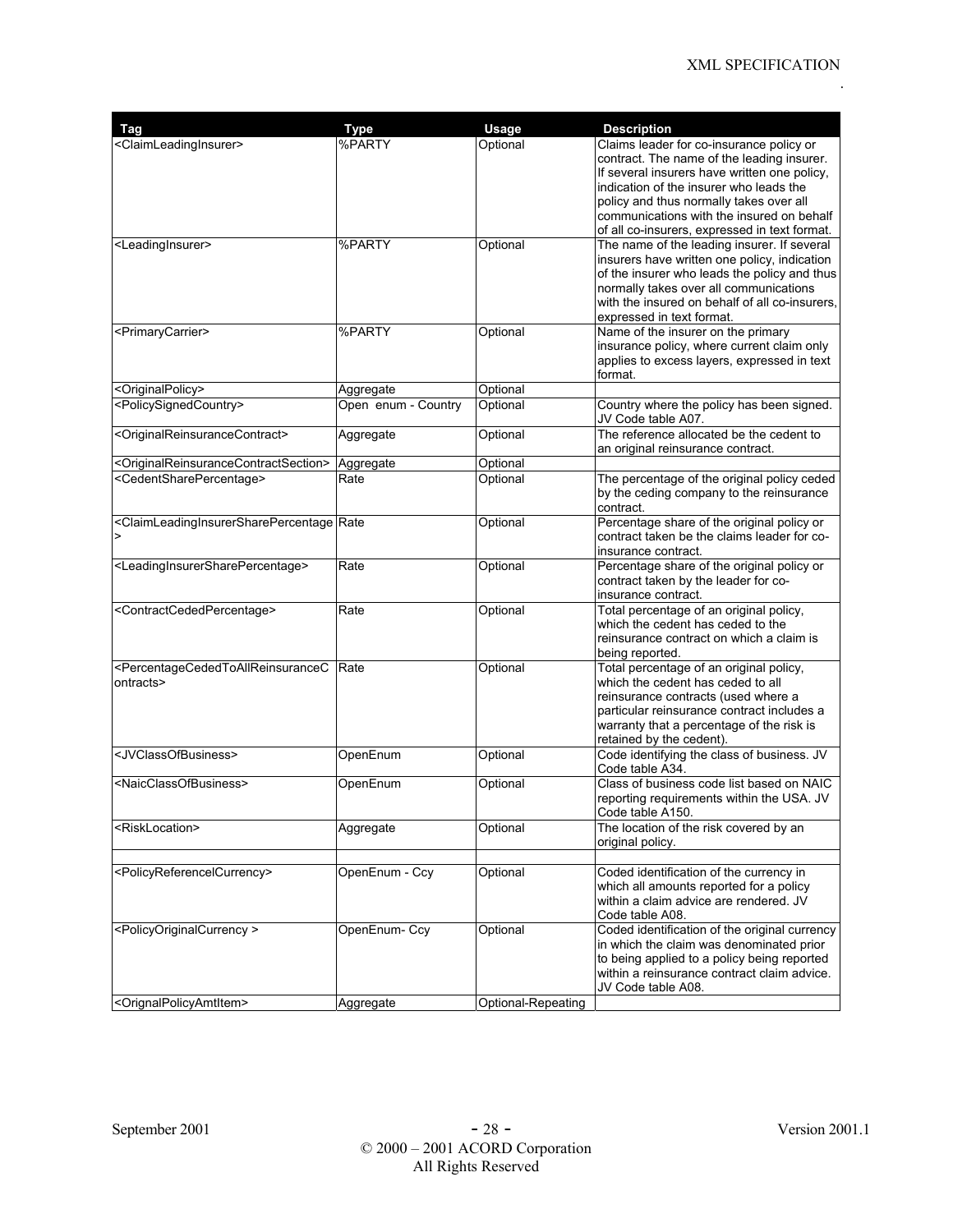#### **2.1.2.15 CodeEntry**

| Tag                         | <b>Type</b> | Usage    | <b>Description</b> |
|-----------------------------|-------------|----------|--------------------|
| <longcode></longcode>       | $C-150$     | Required |                    |
| <jvcode></jvcode>           | $C-3$       | Required |                    |
| <description></description> | $C-350$     | Required |                    |

#### **2.1.2.16 CodeSet Name="value" JVTableId="value"**

| <b>Tag</b>              | <b>Type</b> | Usage                   | <b>Description</b> |
|-------------------------|-------------|-------------------------|--------------------|
| <codeentry></codeentry> | Aggregate   | Required-<br>Reapeating |                    |

#### **2.1.2.17 Commission**

| Tag                                           | Tvne : | Usaɑe    | <b>Description</b>                                             |
|-----------------------------------------------|--------|----------|----------------------------------------------------------------|
| <commissionpercentage></commissionpercentage> | Rate   | Required | Percentage of premium which will be deducted as<br>commission. |

#### **2.1.2.18 Contact**

Contact information for an organization. This may be information to contact an individual within the organization, or a department, or other corporate entity.

| Tag                         | Type    | Usage    | <b>Description</b>                                                                                                                                          |
|-----------------------------|---------|----------|-------------------------------------------------------------------------------------------------------------------------------------------------------------|
| <description></description> | $C-35$  | Optional | Description. Text describing the purpose of the group<br>providing contact information is provided. Can include<br>the name of a person or department, etc. |
| <telephone></telephone>     | $C-255$ | Optional |                                                                                                                                                             |
| <fax></fax>                 | $C-255$ | Optional |                                                                                                                                                             |
| <email></email>             | $C-255$ | Optional |                                                                                                                                                             |

### **2.1.2.19 Contract**

| I<br>rag           | vpe                           | Usage           | -<br>Description                                     |
|--------------------|-------------------------------|-----------------|------------------------------------------------------|
| ContractName><br>← | $\rightarrow$<br>-<br>ັບ<br>∼ | <b>Required</b> | contract.<br>assigned<br>name<br>the<br>to<br>Unique |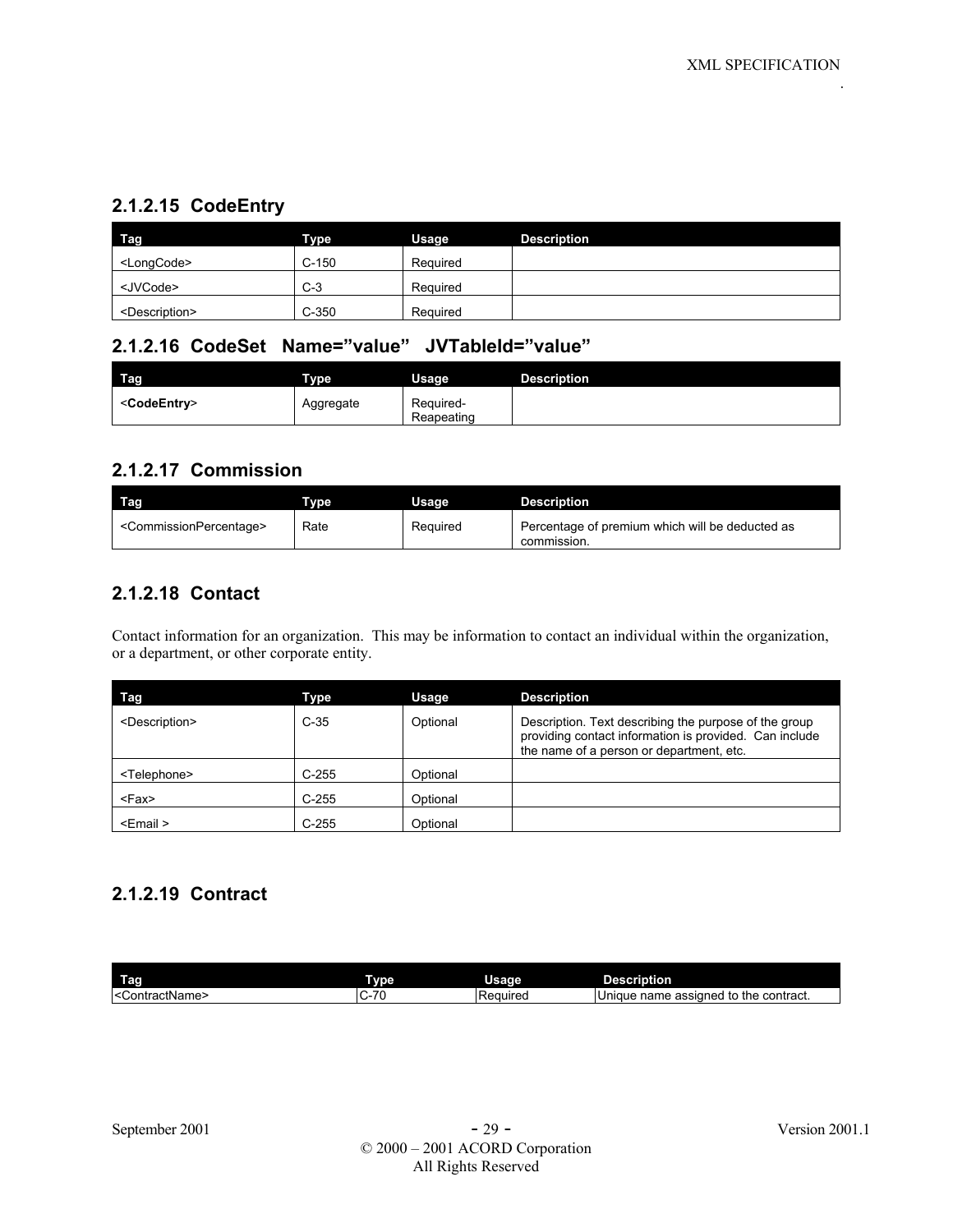| Tag                                                             | <b>Type</b> | Usage    | <b>Description</b>                                                                                                                                                                                                                                                                                                                                                                                                       |
|-----------------------------------------------------------------|-------------|----------|--------------------------------------------------------------------------------------------------------------------------------------------------------------------------------------------------------------------------------------------------------------------------------------------------------------------------------------------------------------------------------------------------------------------------|
| <contracttype></contracttype>                                   | Open Enum   | Optional | Type is Code identifying the high-level type<br>of contract; e.g. fac, master certificate (also<br>called: master cover, master slip or line<br>slip), declaration under master certificate,<br>treaty. The contract type must be<br>communicated at least once. Once<br>communicated and assuming it is not a<br>point of discussion, it need not be<br>repeated. Values for type are found in the<br>JV Code list A82. |
| <contracttypedescription></contracttypedescription>             | $C-70$      | Optional | Text description of the type of the contract.                                                                                                                                                                                                                                                                                                                                                                            |
| <accountingbasis></accountingbasis>                             | Open Enum   | Optional | Code specifying the basis of accounting for<br>the contract. JV Code table A113.                                                                                                                                                                                                                                                                                                                                         |
| <treatyfac></treatyfac>                                         | Open Enum   | Optional | Treaty, Facultative, Treaty/Facultative JV<br>Code table A29.                                                                                                                                                                                                                                                                                                                                                            |
| <contractnature></contractnature>                               | Open Enum   | Optional | Specifying whether the participation of<br>the underwriters in the contract is<br>proportional, non proportional or excess<br>cession. JVCode table A33.                                                                                                                                                                                                                                                                 |
| <aggregatedeductiblemethod></aggregatedeductiblemethod>         | Open Enum   | Optional | Code which indicates if aggregate<br>limits/excesses are based on actual<br>amounts or amounts calculated from<br>percentages of premium income. JV Code<br>table A151.                                                                                                                                                                                                                                                  |
| <cedentreference></cedentreference>                             | $C-35$      | Optional | Reference assigned to the contract by the<br>ceding company.                                                                                                                                                                                                                                                                                                                                                             |
| <cedentparentcontractreference></cedentparentcontractreference> | $C-35$      | Optional | Cross-reference back to the parent contract<br>under which a risk declaration falls (e.g. the<br>master cover reference when this placing<br>transaction relates to a declaration under<br>that master cover)                                                                                                                                                                                                            |
| <cedentriskreference></cedentriskreference>                     | $C-35$      | Optional | Permanent reference assigned by the risk<br>submitter that remains the same through all<br>stages of the placing processes.                                                                                                                                                                                                                                                                                              |
| <cedentbinderreference></cedentbinderreference>                 | $C-35$      | Optional | For facultative reinsurance contracts only,<br>this is the ceding company's reference of<br>the "bound" original risk                                                                                                                                                                                                                                                                                                    |
| <cedentgroupreference></cedentgroupreference>                   | $C-35$      | Optional | Group of contracts referred to as a whole.<br>E.g. bouquet, multilayer reinsurance<br>program.                                                                                                                                                                                                                                                                                                                           |
| <brokerreference></brokerreference>                             | C-35        | Optional | Reference assigned to the contract by the<br>broker.                                                                                                                                                                                                                                                                                                                                                                     |
| <brokerparentcontractreference></brokerparentcontractreference> | $C-35$      | Optional | Cross-reference back to the parent contract<br>under which a risk declaration falls (e.g. the<br>master cover reference when this placing<br>transaction relates to a declaration under<br>that master cover).                                                                                                                                                                                                           |
| <brokerriskreference></brokerriskreference>                     | $C-35$      | Optional | Permanent reference assigned by the risk<br>submitter that remains the same through all<br>stages of the placing processes.                                                                                                                                                                                                                                                                                              |
| <brokerbinderreference></brokerbinderreference>                 | $C-35$      | Optional | For facultative reinsurance contracts only,<br>this is the broking organisation's reference<br>of the "bound" original risk.                                                                                                                                                                                                                                                                                             |
| <brokergroupreference></brokergroupreference>                   | C-35        | Optional | Group of contracts referred to as a whole.<br>E.g. bouquet, multilayer reinsurance<br>program.                                                                                                                                                                                                                                                                                                                           |
| <reinsurerreference></reinsurerreference>                       | $C-35$      | Optional | Reference assigned to the contract by the<br>reinsurer.                                                                                                                                                                                                                                                                                                                                                                  |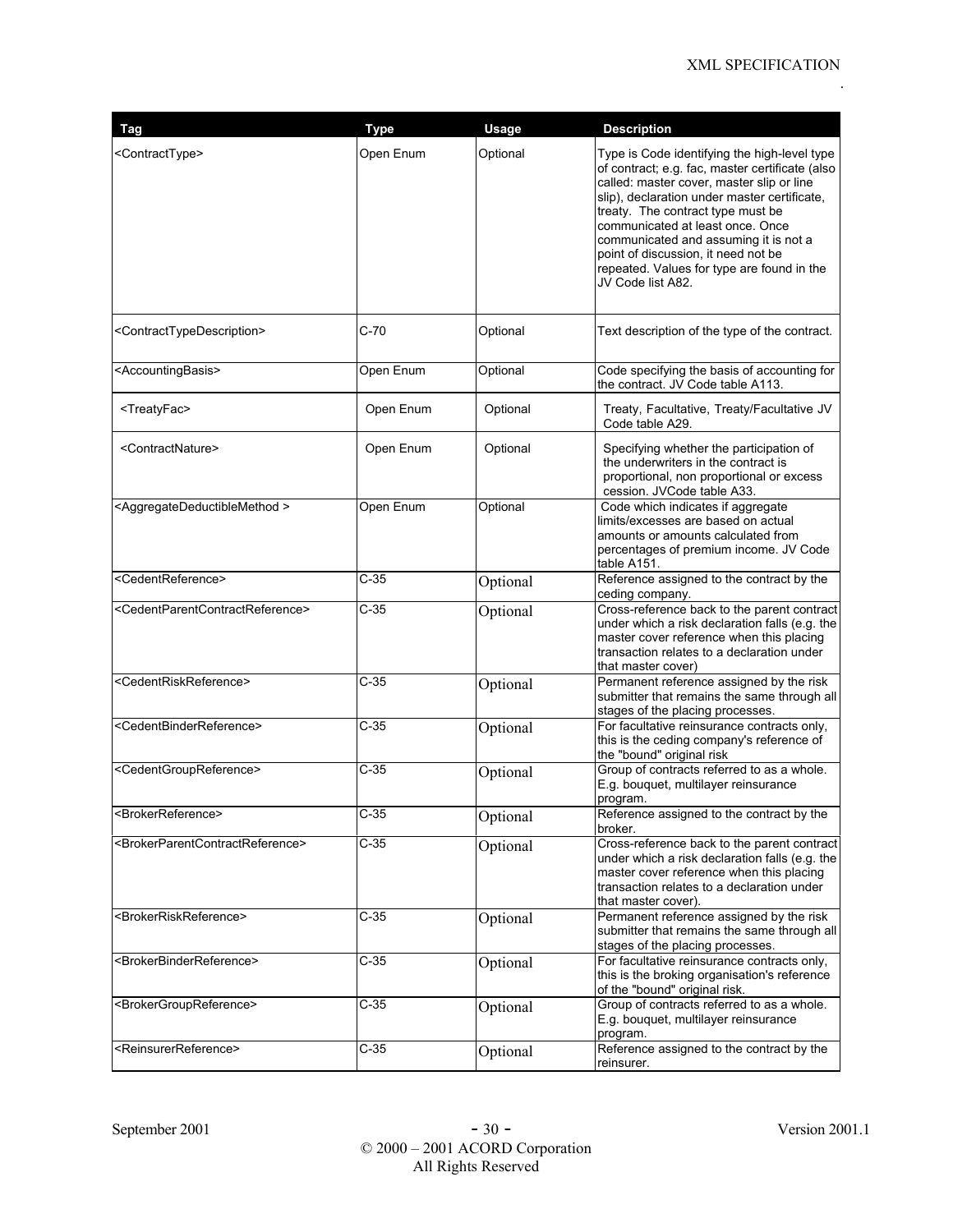| Tag                                                                                                                                                                                                                                                                                  | <b>Type</b> | <b>Usage</b> | <b>Description</b>                                                                                                                                                                                             |
|--------------------------------------------------------------------------------------------------------------------------------------------------------------------------------------------------------------------------------------------------------------------------------------|-------------|--------------|----------------------------------------------------------------------------------------------------------------------------------------------------------------------------------------------------------------|
| <reinsurerparentcontractreference></reinsurerparentcontractreference>                                                                                                                                                                                                                | $C-35$      | Optional     | Cross-reference back to the parent contract<br>under which a risk declaration falls (e.g. the<br>master cover reference when this placing<br>transaction relates to a declaration under<br>that master cover). |
| <originalinsurerorreinsurerreference></originalinsurerorreinsurerreference>                                                                                                                                                                                                          | $C-35$      | Optional     | Contract reference allocated by the original<br>insurer (or reinsurer).                                                                                                                                        |
| <originalinsurerorreinsurerriskreference c-35<="" td=""><td></td><td>Optional</td><td>Permanent reference assigned by the<br/>Original Insurer or Reinsurer that remains<br/>the same through all stages of the placing<br/>processes</td></originalinsurerorreinsurerriskreference> |             | Optional     | Permanent reference assigned by the<br>Original Insurer or Reinsurer that remains<br>the same through all stages of the placing<br>processes                                                                   |
| <underwritingmanagerriskreference></underwritingmanagerriskreference>                                                                                                                                                                                                                | $C-35$      | Optional     | Permanent reference assigned by the<br>underwriting manager that remains the<br>same through all stages of the placing<br>processes                                                                            |
| <coverholderriskreference></coverholderriskreference>                                                                                                                                                                                                                                | $C-35$      | Optional     | . Permanent reference assigned by the<br>coverholder that remains the same through<br>all stages of the placing processes                                                                                      |
| <insuredriskreference></insuredriskreference>                                                                                                                                                                                                                                        | $C-35$      | Optional     | Permanent reference assigned by the<br>insured that remains the same through all<br>stages of the placing processes.                                                                                           |
| <endorsementreference></endorsementreference>                                                                                                                                                                                                                                        | $C-35$      | Optional     | Id of a change made to a reinsurance<br>contract, the contract being changed,<br>cancelled or reissued.                                                                                                        |
| <claimsmadeyear></claimsmadeyear>                                                                                                                                                                                                                                                    | Year        | Optional     | The year that claims will deemed to have<br>been made in respect of this contract.                                                                                                                             |
| <closingtocedentfiscalyear></closingtocedentfiscalyear>                                                                                                                                                                                                                              | Year        | Optional     | The fiscal year of closing to the cedent in<br>respect of this contract.                                                                                                                                       |

## **2.1.2.20 ContractCoverage CoverageType="value"**

Type of liability, e.g. number of lines, limit etc. JV Code Table A86.

| Tag                                                 | Type                   | <b>Usage</b>              | <b>Description</b>                                                                                                                                                        |
|-----------------------------------------------------|------------------------|---------------------------|---------------------------------------------------------------------------------------------------------------------------------------------------------------------------|
| <description></description>                         | $C-35$                 | Required                  | Text description or clarification of the<br>contract limit (coverage).                                                                                                    |
| <coverageamount></coverageamount>                   | <b>Currency Amount</b> | <b>Optional Repeating</b> | Limit of liability expressed as an amount.                                                                                                                                |
| <numberoflines></numberoflines>                     | Integer                |                           | The limit expressed in terms of a number of<br>Surplus Lines.                                                                                                             |
| <coveragepercentage></coveragepercentage>           | Rate                   | Optional                  | Limit of liability expressed as a percentage<br>of premium income to the reinsured in<br>relation to the subject matter and during the<br>period covered by the contract. |
| <coveragebasis></coveragebasis>                     | OpenEnum               | Required -<br>Repeating   | Basis on which the cover operates (loss,<br>event, aircraft, airway bill, etc.) JV Code<br>A93                                                                            |
| <covergabasisdescription></covergabasisdescription> | $C-35$                 | Required                  | Text description or clarification of the                                                                                                                                  |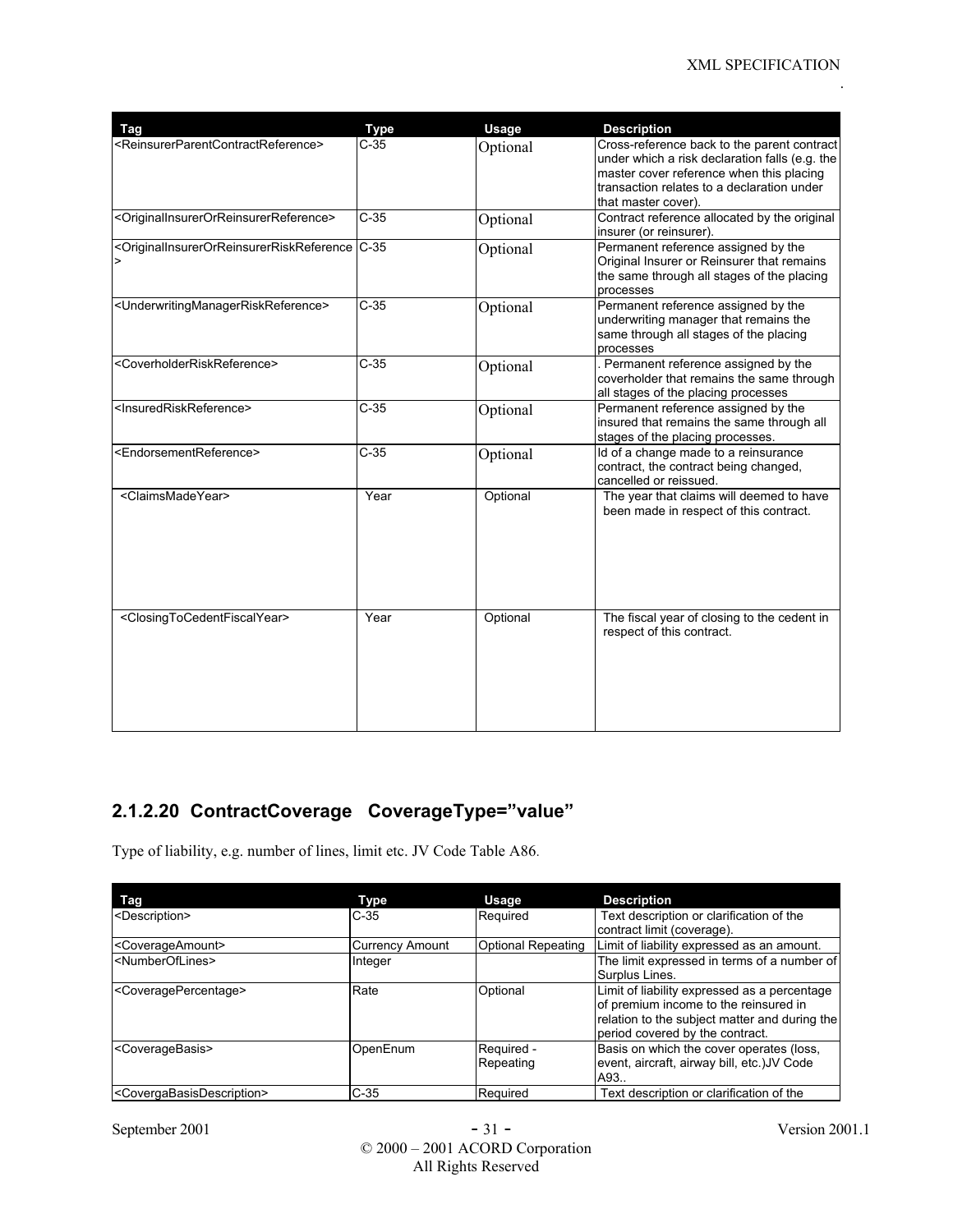| Tag                                                                   | Type                   | Usage    | <b>Description</b>                                                                                       |
|-----------------------------------------------------------------------|------------------------|----------|----------------------------------------------------------------------------------------------------------|
|                                                                       |                        |          | contract limit (coverage).                                                                               |
| <coveragesubjectmatter"></coveragesubjectmatter">                     | Open Enum-<br>RiskType | Optional | Code, which indicates the subject matter to<br>which the coverage (limit) applies. JV Code<br>table A03. |
| <coveragesubjectmatterdescription></coveragesubjectmatterdescription> | $C-256$                | Optional | Subject matter to which the coverage (limit)<br>applies.                                                 |

#### **2.1.2.21 ContractDeductible DeductibleType="value"**

Code that Indicates the type of deductible applicable e.g. franchise, excess, etc. JV Code table A87.

| <b>Tag</b>                                                                | Type                   | <b>Usage</b> | <b>Description</b>                                                                                                                                                |
|---------------------------------------------------------------------------|------------------------|--------------|-------------------------------------------------------------------------------------------------------------------------------------------------------------------|
| <description></description>                                               | $C-35$                 | Required     | Text description or clarification of the<br>deductible for the contract.                                                                                          |
| <deductibleamount></deductibleamount>                                     | <b>Currency Amount</b> | Optional     | The deductible (or 'excess' or 'loss priority')<br>expressed as an amount.                                                                                        |
| <numberoflines></numberoflines>                                           | Integer                | Optional     | The deductible expressed in terms of a<br>number of Surplus Lines.                                                                                                |
| <deductiblepercentage></deductiblepercentage>                             | Rate                   | Optional     | Deductible expressed as a percentage of<br>premium income to the reinsured in relation<br>to the subject matter and during the period<br>covered by the contract. |
| <deductiblebasis></deductiblebasis>                                       | Open Enum              | Required     | Code describing the basis of the<br>deductible. JV Code Table A91.                                                                                                |
| <deductiblebasisdescription></deductiblebasisdescription>                 | $C-35$                 | Optional     | Text description of the basis of the<br>deductible.                                                                                                               |
| <deductiblesubjectmatter></deductiblesubjectmatter>                       | Open enum - RiskType   | Optional     | Code which indicates the subject matter to<br>which the deductible appliesJV Code<br>table A3.                                                                    |
| <deductiblesubjectmatterdescription></deductiblesubjectmatterdescription> | $C-256$                | Optional     | Subject matter to which the deductible<br>applies.                                                                                                                |

### **2.1.2.22 ContractMarket**

| Tag                                                         | Type          | Usage    | <b>Description</b>                                              |
|-------------------------------------------------------------|---------------|----------|-----------------------------------------------------------------|
| <b>KReinsurer&gt;</b>                                       | %PARTY        | Required | Unique name assigned to the contract.                           |
| <correspondentbroker></correspondentbroker>                 | <b>%PARTY</b> | Optional |                                                                 |
| <reinsurrercontractreference></reinsurrercontractreference> | $C-35$        | Optional | Treaty, Facultative, Treaty/Facultative                         |
| <reinsurersharepercentage></reinsurersharepercentage>       | Rate          | Required | Percentage share proposed or taken by an<br>underwriting party. |

## **2.1.2.23 ContractPeriod**

| Tag                                                                                                                                                                                     | Type          | Usage        | <b>Description</b>                                                                      |
|-----------------------------------------------------------------------------------------------------------------------------------------------------------------------------------------|---------------|--------------|-----------------------------------------------------------------------------------------|
| <startdatetime></startdatetime>                                                                                                                                                         | DateTime      | Optional-XOR | Date when period commences.                                                             |
| <startdate></startdate>                                                                                                                                                                 | Date          | Optional-XOR | Date and time when period commences.                                                    |
| <enddatetime></enddatetime>                                                                                                                                                             | DateTime      | Optional-XOR | Date and time when period ends.                                                         |
| <enddate></enddate>                                                                                                                                                                     | Date          | Optional-XOR | Date when period ends.                                                                  |
| <tiimeduration <="" periodtype="value" td=""><td>Time Duration</td><td>Optional-XOR</td><td>The length of the contract period<br/>expressed as a number of months.</td></tiimeduration> | Time Duration | Optional-XOR | The length of the contract period<br>expressed as a number of months.                   |
| <periodscope></periodscope>                                                                                                                                                             | Open Enum     | Optional     | Code describing the range of the period<br>relating to the contract / contract section: |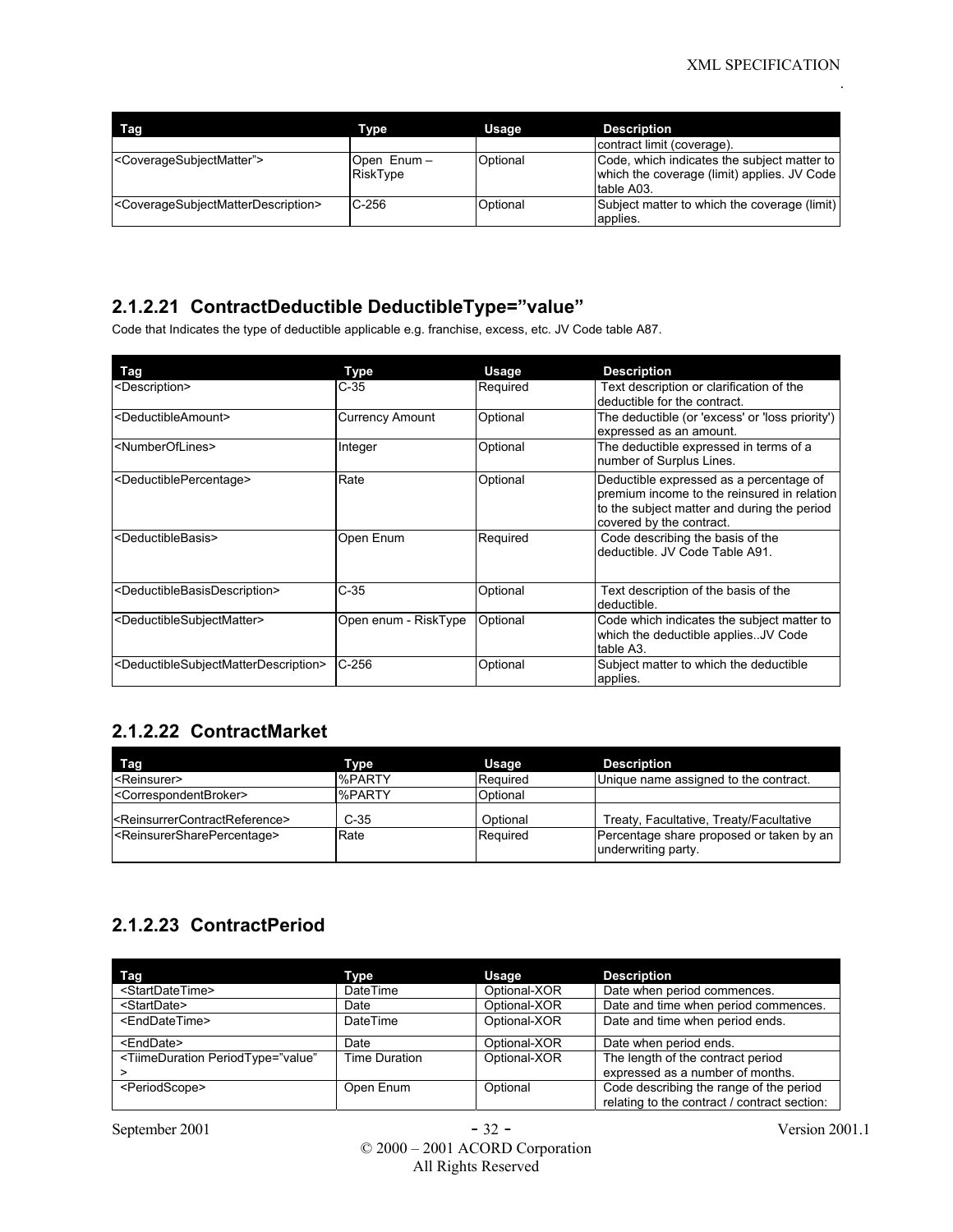| Tag                                               | Tvpe   | Usage    | <b>Description</b>                                                    |
|---------------------------------------------------|--------|----------|-----------------------------------------------------------------------|
|                                                   |        |          | short term, fixed term, seasonal, open,<br>etc. - JV Code table A138  |
| <periodscopedescription></periodscopedescription> | $C-35$ | Optional | Text description of the period of the<br>contract / contract section. |

#### **2.1.2.24 ContractReinstatement**

| Tag                                                             | Type     | Usage    | <b>Description</b>                                                                                                                                                      |
|-----------------------------------------------------------------|----------|----------|-------------------------------------------------------------------------------------------------------------------------------------------------------------------------|
| <premiumpercentage></premiumpercentage>                         | Rate     | Optional | The percentage of the original premium<br>at which cover is reinstated for the<br>contract.                                                                             |
| <brokeragepercentage></brokeragepercentage>                     | Rate     | Optional | The percentage of reinstatement<br>premiums that will be deducted as<br>brokerage.                                                                                      |
| <reinstatementcalculationtype></reinstatementcalculationtype>   | OpenEnum | Optional | Code, which describes how<br>reinstatement premium is calculated. JV<br>Code table A72.                                                                                 |
| <reinstatementsallowedtotalnbr></reinstatementsallowedtotalnbr> | Integer  | Optional | Number of times the cover may be fully<br>reinstated. It is defined in the contract<br>wording. Each reinstatement may be<br>calculated with different loading factors. |

#### **2.1.2.25 ContractSchedule**

| Tag                             | <b>Type</b> | Usage                  | Description                                                        |
|---------------------------------|-------------|------------------------|--------------------------------------------------------------------|
| <aaofdate></aaofdate>           | Date        | Required               | Date reflecting the situation reported in<br>the placing schedule. |
| <scheduleentry></scheduleentry> | Aggregate   | Required-<br>Repeating |                                                                    |

## **2.1.2.26 ContractSection ContractReportingLevel="value"**

ContractReportingLevel indicates whether data being reported is for the whole contract, or a section within the contract [Values allowed are 701 (section level) and 702 (contract level)].

| Tag                                                                                                                                                                                      | Type      | Usage    | <b>Description</b>                                                                                                                                         |
|------------------------------------------------------------------------------------------------------------------------------------------------------------------------------------------|-----------|----------|------------------------------------------------------------------------------------------------------------------------------------------------------------|
| <sectionhighlevelreference></sectionhighlevelreference>                                                                                                                                  | $N-3$     | Optional | Section Number is a sequential number<br>assigned to the highest section level in<br>order to identify it uniquely within a<br>contract.                   |
| <lowlevelreference></lowlevelreference>                                                                                                                                                  | N-2       | Optional | Subsection Number is a sequential number<br>assigned to the second-highest section<br>level in order to identify it uniquely within a<br>contract section. |
| <placingtransactioneffectivedate></placingtransactioneffectivedate>                                                                                                                      | DateTime  | Optional | Date and time that the transaction<br>becomes effective.                                                                                                   |
| <covertype< td=""><td>Open Enum</td><td>Optional</td><td>Code expressing the type of cover (quota<br/>share, surplus, XOL). Required for<br/>Placing JV Code table A31</td></covertype<> | Open Enum | Optional | Code expressing the type of cover (quota<br>share, surplus, XOL). Required for<br>Placing JV Code table A31                                                |
| <covertypedescription></covertypedescription>                                                                                                                                            | $C-350$   | Optional | Text description of the cover type (note:<br>coded version of cover type indicates if<br>contract is quota share, surplus, etc).                           |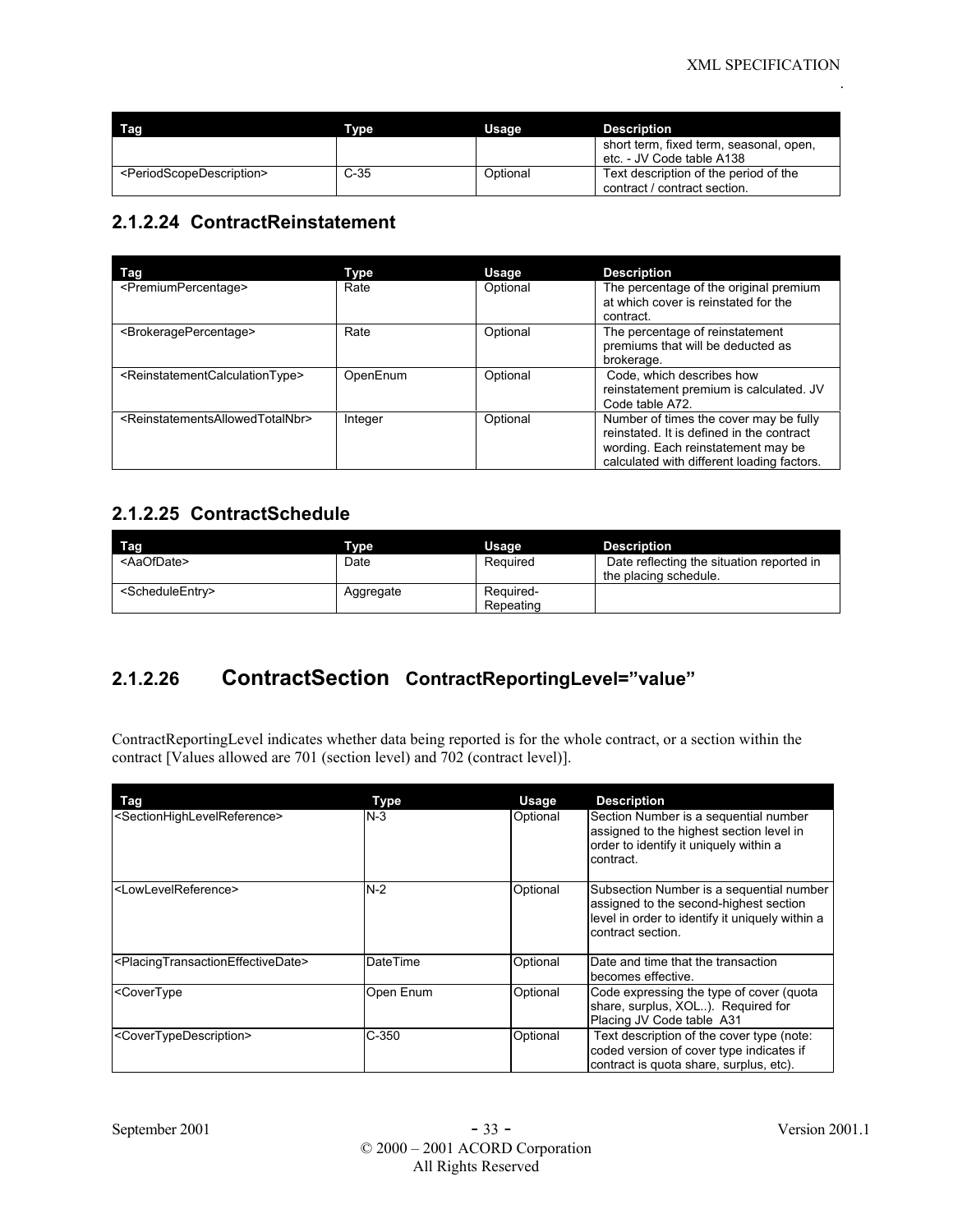| <b>Tag</b>                                                                                                                                                                                                                                                     | <b>Type</b>            | Usage                   | <b>Description</b>                                                                                                                                                                                              |
|----------------------------------------------------------------------------------------------------------------------------------------------------------------------------------------------------------------------------------------------------------------|------------------------|-------------------------|-----------------------------------------------------------------------------------------------------------------------------------------------------------------------------------------------------------------|
| <riskconditionstype></riskconditionstype>                                                                                                                                                                                                                      | Open Enum              | Optional                | Conditions type is a flag indicating that the<br>conditions are 'as original', 'as expiring',<br>etc.                                                                                                           |
|                                                                                                                                                                                                                                                                |                        |                         | JV Code table A77.                                                                                                                                                                                              |
| <coveroperatingbasis></coveroperatingbasis>                                                                                                                                                                                                                    | Open Enum              | Optional                | Coded description of the basis on which<br>the claims are applied to the reinsurance<br>contract. JV Code table A15.                                                                                            |
| <coveroperatingbasisdescription></coveroperatingbasisdescription>                                                                                                                                                                                              | $C-350$                | Optional                | Text description of the basis on which the<br>claims are applied to the reinsurance<br>contract. (note: coded version of this allows<br>indication that contract is losses occurring,<br>risks attaching, etc). |
| <layerorsurplusnumber></layerorsurplusnumber>                                                                                                                                                                                                                  | $N-2$                  | Optional                | Number assigned in case of XOL or<br>surplus cover to express the layering of<br>covers.                                                                                                                        |
| <insuredriskorinterestdescription></insuredriskorinterestdescription>                                                                                                                                                                                          | $C-350$                | Optional                | Description of the insured risk.                                                                                                                                                                                |
| <contractperiod></contractperiod>                                                                                                                                                                                                                              | Aggregate              | Optional                | Time period for which contract coverage is<br>in force                                                                                                                                                          |
| <underwritingyear></underwritingyear>                                                                                                                                                                                                                          | Year                   | Optional                | Year in which the contract is underwritten.                                                                                                                                                                     |
| <policysignedcountry></policysignedcountry>                                                                                                                                                                                                                    | Open Enum - Country    | Optional                | Country where the policy has been signed.<br>JV Code Table A07.                                                                                                                                                 |
| <contractsectionclass></contractsectionclass>                                                                                                                                                                                                                  | Aggregate              | Optional-<br>Repeating  |                                                                                                                                                                                                                 |
| <risklocation></risklocation>                                                                                                                                                                                                                                  | Aggregate              | Optional -<br>Repeating | The location of risks covered by the<br>contract.                                                                                                                                                               |
| <supportinginformation></supportinginformation>                                                                                                                                                                                                                | Aggregate              | Optional-<br>Repeating  |                                                                                                                                                                                                                 |
| <reinsurancecontractform></reinsurancecontractform>                                                                                                                                                                                                            | C-512                  | Optional                | Textual reference to the form of the<br>contract (e.g. Slip reinsurance NMA 1779)                                                                                                                               |
| <insurancepolicyform></insurancepolicyform>                                                                                                                                                                                                                    | $C-512$                | Optional                | Textual reference to the form of the policy<br>(e.g. ABI policy)                                                                                                                                                |
| <amountsexpressionbasis< td=""><td>Open Enum</td><td>Optional</td><td>Code indicating whether the amounts given<br/>are 100%, ceded share, in broker order, etc<br/>for the contract / contract section. JV Code<br/>table A32.</td></amountsexpressionbasis<> | Open Enum              | Optional                | Code indicating whether the amounts given<br>are 100%, ceded share, in broker order, etc<br>for the contract / contract section. JV Code<br>table A32.                                                          |
| <contractamountscurrency></contractamountscurrency>                                                                                                                                                                                                            | Open Enum - Ccy        | Optional                | The ISO (International standards<br>organisation) coded identification of the<br>currency in which contract / contract<br>section amounts are expressed. JV Code<br>table A08.                                  |
| <contractcededpercentage></contractcededpercentage>                                                                                                                                                                                                            | Rate                   | Optional                | Percentage ceded by the reinsured(s) in<br>the XOL reinsurance contract.                                                                                                                                        |
| <reinsurersharepercentage></reinsurersharepercentage>                                                                                                                                                                                                          | Rate                   | Optional                | Percentage share proposed or taken by an<br>underwriting party.                                                                                                                                                 |
| <orderpercentage></orderpercentage>                                                                                                                                                                                                                            | Rate                   | Optional                | Percentage representing the proportion of<br>the whole risk covered by the<br>contract/order being placed.                                                                                                      |
| <quotasharepercentage></quotasharepercentage>                                                                                                                                                                                                                  | Rate                   | Optional                | The percentage of each original risk, which<br>will be ceded to a quota share reinsurance<br>treaty.                                                                                                            |
| <surpluslineamount></surpluslineamount>                                                                                                                                                                                                                        | <b>Currency Amount</b> | Optional                | Amount retained by cedent in respect of<br>each risk ceded, and also the unit on which<br>surplus limits are based.                                                                                             |
| <contractcoverage></contractcoverage>                                                                                                                                                                                                                          | Aggregate              | Optional-<br>Repeating  |                                                                                                                                                                                                                 |
| <contractdeductible></contractdeductible>                                                                                                                                                                                                                      | Aggregate              | Optional-<br>Repeating  |                                                                                                                                                                                                                 |
| <estimatedpremiumincomeamount></estimatedpremiumincomeamount>                                                                                                                                                                                                  | Currency Amount        | Optional                | The estimated premium income amount<br>for the reinsured in respect of the class/es<br>of business and the period covered by the<br>contract.                                                                   |
| <gnpiestimatedsubjectpremiumamount></gnpiestimatedsubjectpremiumamount>                                                                                                                                                                                        | <b>Currency Amount</b> | Optional                | <b>GNPI / Estimated Subject Premium</b>                                                                                                                                                                         |
| <premium></premium>                                                                                                                                                                                                                                            | Aggregate              | Optional                |                                                                                                                                                                                                                 |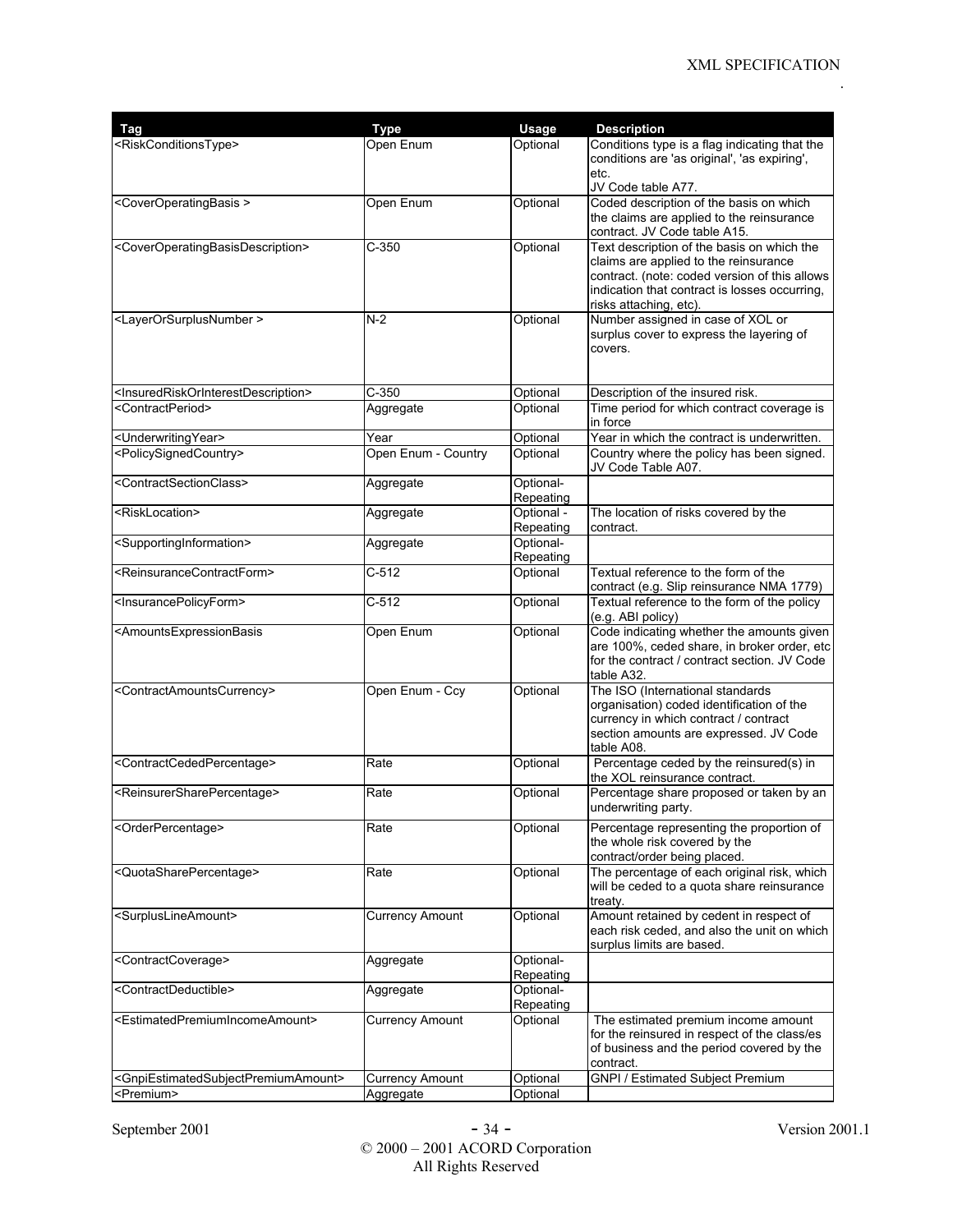| Tag                                                                                                                                                                                                                                                                                                                                                   | <b>Type</b>         | Usage                   | <b>Description</b>                                                                                                                                                                                                                              |
|-------------------------------------------------------------------------------------------------------------------------------------------------------------------------------------------------------------------------------------------------------------------------------------------------------------------------------------------------------|---------------------|-------------------------|-------------------------------------------------------------------------------------------------------------------------------------------------------------------------------------------------------------------------------------------------|
| <premiuminstalment></premiuminstalment>                                                                                                                                                                                                                                                                                                               | Aggregate           | Optional                |                                                                                                                                                                                                                                                 |
| <depositpremium></depositpremium>                                                                                                                                                                                                                                                                                                                     | Aggregate           | Optional                |                                                                                                                                                                                                                                                 |
| <contractreinstatement></contractreinstatement>                                                                                                                                                                                                                                                                                                       | Aggregate           | Optional                |                                                                                                                                                                                                                                                 |
| <premiumajustment></premiumajustment>                                                                                                                                                                                                                                                                                                                 | Aggregate           | Optional                |                                                                                                                                                                                                                                                 |
| <brokersharepercentage></brokersharepercentage>                                                                                                                                                                                                                                                                                                       | Rate                | Optional                | The percentage share of the broker in the<br>amounts on the contract.                                                                                                                                                                           |
| <premiumreserve></premiumreserve>                                                                                                                                                                                                                                                                                                                     | Aggregate           | Optional                |                                                                                                                                                                                                                                                 |
| <premiumporfolioentry></premiumporfolioentry>                                                                                                                                                                                                                                                                                                         | Aggregate           | Optional                |                                                                                                                                                                                                                                                 |
| <premiumporfoliowithdrawal></premiumporfoliowithdrawal>                                                                                                                                                                                                                                                                                               | Aggregate           | Optional                |                                                                                                                                                                                                                                                 |
| <commissionpercentage></commissionpercentage>                                                                                                                                                                                                                                                                                                         | Rate                | Optional                | Percentage of premium, which will be<br>deducted as commission.                                                                                                                                                                                 |
| <overridingcommissionpercentage></overridingcommissionpercentage>                                                                                                                                                                                                                                                                                     | Rate                | Optional                | Percentage of the premium amounts under<br>a contract payable to the cedent as<br>overriding commission.                                                                                                                                        |
| <profitcommission></profitcommission>                                                                                                                                                                                                                                                                                                                 | Aggregate           | Optional                | Percentage of premium, which will be<br>deducted as commission.                                                                                                                                                                                 |
| <managementexpensesallowance></managementexpensesallowance>                                                                                                                                                                                                                                                                                           | Aggregate           |                         |                                                                                                                                                                                                                                                 |
| <brokerage></brokerage>                                                                                                                                                                                                                                                                                                                               | Aggregate           |                         |                                                                                                                                                                                                                                                 |
| <claimadvicethreshold< td=""><td>Aggregate</td><td>Optional</td><td>Amount threshold for advice of losses - if<br/>the contract's share (i.e. 100% of the<br/>shares of all reinsurers participating in the<br/>whole contract) of the estimated loss<br/>exceeds this amount, the loss must be<br/>advised immediately.</td></claimadvicethreshold<> | Aggregate           | Optional                | Amount threshold for advice of losses - if<br>the contract's share (i.e. 100% of the<br>shares of all reinsurers participating in the<br>whole contract) of the estimated loss<br>exceeds this amount, the loss must be<br>advised immediately. |
| <cashcallthreshold></cashcallthreshold>                                                                                                                                                                                                                                                                                                               | Aggregate           | Optional                |                                                                                                                                                                                                                                                 |
| <lossreserve></lossreserve>                                                                                                                                                                                                                                                                                                                           | Aggregate           | Optional                |                                                                                                                                                                                                                                                 |
| <lossportfolioentry></lossportfolioentry>                                                                                                                                                                                                                                                                                                             | Aggregate           | Optional                |                                                                                                                                                                                                                                                 |
| <lossportfoliowithdrawal></lossportfoliowithdrawal>                                                                                                                                                                                                                                                                                                   | Aggregate           | Optional                |                                                                                                                                                                                                                                                 |
| <additionalwarratyperiod></additionalwarratyperiod>                                                                                                                                                                                                                                                                                                   | <b>TimeDuration</b> | Optional                |                                                                                                                                                                                                                                                 |
| <noticeofcancellation></noticeofcancellation>                                                                                                                                                                                                                                                                                                         | Aggregate           | Optional                |                                                                                                                                                                                                                                                 |
| <taxpercentage></taxpercentage>                                                                                                                                                                                                                                                                                                                       | Rate                | Optional                | Percentage used to calculate tax                                                                                                                                                                                                                |
| <accountreporting></accountreporting>                                                                                                                                                                                                                                                                                                                 | %REPORTING          | Optional                |                                                                                                                                                                                                                                                 |
| <cessionsborderaureporting></cessionsborderaureporting>                                                                                                                                                                                                                                                                                               | %REPORTING          |                         |                                                                                                                                                                                                                                                 |
| <claimsborderaureporting></claimsborderaureporting>                                                                                                                                                                                                                                                                                                   | <b>%REPORTING</b>   |                         |                                                                                                                                                                                                                                                 |
| <lossreserveborderaureporting></lossreserveborderaureporting>                                                                                                                                                                                                                                                                                         | %REPORTING          |                         |                                                                                                                                                                                                                                                 |
|                                                                                                                                                                                                                                                                                                                                                       |                     |                         |                                                                                                                                                                                                                                                 |
|                                                                                                                                                                                                                                                                                                                                                       |                     |                         |                                                                                                                                                                                                                                                 |
|                                                                                                                                                                                                                                                                                                                                                       |                     |                         |                                                                                                                                                                                                                                                 |
| <settlementdue></settlementdue>                                                                                                                                                                                                                                                                                                                       | TimeDuration        |                         |                                                                                                                                                                                                                                                 |
| <methodofsettlement></methodofsettlement>                                                                                                                                                                                                                                                                                                             | Open Enum           | Optional                | Code, which indicates how settlement of<br>accounts should be made. JV Code table<br>A136.                                                                                                                                                      |
| <contractschedule></contractschedule>                                                                                                                                                                                                                                                                                                                 | Aggregate           | Optional -<br>Repeating |                                                                                                                                                                                                                                                 |
| <contractmarket></contractmarket>                                                                                                                                                                                                                                                                                                                     | Aggregate           | Optional -<br>Repeating | Line proposed or taken by an underwriting<br>party.                                                                                                                                                                                             |

## **2.1.2.27 ContractSectionClass**

| Tag                                                       | Type      | Usage    | <b>Description</b>                                                                                                                                                                                     |
|-----------------------------------------------------------|-----------|----------|--------------------------------------------------------------------------------------------------------------------------------------------------------------------------------------------------------|
| <jvclassofbusiness></jvclassofbusiness>                   | OpenEnum  | Required | Code identifying the class of business.<br>JV Code Table A34                                                                                                                                           |
| <naicclassofbusiness></naicclassofbusiness>               | Open enum | Required | Class of business code list based on<br>NAIC reporting requirements within the<br>USA. Code Table A150                                                                                                 |
| <classofbusinessdescription></classofbusinessdescription> | $C-256$   | Required | Textual description of the class of<br>business (term used to describe the<br>scope of coverage of insurance or<br>reinsurance). Examples are: Contractor<br>All Risks, Employers Liability or Bankers |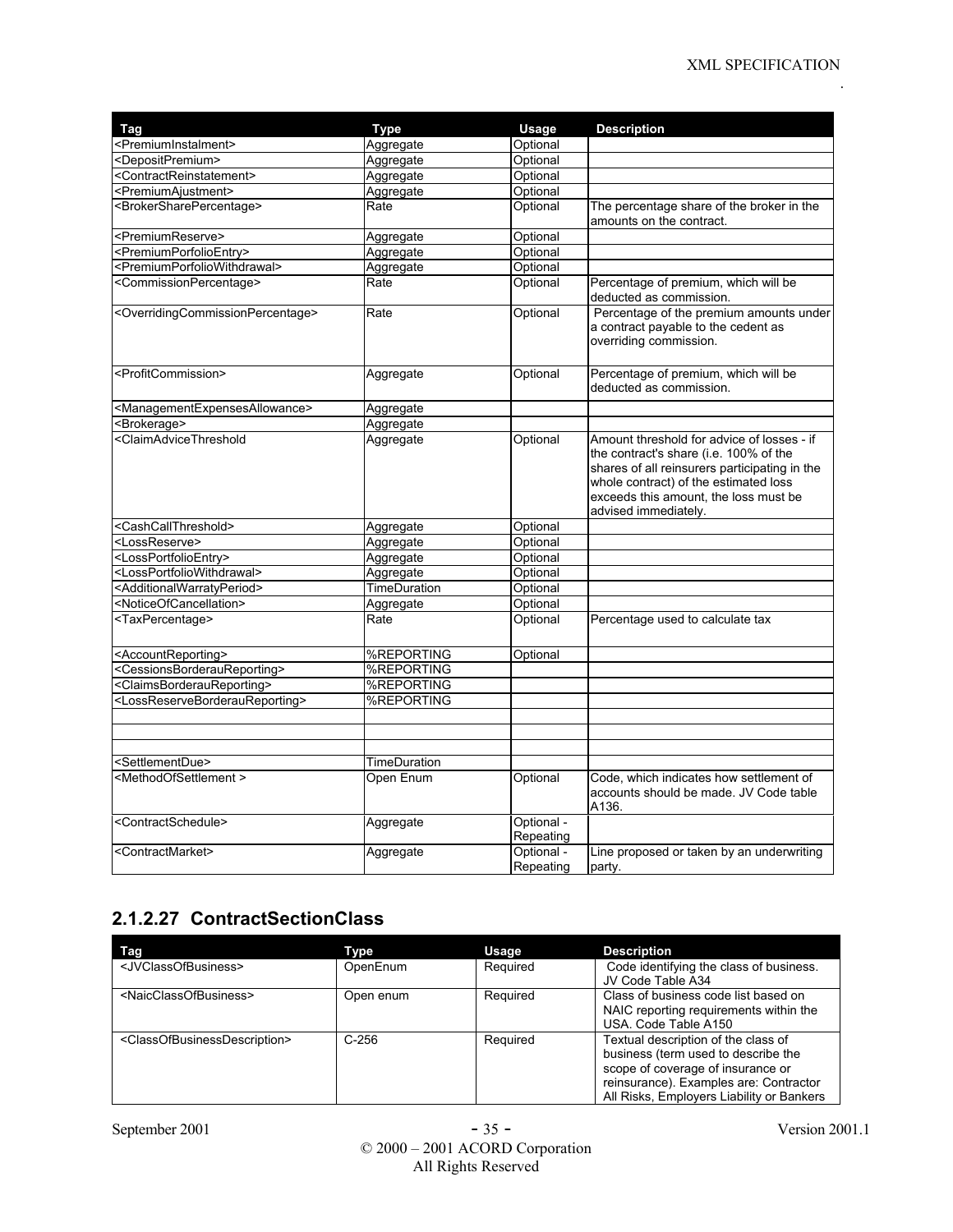| Tag | Tvpe | Usage | Description                                                                                                                                 |
|-----|------|-------|---------------------------------------------------------------------------------------------------------------------------------------------|
|     |      |       | Blanket Bonds.<br>This coincides with the US concept of<br>line fo business' where the categories of<br>coverage are laid down by the NAIC. |

#### **2.1.2.28 DepositPremium**

| Tag                                                         | Type                      | <b>Usage</b> | <b>Description</b>                                                                                                                                                                                                                 |
|-------------------------------------------------------------|---------------------------|--------------|------------------------------------------------------------------------------------------------------------------------------------------------------------------------------------------------------------------------------------|
| <premiumamount></premiumamount>                             | <b>Currency Amount</b>    | Optional     | Deposit premium amount which will be<br>payable under the contract.                                                                                                                                                                |
| <basisofdepositpremiumamount></basisofdepositpremiumamount> | <b>Currency Amount</b>    |              | An amount, which is the basis for<br>calculating the deposit premium for the<br>contract (where this amount is provided,<br>the premium percentage rate is applied to it<br>and the result will be the deposit premium<br>amount). |
| <lnstalmentstoltalnbr></lnstalmentstoltalnbr>               | Integer                   | Optional     | The number of instalments in which the<br>deposit premium for the contract will be<br>paid.                                                                                                                                        |
| <payablebydate></payablebydate>                             | Date                      | Optional     | Date by which the deposit (or minimum<br>and deposit) premium should be paid.                                                                                                                                                      |
| <paymentsdue></paymentsdue>                                 | Open Enum -<br>PeriodType | Optional     | Code which indicates when deposit<br>premium payments will be made (e.g.<br>quarterly, half-yearly). JV Code table 2151.                                                                                                           |
| <paymentsdescription></paymentsdescription>                 | $C-70$                    | Optional     | Text description of how the deposit<br>premium will be paid (e.g. 'Equal<br>instalments in advance').                                                                                                                              |

## **2.1.2.29 EntryCoverage**

| Tag                                                                       | Type                     | Usage    | <b>Description</b>                                                                                                                                                                        |
|---------------------------------------------------------------------------|--------------------------|----------|-------------------------------------------------------------------------------------------------------------------------------------------------------------------------------------------|
| <objectinsuredcoveragelimitamount></objectinsuredcoveragelimitamount>     | Currency<br>Amount       | Required | Coverage /limit amount applying to the<br>object insured relating to one entry within<br>a placing schedule.                                                                              |
| <objectinsuredcoveragesubjectmatter></objectinsuredcoveragesubjectmatter> | Open enum -<br>PerilType | Required | Code inidcating the subject matter for a<br>particular coverage /limit amount<br>applying to the object insured relating to<br>one entry within a placing schedule. JV<br>Code Table A103 |

### **2.1.2.30 ExcludedLocation**

| Tag                         | Type      | Usage    | <b>Description</b>                                                                                                        |
|-----------------------------|-----------|----------|---------------------------------------------------------------------------------------------------------------------------|
| <supraentity></supraentity> | Open enum | Optional | Coded identification of a supra entity<br>(group of countries) that is excluded from<br>the location. - JV Code table A38 |
| <country></country>         | Open enum | Optional | Coded identification of a country that is<br>excluded from the location. - JV Code<br>table A07                           |
| <subentity></subentity>     | Open enum | Optional | Coded identification of a sublocation<br>(within country) that is excluded from the<br>location. - JV Code table A53      |
| <description></description> | $C-70$    | Optional | Text description of a location (supra<br>entity, country or sublocation) that is                                          |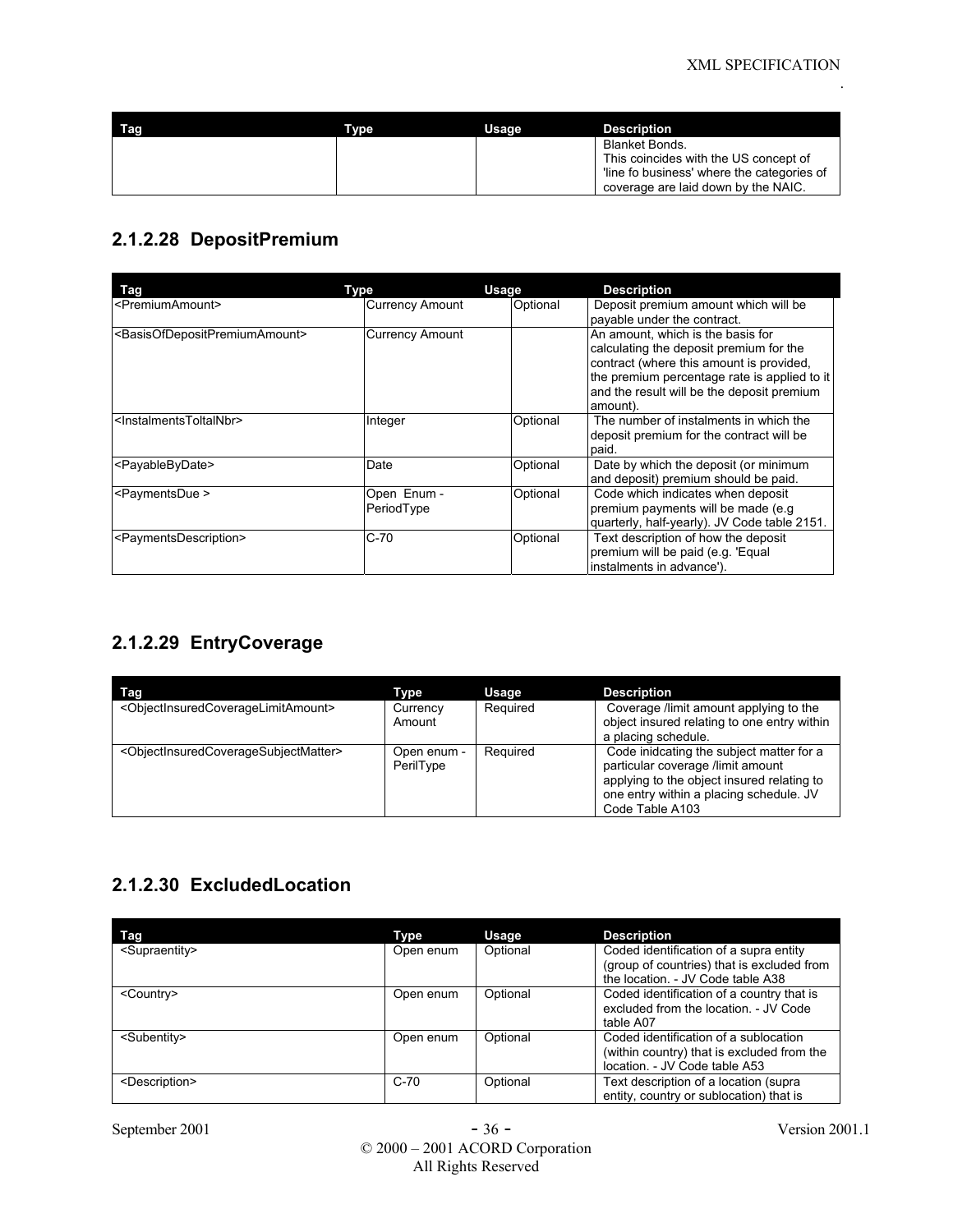| I<br>Tag | <b>Type</b> | . .<br>Usage | <b>Description</b>                  |
|----------|-------------|--------------|-------------------------------------|
|          |             |              | the location.<br>excluded<br>∣ from |

### **2.1.2.31 FinancialAccount**

| Tag                                       | Type      | Usage                  | <b>Description</b>                                                                                                                                                                                                                         |
|-------------------------------------------|-----------|------------------------|--------------------------------------------------------------------------------------------------------------------------------------------------------------------------------------------------------------------------------------------|
| <cedentreference>.</cedentreference>      | $C-35$    | Optional               | Must be used to specify the<br>permanent financial account to which<br>the underlying items are pertaining to.<br>This is an internal number<br>established by the message sender.<br>In this case the Cedent.                             |
| <brokerreference>.</brokerreference>      | $C-35$    | Optional               | Must be used to specify the<br>$\overline{\phantom{a}}$<br>permanent financial account to which<br>the underlying items are pertaining to.<br>This is an internal number<br>established by the message sender.<br>In this case the broker. |
| <reinsurerreference></reinsurerreference> | $C-35$    | Optional               | Must be used to specify the<br>$\blacksquare$<br>permanent financial account to which<br>the underlying items are pertaining to.<br>This is an internal number<br>established by the message sender.<br>In this case the reinsurer.        |
| FinancialAccountItem                      | Aggregate | Required-<br>repeating | -                                                                                                                                                                                                                                          |

#### 2.1.2.32 **FinancialAccountItem**

| Tag                                     | Type       | Usage    | <b>Description</b>                                                                                                                                                                 |
|-----------------------------------------|------------|----------|------------------------------------------------------------------------------------------------------------------------------------------------------------------------------------|
| <balanceamtitem></balanceamtitem>       | Aggregate  | Required | Valid values are:<br>Technical account settlement balance<br>due by sender (690)<br>Technical account settlement balance<br>due to sender (691)                                    |
| <settlementstatus></settlementstatus>   | Close Enum | Optional | Valid values for SettlementStatus are:<br>Partial Payment" (valid for all<br>communities), or<br>Last Partial Payment (not valid for US)<br>This is from JV Code table A41         |
| <settlementduedate></settlementduedate> | Date       | Optional | Settlement due date of an item being<br>reported within a financial account. Applies<br>to "information" financial accounts only e.g.<br>when showing ageing of outstanding items. |
| <postingdate></postingdate>             | Date       | Optional | Posting date of an item being reported<br>within a financial account. Applies to<br>"information" financial accounts only e.g.<br>when showing ageing of outstanding items.        |
| <valuedate></valuedate>                 | Date       | Optional | Value date of an item being reported within<br>a financial account.                                                                                                                |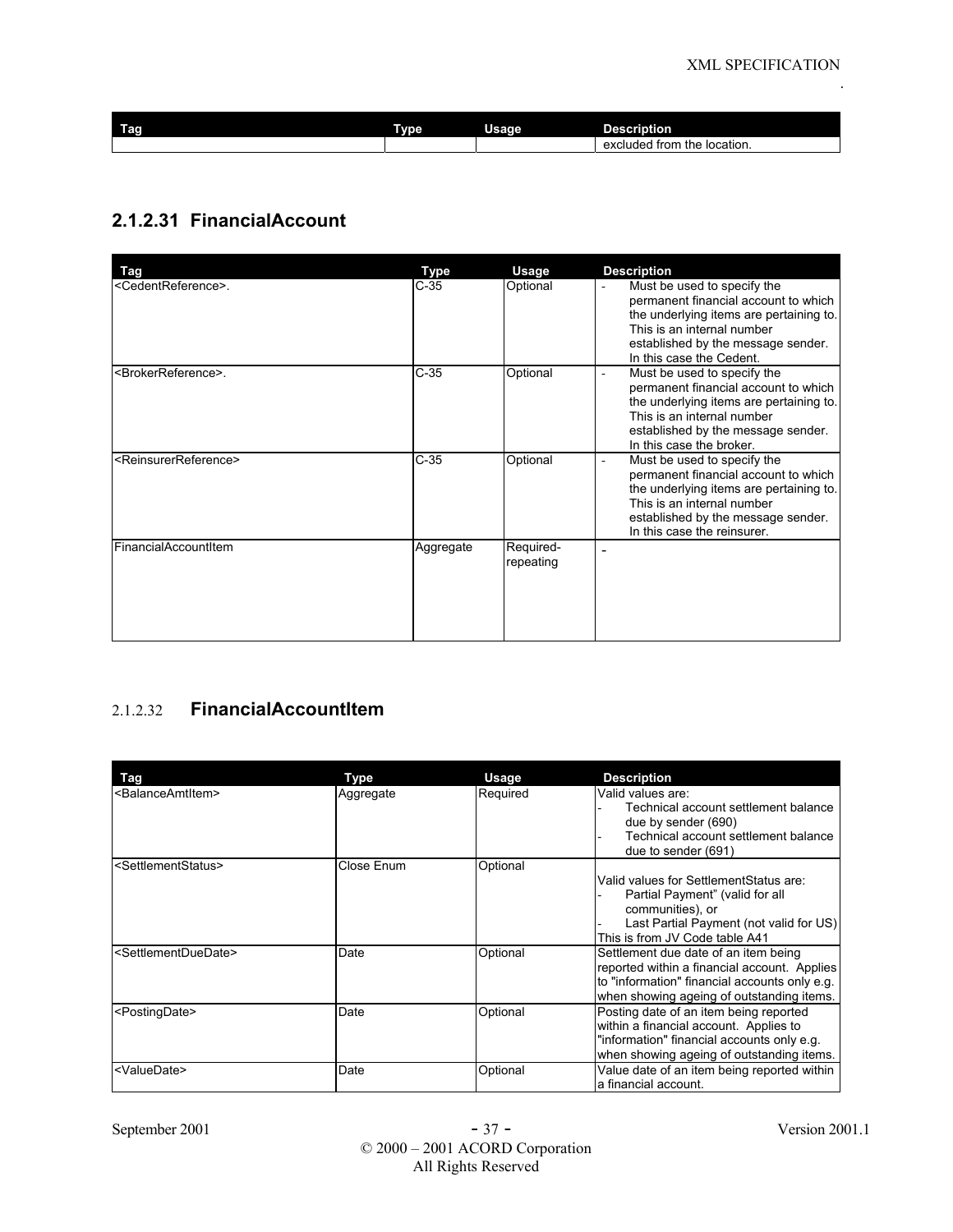| Tag                                                             | <b>Type</b> | <b>Usage</b>       | <b>Description</b>                                                                   |
|-----------------------------------------------------------------|-------------|--------------------|--------------------------------------------------------------------------------------|
| <cedentbookingreference></cedentbookingreference>               | $C-35$      |                    | Reference allocated to a financial account                                           |
|                                                                 |             |                    | item by the provider of the transaction,                                             |
|                                                                 |             |                    | which is unique with the financial account                                           |
|                                                                 |             |                    | reference (required because settlement                                               |
|                                                                 |             |                    | flows allow responses/queries to be raised<br>at item-level).                        |
| <reinsurerbookingreference></reinsurerbookingreference>         | $C-35$      |                    | Reference allocated to a financial account                                           |
|                                                                 |             |                    | item by the provider of the transaction,                                             |
|                                                                 |             |                    | which is unique with the financial account                                           |
|                                                                 |             |                    | reference (required because settlement                                               |
|                                                                 |             |                    | flows allow responses/queries to be raised<br>at item-level).                        |
| <brokerbookingreference></brokerbookingreference>               | $C-35$      |                    | Reference allocated to a financial account                                           |
|                                                                 |             |                    | item by the provider of the transaction                                              |
|                                                                 |             |                    | which is unique with the financial account                                           |
|                                                                 |             |                    | reference (required because settlement<br>flows allow responses/queries to be raised |
|                                                                 |             |                    | at item-level).                                                                      |
| <groupreference></groupreference>                               | $C-35$      |                    | Reference used to group several financial                                            |
|                                                                 |             |                    | account items together (same reference is                                            |
|                                                                 |             |                    | allocated to all items which it is required to                                       |
|                                                                 |             |                    | be grouped).                                                                         |
| <ltemsingrouptotal></ltemsingrouptotal>                         | Integer     |                    | Total of financial items grouped together by                                         |
|                                                                 |             |                    | FinancialAccountGroupReference).                                                     |
| <referredtechaccount></referredtechaccount>                     | Aggregate   | Optional           |                                                                                      |
| <contract></contract>                                           | Aggregate   | Optional           |                                                                                      |
| <claim></claim>                                                 | Aggregate   | Optional           |                                                                                      |
| <placingbroker></placingbroker>                                 | %PARTY      |                    |                                                                                      |
| <manager></manager>                                             | %PARTY      |                    |                                                                                      |
| <cedent></cedent>                                               | %PARTY      |                    |                                                                                      |
| <broker></broker>                                               | %PARTY      |                    |                                                                                      |
| <settlementdetail></settlementdetail>                           | Aggregate   | Optional-Repeating |                                                                                      |
| <paymentmeans></paymentmeans>                                   | Open enum   | Optional           | Coded identification of the means of                                                 |
|                                                                 |             |                    | payment of a financial account item. JV                                              |
|                                                                 | %PARTY      | Optional           | Code Table 4461.                                                                     |
| <lssuingbank></lssuingbank>                                     |             |                    |                                                                                      |
| <payingfinancialinstitution></payingfinancialinstitution>       | %PARTY      | Optional           |                                                                                      |
| <receivingfinancialinstitution></receivingfinancialinstitution> | %PARTY      | Optional           |                                                                                      |

## **2.1.2.33 IndividualClaimAmtItem Type="value" AmtStatus="value"**

Valid values for Type are the approved values from the 5025 JV Code table.

Valid values for AmtStatus are Non Advised, Requested, Informational and, Not available from the 4055 JV Code table.

| Taq                                                                | Type                   | Usage    | <b>Description</b>                                                                                                                                                              |
|--------------------------------------------------------------------|------------------------|----------|---------------------------------------------------------------------------------------------------------------------------------------------------------------------------------|
| <amt <br="" share="valued">Ccylndic="value" Ccy="value" &gt;</amt> | <b>Currency Amount</b> | Required |                                                                                                                                                                                 |
| <lossoccurrenceyear></lossoccurrenceyear>                          | Year                   | Optional | Year in which a specific event (e.g. a loss) took<br>place. European requirement to allow accounts to<br>be split over different years of occurrence.                           |
| <lossroccurrenceperiod></lossroccurrenceperiod>                    | %PERIOD                | Optional | The period of (loss) occurrence to which the<br>account is related (should be used instead of<br>accident/occurrence year when a loss period<br>extends to more than one year). |
| <asofdate></asofdate>                                              | Date                   | Optional | Applied to reserve amounts                                                                                                                                                      |
| <lossriskdetails></lossriskdetails>                                | C-70                   | Optional | Text description of an individual loss that has<br>been included within an account.                                                                                             |
| <referredclaimmovement></referredclaimmovement>                    | Aggregate              | Optional |                                                                                                                                                                                 |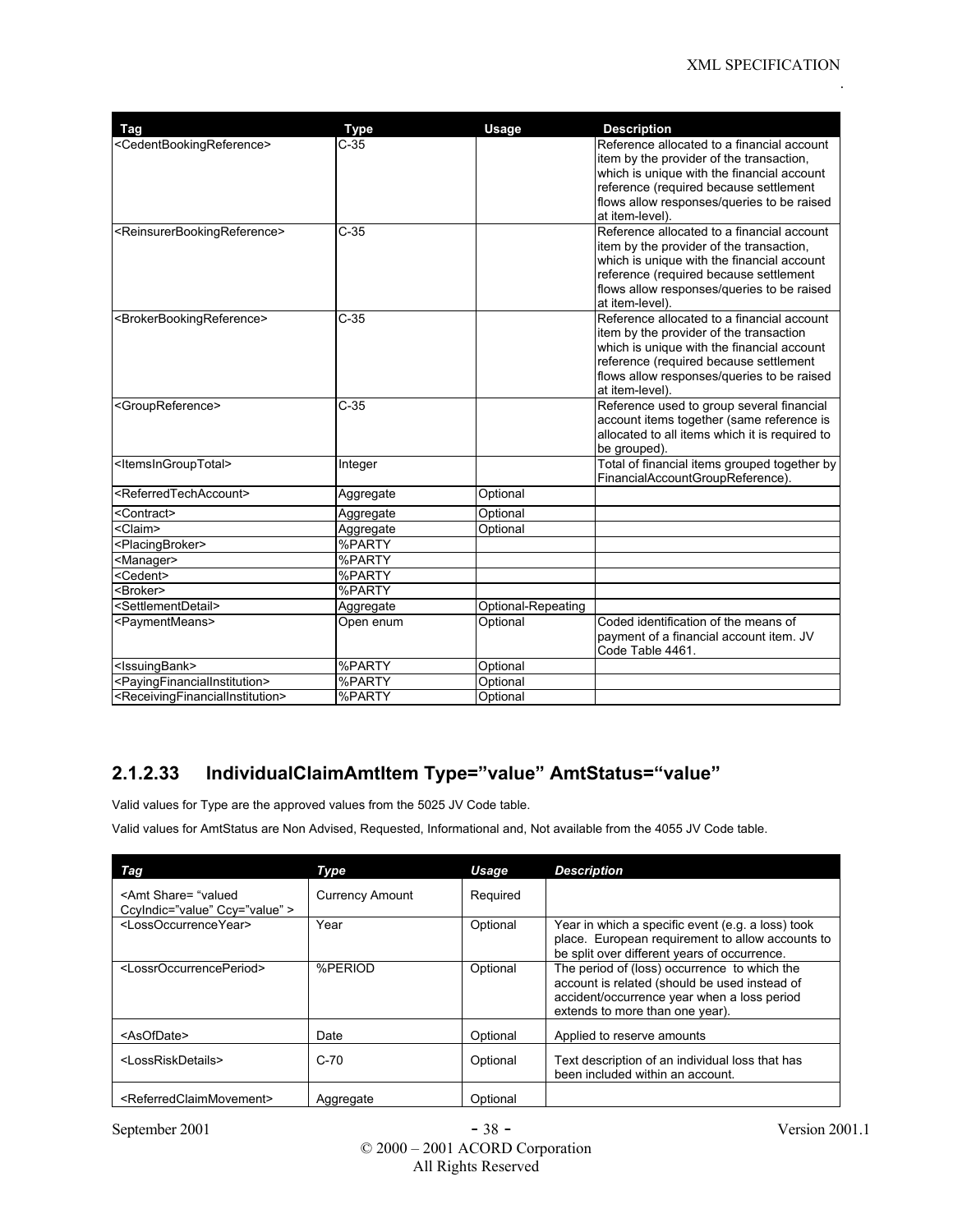| Tag                                         | Type      | Usage    | <b>Description</b> |
|---------------------------------------------|-----------|----------|--------------------|
| <referredtechaccount></referredtechaccount> | Aggregate | Optional |                    |
| <claim></claim>                             | Aggregate | Optional |                    |

#### **2.1.2.34 Location**

| <supraentity></supraentity>                   | OpenEnum | Required - XOR | Territorial scope wider than that of one<br>country. This may be geographical,<br>economic or political. E.g. EC, Caribbean,<br>Australasia. - JV Code table A38 |
|-----------------------------------------------|----------|----------------|------------------------------------------------------------------------------------------------------------------------------------------------------------------|
| $<$ Country $>$                               | OpenEnum | Required - XOR | The ISO (International standards)<br>organisation) coded identification of the<br>country of location. - JV Code table A07                                       |
| <description></description>                   | C-256    | Required - XOR | A textual description of the location                                                                                                                            |
| <subentity></subentity>                       | OpenEnum | Optional       | Identification of country sub-entity (region,<br>department, state, province) defined by<br>appropriate authority. - JV Code table A53                           |
| <subentitydescription></subentitydescription> | $C-70$   | Optional       | Text description of the sublocation (within<br>country).                                                                                                         |

#### **2.1.2.35 LossPeriod LossDateBasis="value"**

LossDate Basis is a code which identifies the basis of the ClaimLossDate or ClaimLossPeriod given for a claim. Valid values are those of JV Code table A28 with the following descriptions: "Date of discovery", "Date claim made", "Date of manifestation", "Date of occurence", "Date of loss - aggregate", "Date of loss - undetermined", "Date of loss - other", and "Date of loss - narrative".

| Tag<br><b>Type</b>          | Usage  |          | <b>Description</b>              |
|-----------------------------|--------|----------|---------------------------------|
| <description></description> | $C-70$ | Optional | Text description of the period. |
| <b>StartDate&gt;</b>        | Date   | Optional | Date when period commences.     |
| <enddate></enddate>         | Date   | Optional | Date when period ends.          |

### **2.1.2.36 LossPortfolioEntry**

| Tag                                                             | Tvpe ' | Usage    | <b>Description</b>                                    |
|-----------------------------------------------------------------|--------|----------|-------------------------------------------------------|
| I <lossportfolioentrydate></lossportfolioentrydate>             | Date   | Optional | Incoming date of the loss portfolio entry.            |
| I <lossportfolioentrvpercentage></lossportfolioentrvpercentage> | Rate   | Optional | Percentage used to calculate loss portfolio<br>lentry |

#### **2.1.2.37 LossPortfolioWithdrawal**

| Tvpe<br>Tag                                   |      | Usage    | <b>Description</b>                                         |
|-----------------------------------------------|------|----------|------------------------------------------------------------|
| <withdrawalpercentage></withdrawalpercentage> | Rate | Optional | Percentage used to calculate loss portfolio<br>withdrawal. |
| <withdrawaldate></withdrawaldate>             | Date | Optional | Outgoing date of the loss portfolio<br>withdrawal.         |

#### **2.1.2.38 LossReserve**

| Tag<br>Type                                 |        | Usage    | <b>Description</b>                                                                           |
|---------------------------------------------|--------|----------|----------------------------------------------------------------------------------------------|
| <reservepercentage></reservepercentage>     | Rate   | Optional | Percentage of outstanding losses to be<br>retained by the cedent as a reserve.               |
| <interestdescription></interestdescription> | $C-70$ | Optional | Free text allowing to explain the method of<br>calculating the variable interest on deposit. |
| <lnterestpercentage></lnterestpercentage>   | Rate   | Optional | Interest rate to be paid on loss reserve<br>deposits retained.                               |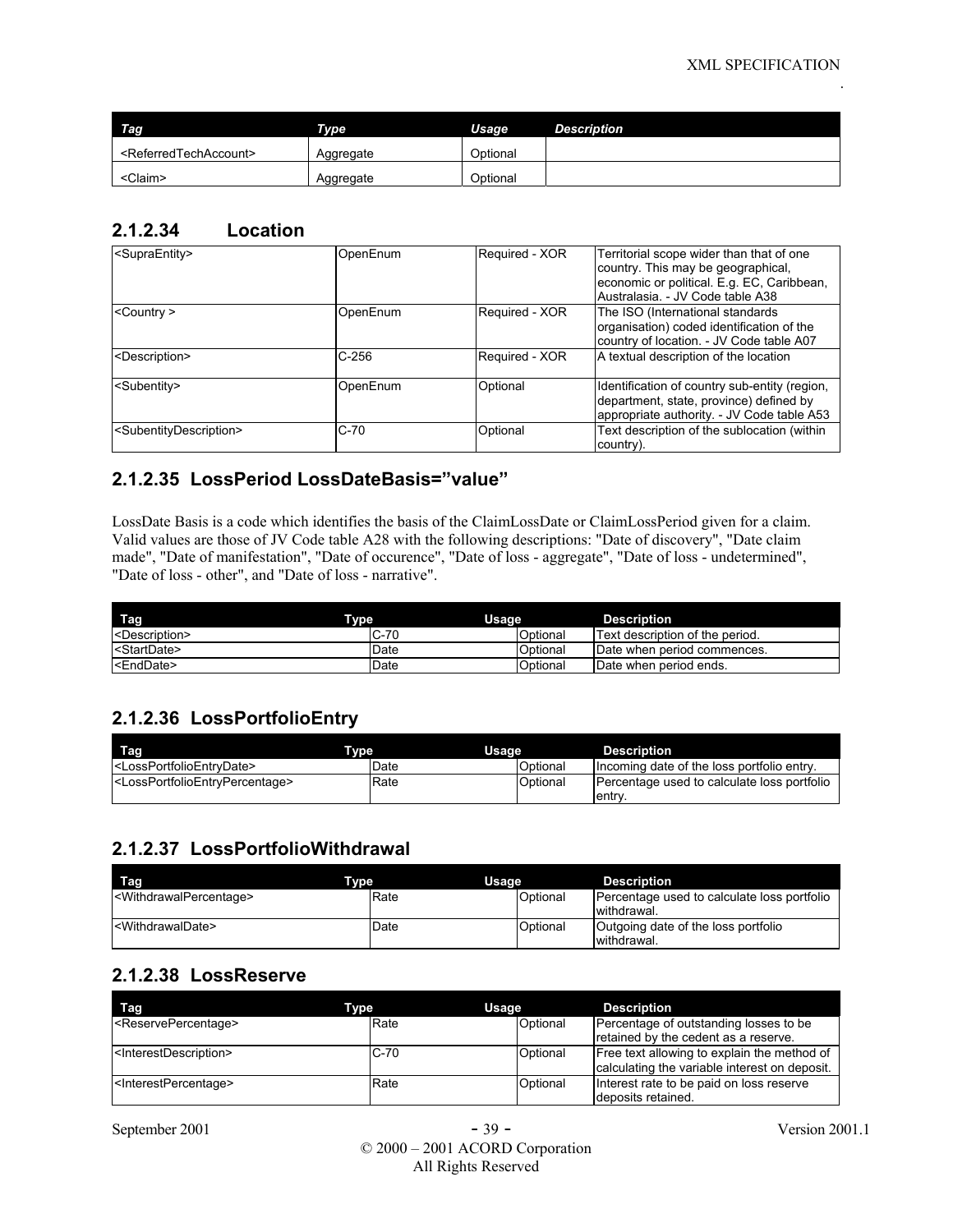| Tag                                 | <b>Type</b> | Usage    | <b>Description</b>                                  |
|-------------------------------------|-------------|----------|-----------------------------------------------------|
| <interestduedate></interestduedate> | Date        | Optional | Date when interest on loss reserve will be<br>paid. |

## **2.1.2.39 ManagementExpensesAllowance**

| Tag                                                                   | Type      | Usage    | <b>Description</b>                                                                                                                                      |
|-----------------------------------------------------------------------|-----------|----------|---------------------------------------------------------------------------------------------------------------------------------------------------------|
| <allowancepercentage></allowancepercentage>                           | Rate      | Optional | Percentage allowed for reinsurer's<br>management expenses in profit/loss<br>calculations.                                                               |
| <managementexpensesallowancebasis></managementexpensesallowancebasis> | Open Enum | Optional | Code which indicates the basis on which<br>the management expenses allowance is<br>determined on profit commission<br>Icalculations. JV Code table A67. |

#### **2.1.2.40 NoticeOfCancellation**

| Tag<br>Tvpe                 | Usage   |          | <b>Description</b>                                                                                         |
|-----------------------------|---------|----------|------------------------------------------------------------------------------------------------------------|
| <description></description> | $C-512$ | Optional | Text description / clarification of the notice<br>of cancellation provisions for the contract.             |
| <duedate></duedate>         | Date    | Optional | Latest date by which notice of cancellation<br>must be sent in order to expire at the<br>anniversary date. |

### **2.1.2.41 OriginalClaimResponse**

| Tag                                     | Type     | Usage    | <b>Description</b>                                                                                                                                                                                                                                                                                                 |
|-----------------------------------------|----------|----------|--------------------------------------------------------------------------------------------------------------------------------------------------------------------------------------------------------------------------------------------------------------------------------------------------------------------|
| <claimresponsetype></claimresponsetype> | OpenEnum | Optional | Processing indicator which reflects the<br>way an original message has been<br>responded to by the receiver of the<br>current message. Such a message can<br>be a web based application transaction<br>or a transaction on a third party system<br>e.g. London Market Bureau Claims<br>system. JV Code table A156, |
| <claimresponsecode></claimresponsecode> | OpenEnum | Optional | Code to advise the response given to the<br>original message in the London Market<br>claims system by the receiver of the<br>current message. JV Code table A155,                                                                                                                                                  |
| <creationdate></creationdate>           | Date     | Optional | Date on which the receiver responded to<br>the original claim advice. Date on which<br>the receiver responded to the original<br>claim advice.                                                                                                                                                                     |
| <information></information>             | $C-35$   | Optional | Narrative entered by the original<br>message receiver during processing the<br>original claim advice                                                                                                                                                                                                               |
| <narrativetobroker></narrativetobroker> | $C-350$  | Optional | Narrative information originally supplied<br>by the message receiver to the message<br>sender's application and transmitted to<br>the broker/intermediary                                                                                                                                                          |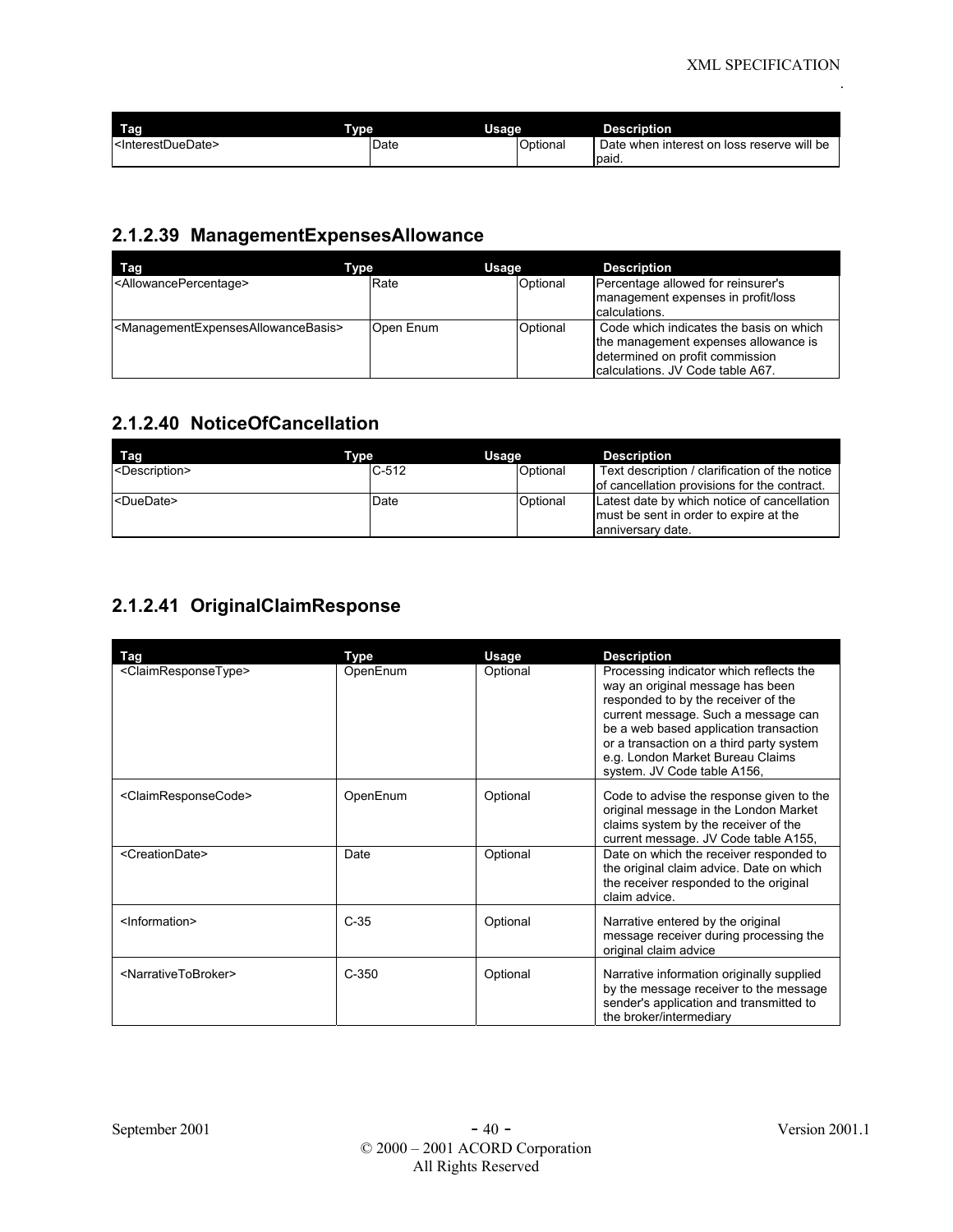## **2.1.2.42 OriginalPolicy**

| Tag                                 | Type    | Usage    | <b>Description</b>                                                           |
|-------------------------------------|---------|----------|------------------------------------------------------------------------------|
| <cedentreference></cedentreference> | $C-35$  | Optional | The reference allocated be the cedent to<br>an original policy.              |
| <codexnbr></codexnbr>               | $C-35$  | Optional | Number allocated by the German codex<br>system.                              |
| <kumulnbr></kumulnbr>               | $C-35$  | Optional | Kumul number relating to a particular risk<br>covered by an original policy. |
| <policyperiod></policyperiod>       | %PERIOD | Optional | Period of the original insurance policy.                                     |

## **2.1.2.43 OriginalPolicyAmtItem Type="value"**

Valid values for Type are the approved values from the 5025 JV Code table.

| Tag                                                               | Type                   | Usage                  | Description                                                                                                                                     |
|-------------------------------------------------------------------|------------------------|------------------------|-------------------------------------------------------------------------------------------------------------------------------------------------|
| <amt <br="" share="value">Ccylndic="value" Ccy="value" &gt;</amt> | <b>Currency Amount</b> | Required-<br>Repeating |                                                                                                                                                 |
| <policylimitbasis></policylimitbasis>                             | OpenEnum               | Optimal                | THE FOLLOWING APPLIES TO<br>the ORIGINAL INSURANCE AND<br>UNDERLYING ORIGINAL<br><b>INSURANCE POLICY LIMITS</b><br><b>IONLY. (JV Table A28)</b> |

### **2.1.2.44 OriginalReinsuranceContract**

| Tag                                 | <b>Type</b> | Usage    | <b>Description</b>                                           |
|-------------------------------------|-------------|----------|--------------------------------------------------------------|
| <cedentreference></cedentreference> | $C-35$      | Required | Reference assigned to the contract by<br>the ceding company. |

#### **2.1.2.45 OriginalReinsuranceContractSection**

| Tag                                   | Type      | Usage    | <b>Description</b>                                                                            |
|---------------------------------------|-----------|----------|-----------------------------------------------------------------------------------------------|
| <contractperiod></contractperiod>     | Aggregate | Optional | Period during which the reinsured risks<br>are covered by an original reinsurance<br>contract |
| <underwritingyear></underwritingyear> | Year      | Optional |                                                                                               |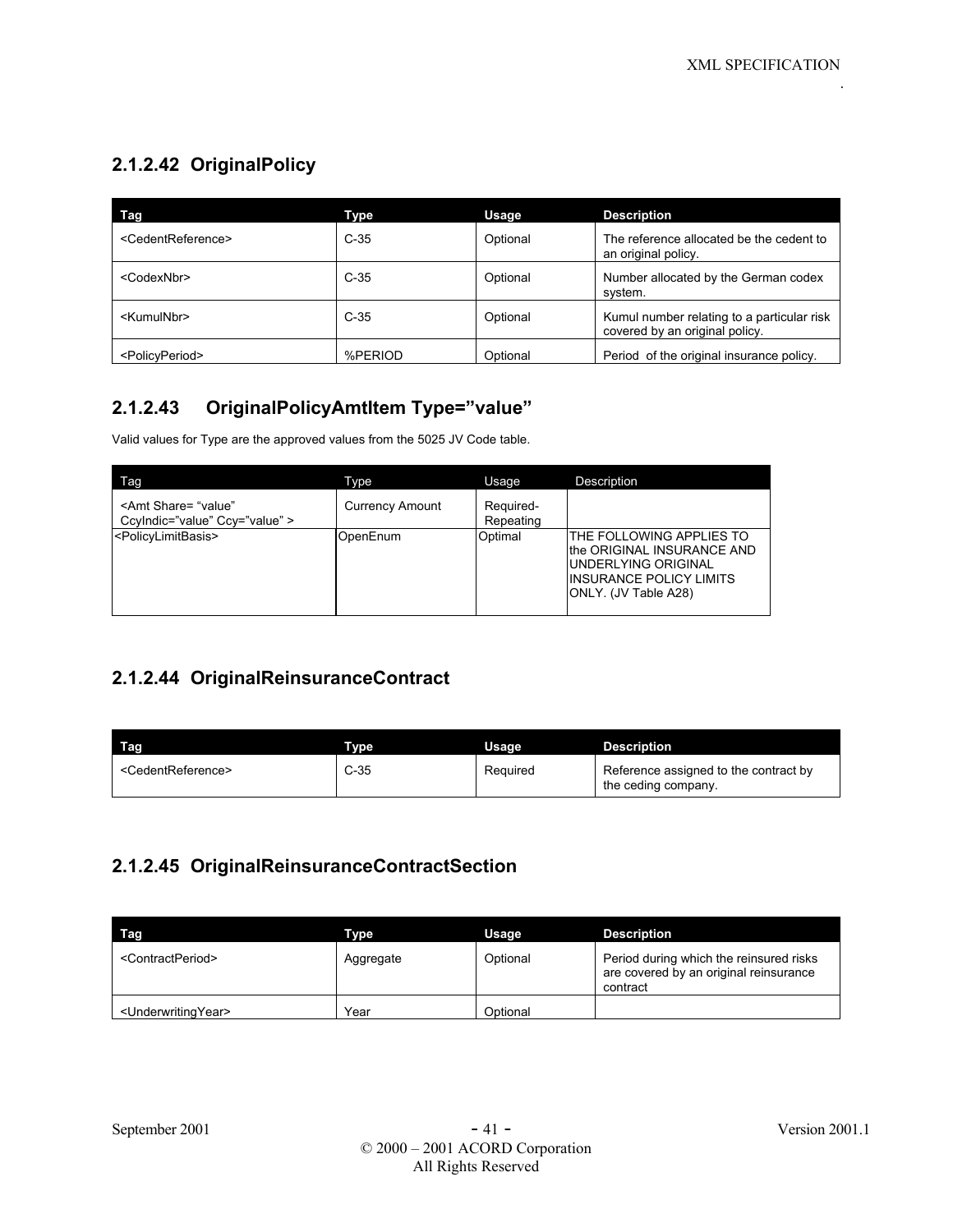### **2.1.2.46 OverridingCommission**

| Taɑ                                                               | Tvpe | Usage    | Description                                                                                              |
|-------------------------------------------------------------------|------|----------|----------------------------------------------------------------------------------------------------------|
| <overridingcommissionpercentage></overridingcommissionpercentage> | Rate | Required | Percentage of the premium amounts<br>under a contract payable to the cedent<br>as overriding commission. |

### **2.1.2.47 Party**

| Tag                      | Type   | Usage                   | Description                                                                                                                                         |
|--------------------------|--------|-------------------------|-----------------------------------------------------------------------------------------------------------------------------------------------------|
| <ld agency="value"></ld> | $C-17$ | Required-<br><b>XOR</b> | Coded identification of a party.<br>Agency is the coded indication of<br>the maintenance agency of the<br>party code given. - JV Code table<br>3055 |
| <name></name>            | $C-35$ |                         | Required-XOR Name of party in text form.                                                                                                            |

### **2.1.2.48 Premium PremiumType="value"**

PremiumType is a code that identifies the type of premium. Jv Code table A85.

| Tag                                                               | Type                   | Usage    | <b>Description</b>                                                                                                                                                                                                                                |
|-------------------------------------------------------------------|------------------------|----------|---------------------------------------------------------------------------------------------------------------------------------------------------------------------------------------------------------------------------------------------------|
| <description></description>                                       | $C-70$                 |          | Free text description of the premium.                                                                                                                                                                                                             |
| <minimumpremiumamount></minimumpremiumamount>                     | <b>Currency Amount</b> | Optional |                                                                                                                                                                                                                                                   |
| <premiumrate></premiumrate>                                       | Rate                   | Optional | The percentage that will be used in the<br>calculation of premium.                                                                                                                                                                                |
| <minimumanddepositpremiumamount></minimumanddepositpremiumamount> | <b>Currency Amount</b> | Optional | Minimum and Deposit premium amount<br>which will be payable under the contract.                                                                                                                                                                   |
| <premiumcalculationbasis></premiumcalculationbasis>               | Open Enum              | Optional | Code specifying the basis used to calculate<br>the premium. Jv Code table A90.                                                                                                                                                                    |
| <premiumincomeamountbasis></premiumincomeamountbasis>             | Open Enum              | Optional | Code that explains the basis of the premium<br>income figure that will be used in adjustment<br>calculations (e.g. stop loss calculations,<br>premium adjustment calculations, etc) and<br>the end of the contract period. JV Code table<br>IA90. |
| <paymentdate></paymentdate>                                       | Date                   |          | Date that the premium will be paid                                                                                                                                                                                                                |

## **2.1.2.49 PremiumAjustment**

| - <premiumadiustmentrate></premiumadiustmentrate> | <b>Rate</b> | Optional | Percentage that will be applied to the<br>premium income when performing<br>adiustment premium calculations for the<br>contract. |
|---------------------------------------------------|-------------|----------|----------------------------------------------------------------------------------------------------------------------------------|
|                                                   |             |          |                                                                                                                                  |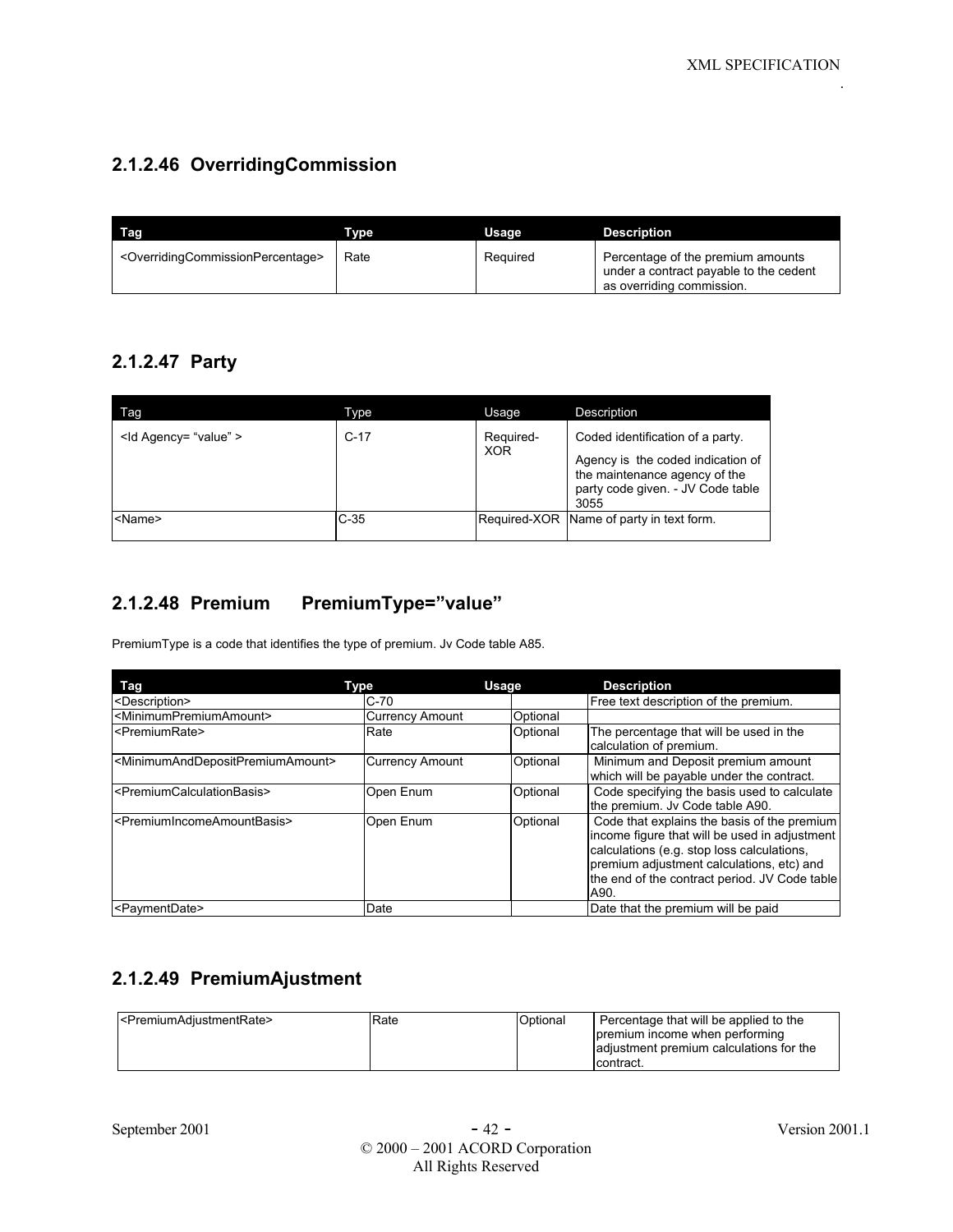| <minimumrate></minimumrate>                                                     | Rate                             | Optional | 'Minimum' percentage that will be applied<br>to the premium income when performing<br>adjustment premium calculations for the<br>contract.                                   |
|---------------------------------------------------------------------------------|----------------------------------|----------|------------------------------------------------------------------------------------------------------------------------------------------------------------------------------|
| <maximumrate></maximumrate>                                                     | Rate                             | Optional | 'Maximum' percentage that will be applied<br>to the premium income when performing<br>adjustment premium calculations for the<br>contract.                                   |
| <premiumadjustmentbasis></premiumadjustmentbasis>                               | Closed enum                      | Optional | Code identifying the basis (i.e. the amount,<br>or quantity, etc) upon which premium<br>adjustments will be calculated. JV Code<br>table A90.                                |
| <premiumadjustmentcalculationtype></premiumadjustmentcalculationtype>           | Open Enum                        | Optional | Code identifying the type of calculation,<br>which will be used for premium<br>adjustments. JV Code table A72.                                                               |
| <calculationloadingoperation></calculationloadingoperation>                     | Open Enum -<br>OperatorIndicator | Optional | Indicates whether the loading factor needs<br>to be added or multiplied. JV Code table<br>A105.                                                                              |
| <calculationloadingfractionnumerator></calculationloadingfractionnumerator>     | Decimal                          | Optional | Loading fraction numerator to be applied in<br>the calculation of the burning cost rate.                                                                                     |
| <calculationloadingfractiondenominator></calculationloadingfractiondenominator> | Decimal                          | Optional | Loading fraction denominator to be applied<br>in burning cost calculations                                                                                                   |
| <calculationperiod></calculationperiod>                                         | Aggregate                        | Optional | Number of years from the commencement<br>of the contract period which will be<br>considered in premium adjustment<br>calculations (for burning cost premium<br>adjustments). |

## **2.1.2.50 PremiumInstalment**

| Tag                                     | Type                   | Usage    | <b>Description</b>                                                                                                        |
|-----------------------------------------|------------------------|----------|---------------------------------------------------------------------------------------------------------------------------|
| <lnstalmentnbr></lnstalmentnbr>         | Integer                | Optional | Number of one specific premium<br>instalment in the total agreed.                                                         |
| <instalmentamount></instalmentamount>   | <b>Currency Amount</b> | Optional | Amount of premium to be paid as an<br>linstalment for the contract                                                        |
| < InstalmentPercentage>                 | Rate                   | Optional | Percentage of total premium represented<br>by an instalment.                                                              |
| <instalmentduedate></instalmentduedate> | Open Enum              | Optional | Code, which indicates when deposit<br>premium payments will be made (e.g.<br>quarterly, half-yearly). JV Code table 2151. |

## **2.1.2.51 PremiumPortfolioEntry**

| Tag                                 | Tvpe | Usage    | <b>Description</b>                                       |
|-------------------------------------|------|----------|----------------------------------------------------------|
| <entrypercentage></entrypercentage> | Rate | Optional | Percentage used to calculate premium<br>portfolio entry. |
| <entrydate></entrydate>             | Date | Optional | Incoming date of the premium portfolio<br>lentry.        |

#### **2.1.2.52 PremiumPortfolioWithdrawal**

| Tag<br><b>Type</b>                            |      | Usage    | <b>Description</b>                                            |
|-----------------------------------------------|------|----------|---------------------------------------------------------------|
| <withdrawalpercentage></withdrawalpercentage> | Rate | Optional | Percentage used to calculate premium<br>portfolio withdrawal. |
| <withdrawaldate></withdrawaldate>             | Date | Optional | Outgoing date of the premium portfolio<br>withdrawal.         |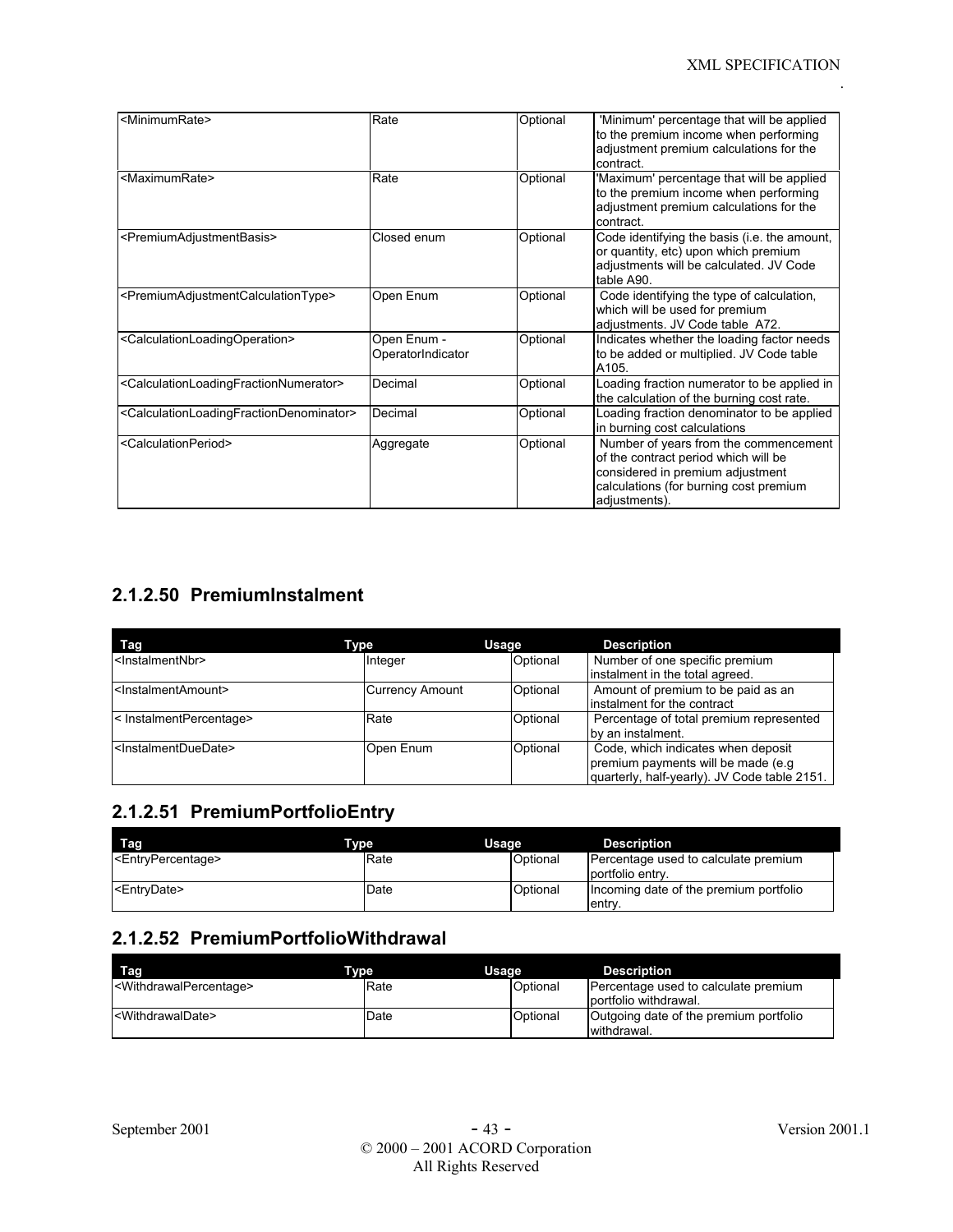### **2.1.2.53 PremiumReserve**

| Tag                                         | Type   | Usage    | <b>Description</b>                                                                           |
|---------------------------------------------|--------|----------|----------------------------------------------------------------------------------------------|
| <reservepercentage></reservepercentage>     | Rate   | Optional | Percentage of premium to be retained by<br>the cedent as a reserve.                          |
| <interestpercentage></interestpercentage>   | Rate   | Optional | Interest rate to be paid on premium reserve<br>deposits retained.                            |
| <interestduedate></interestduedate>         | Date   | Optional | Date when interest on premium reserve<br>will be paid.                                       |
| <interestdescription></interestdescription> | $C-70$ | Optional | Free text allowing to explain the method of<br>calculating the variable interest on deposit. |

## **2.1.2.54 ProfitCommission**

| Type<br><b>Tag</b>                                                                                   |             | <b>Usage</b> | <b>Description</b>                                                                                                                                     |
|------------------------------------------------------------------------------------------------------|-------------|--------------|--------------------------------------------------------------------------------------------------------------------------------------------------------|
| <description></description>                                                                          | $C-512$     | Optional     | Text description / clarification of the profit<br>commission and how it operates.                                                                      |
| <profitcommissionpercentage></profitcommissionpercentage>                                            | Rate        | Optional     | Percentage of the profit under a contract<br>which will be payable as profit commission.                                                               |
| <unearnedpremiumreserveprofitcommissio<br>nPercentage&gt;</unearnedpremiumreserveprofitcommissio<br> | Rate        | Optional     | Percentage of the profit relating to<br>unearned premium reserves under a<br>contract which will be payable as<br>commission.                          |
| <profitcommissionbasis></profitcommissionbasis>                                                      | Open Enum   | Optional     | Code which indicates the basis on which<br>the profit commission is calculated. JV<br>Code table A67.                                                  |
| <profitcommissioncalculationtype></profitcommissioncalculationtype>                                  | Open enum   | Optional     | Code which describes how profit<br>commission is calculated. JV Code table<br>A72.                                                                     |
| <profitcommissioncarryforward></profitcommissioncarryforward>                                        | Open Enum   | Optional     | Coded indication of how deficits in each<br>contract term will be carried forward when<br>calculating profit commission payable. JV<br>Code table A77. |
| <calculationperiod></calculationperiod>                                                              | %TIMEPERIOD | Optional     | Period upon which the profit commission<br>calculation is based.                                                                                       |
| <firstcalculationdate></firstcalculationdate>                                                        | Date        | Optional     | Date at which profit commission for the<br>contract should be calculated for the first<br>time.                                                        |
| <provisionfrequency></provisionfrequency>                                                            | Open enum   | Optional     | Code which indicates the frequency with<br>which the profit commission is to be<br>calculated. JV Code table A118.                                     |

## **2.1.2.55 Query**

| Tag                                   | Tvpe     | Usage    | <b>Description</b>                                                                    |
|---------------------------------------|----------|----------|---------------------------------------------------------------------------------------|
| <querydescription></querydescription> | $C-350$  | Optional | Query in textual format being raised as part<br>of a response.                        |
| <queryindicator></queryindicator>     | OpenEnum | Optional | Coded indication of a query being reported<br>within the response. JV Code table A46. |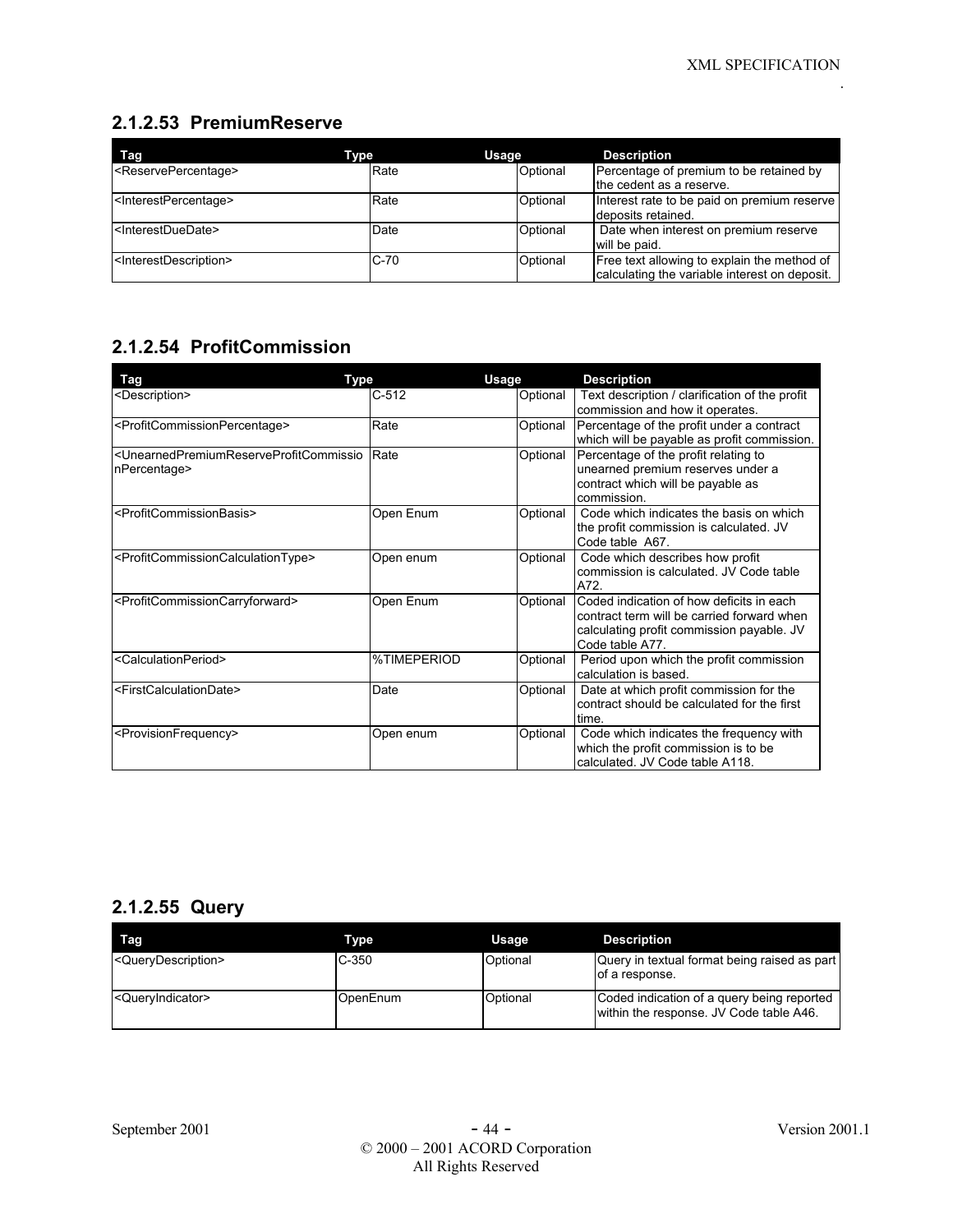#### **2.1.2.56 ReferredBordereau**

| Tag                                             | Type      | Usage        | <b>Description</b>                                                                                                                                                                                                     |
|-------------------------------------------------|-----------|--------------|------------------------------------------------------------------------------------------------------------------------------------------------------------------------------------------------------------------------|
| <uuid></uuid>                                   | UUId      | Optional     | Request Identifier. Sent by a client as<br>a universally unique identifier for the<br>message. Used to correlate responses<br>with requests.                                                                           |
| <cedentcedentreference></cedentcedentreference> | $C-35$    | Required-XOR | Sender's, in this case the cedent's<br>application, assigned transaction<br>reference                                                                                                                                  |
| <brokerreference></brokerreference>             | $C-35$    | Required-XOR | Sender's, in this case the broker's<br>application, assigned transaction<br>reference                                                                                                                                  |
| <creationdate></creationdate>                   | Date      | Optional     | Date when a message is issued.                                                                                                                                                                                         |
| <bordereautype></bordereautype>                 | OpenEnum  | Optional     | Coded identification of the type of<br>bordereau being reported (e.g. loss<br>reporting, premium reporting,<br>combined premium and loss reporting,<br>etc). Applies to all bordereau sections.<br>JV Code table 5007. |
| <communicationchannel></communicationchannel>   | Aggregate | Optional     | JV Code table 3155                                                                                                                                                                                                     |

## **2.1.2.57 ReferredClaimMovement**

| Tag                                             | Type      | <b>Usage</b> | <b>Description</b>                                                                                                                           |
|-------------------------------------------------|-----------|--------------|----------------------------------------------------------------------------------------------------------------------------------------------|
| <uuid></uuid>                                   | UUId      | Optional     | Request Identifier. Sent by a client as<br>a universally unique identifier for the<br>message. Used to correlate responses<br>with requests. |
| <cedentcedentreference></cedentcedentreference> | $C-35$    | Required-XOR | Sender's, in this case the cedent's<br>application, assigned transaction<br>reference                                                        |
| <brokerreference></brokerreference>             | $C-35$    | Required-XOR | Sender's, in this case the broker's<br>application, assigned transaction<br>reference                                                        |
|                                                 | Date      | Optional     | Date when a message is issued.                                                                                                               |
| <creationdate></creationdate>                   |           |              |                                                                                                                                              |
| <communicationchannel></communicationchannel>   | Aggregate | Optional     | JV Code table 3155                                                                                                                           |

### **2.1.2.58 ReferredSettlement**

| Tag                                                                             | Type   | <b>Usage</b> | <b>Description</b>                                                                                                                           |
|---------------------------------------------------------------------------------|--------|--------------|----------------------------------------------------------------------------------------------------------------------------------------------|
| <uuid></uuid>                                                                   | UUId   | Optional     | Request Identifier. Sent by a client as<br>a universally unique identifier for the<br>message. Used to correlate responses<br>with requests. |
| <cedentcedentreference></cedentcedentreference>                                 | $C-35$ | Required-XOR | Sender's, in this case the cedent's<br>application, assigned transaction<br>reference                                                        |
| <reinsurerreference></reinsurerreference>                                       | $C-35$ | Required-XOR | Sender's, in this case the<br>reinsureance's application, assigned<br>transaction reference                                                  |
| <brokerreference></brokerreference>                                             | $C-35$ | Required-XOR | Sender's, in this case the broker's<br>application, assigned transaction<br>reference                                                        |
| <cedentcedentfinancialaccountreference></cedentcedentfinancialaccountreference> | $C-35$ | Optional     | Sender's, in this case the cedent's<br>application, assigned transaction<br>reference                                                        |
| <reinsurerfinancialaccountreference></reinsurerfinancialaccountreference>       | $C-35$ | Optional     | Sender's, in this case the reinsurer's<br>application, assigned transaction                                                                  |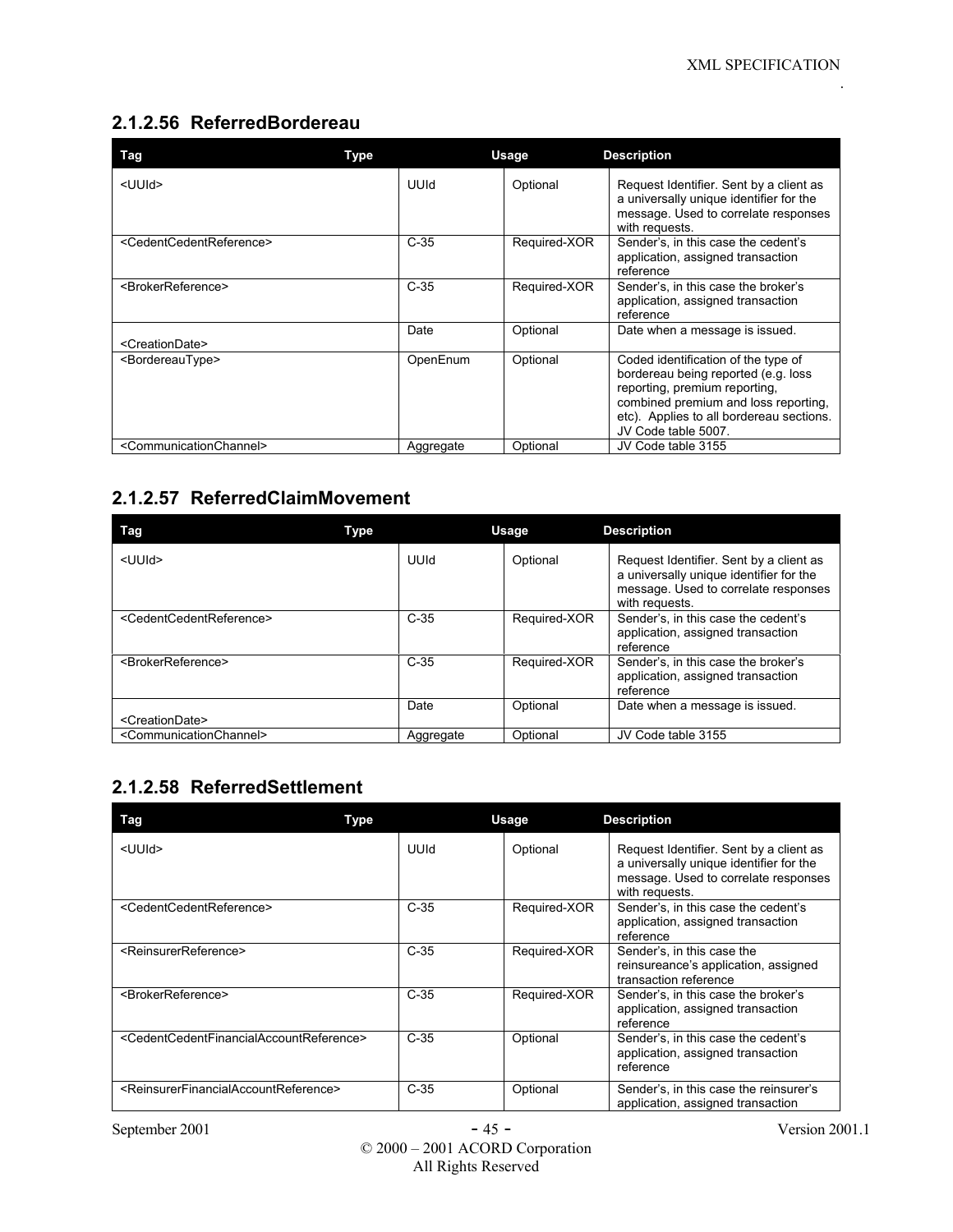| Tag                                                                             | Type      | Usage    | <b>Description</b>                                                                                                                                                                                                                                 |
|---------------------------------------------------------------------------------|-----------|----------|----------------------------------------------------------------------------------------------------------------------------------------------------------------------------------------------------------------------------------------------------|
|                                                                                 |           |          | reference                                                                                                                                                                                                                                          |
| <brokerfinancialaccountreference></brokerfinancialaccountreference>             | $C-35$    | Optional | Sender's, in this case the broker's<br>application, assigned transaction<br>reference                                                                                                                                                              |
| <cedentbookingreference></cedentbookingreference>                               | $C-35$    | Optional | Reference allocated to a financial<br>account item by the provider of the<br>transaction which is unique with the<br>financial account reference (required<br>because settlement flows allow<br>responses/queries to be raised at item-<br>level). |
| <brokerbookingreference></brokerbookingreference>                               | $C-35$    | Optional | Reference allocated to a financial<br>account item by the provider of the<br>transaction which is unique with the<br>financial account reference (required<br>because settlement flows allow<br>responses/queries to be raised at item-<br>level). |
| <reinsurerbookingreference></reinsurerbookingreference>                         | $C-35$    | Optional | Reference allocated to a financial<br>account item by the provider of the<br>transaction which is unique with the<br>financial account reference (required<br>because settlement flows allow<br>responses/queries to be raised at item-<br>level). |
|                                                                                 | Date      | Optional | Date when a message is issued.                                                                                                                                                                                                                     |
| <creationdate><br/><communicationchannel></communicationchannel></creationdate> | Open Enum | Optional | JV Code table 3155                                                                                                                                                                                                                                 |
|                                                                                 |           |          |                                                                                                                                                                                                                                                    |

## **2.1.2.59 ReferredTechAccount**

| Tag                                               | <b>Type</b> |           | Usage       | <b>Description</b>                                                                                                                           |
|---------------------------------------------------|-------------|-----------|-------------|----------------------------------------------------------------------------------------------------------------------------------------------|
| <uuid></uuid>                                     |             | UUId      | Optional    | Request Identifier. Sent by a client as<br>a universally unique identifier for the<br>message. Used to correlate responses<br>with requests. |
| <cedentreference></cedentreference>               |             | $C-35$    | Required-OR | Sender's, in this case the cedent's<br>application, assigned transaction<br>reference                                                        |
| <brokerreference></brokerreference>               |             | $C-35$    | Required-OR | Sender's, in this case the broker's<br>application, assigned transaction<br>reference                                                        |
| <creationdate></creationdate>                     |             | Date      | Optional    | Date when a message is issued.                                                                                                               |
| <accounttransactiontype></accounttransactiontype> |             | OpenEnum  | Optional    | Code list specifying the nature of the<br>transaction contained in the technical<br>account JV Code table A17.                               |
| <communicationchannel></communicationchannel>     |             | Aggregate | Optional    | JV Code table 3155                                                                                                                           |

### **2.1.2.60 ReportDue**

The location of risks covered by the contract.

| Tag                             | <b>Type</b> | Usage    | <b>Description</b>                                                                                                                   |
|---------------------------------|-------------|----------|--------------------------------------------------------------------------------------------------------------------------------------|
| I <timerelation></timerelation> | Open Enum   | Required | Code indicating by when the accounts<br>should be provided (following the end of<br>each accounting period). - JV Code table<br>2009 |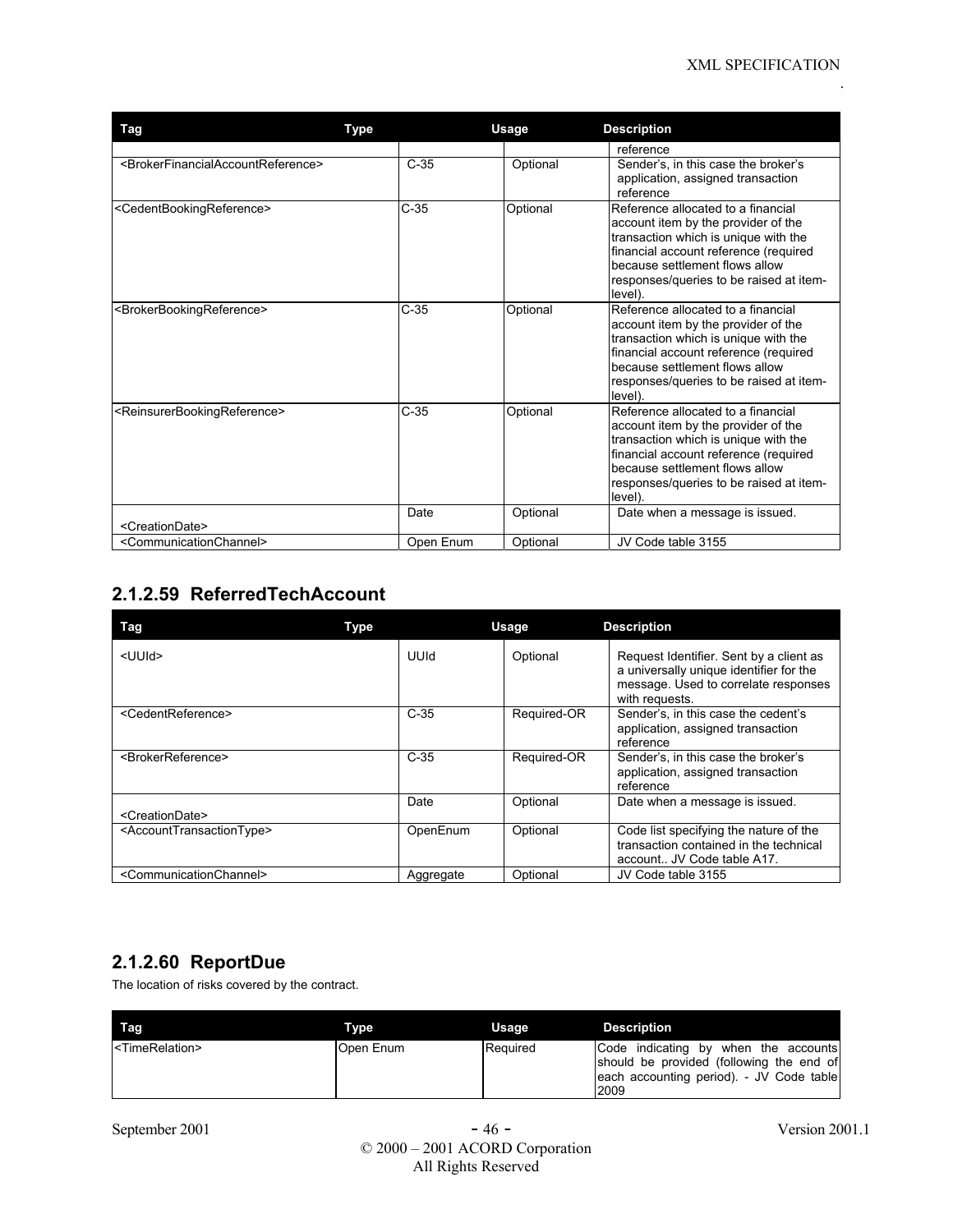| Tag                                              | Type          | Usage    | <b>Description</b>                                                                                                                                                                |
|--------------------------------------------------|---------------|----------|-----------------------------------------------------------------------------------------------------------------------------------------------------------------------------------|
| <timeduration periodtype="value"></timeduration> | Time duration | Optional | Number of time periods (following the end<br>of each accounting period) by when the<br>accounts should be provided (code<br>lidentifying a 'time period' given in<br>PeriodType). |

#### **2.1.2.61 Response**

| Tag                                                             | Type     | <b>Usage</b> | <b>Description</b>                                                                                                                                                                                                                                                                                                            |
|-----------------------------------------------------------------|----------|--------------|-------------------------------------------------------------------------------------------------------------------------------------------------------------------------------------------------------------------------------------------------------------------------------------------------------------------------------|
| <acknowledgementlevelindicator></acknowledgementlevelindicator> | OpenEnum | Optional     | which<br>indicates<br>Code<br>the<br>level<br>οf<br>acknowledgement provided in a response.<br>Valid values are:<br>002 Translation validation<br>003 Application validation<br>004 Business validation.<br>Should only be given in responses where<br>ClaimMovementResponseTypeCode = 017<br>("Response"). JV Code table A43 |
| < AcknowledgementStatus>                                        | OpenEnum | Optional     | Code which indicates the status of the<br>acknowledgment given within a response.<br>JV Code table A44.                                                                                                                                                                                                                       |
| <responsedescription></responsedescription>                     | $C-350$  | Optional     | Textual description of modifications which<br>the receiver of the original message made<br>to data provided when storing it on their<br>system.                                                                                                                                                                               |
| <modificatindescription></modificatindescription>               | $C-350$  | Optional     | Text explanation of the reason(s) for<br>rejection, modification, etc.                                                                                                                                                                                                                                                        |
| <errorindicator></errorindicator>                               | OpenEnum | Optional     | Coded indication of an error being reported<br>within the response. JV Code table A45.                                                                                                                                                                                                                                        |

### **2.1.2.62 RiskLocation**

The location of risks covered by the contract.

| Tag                   | <b>Type</b> | Usage    | <b>Description</b> |
|-----------------------|-------------|----------|--------------------|
| <address></address>   | Aggregate   | Optional |                    |
| <location></location> | Aggregate   | Required |                    |
| < ExcludedLocation>   | Aggregate   | Optional |                    |

## **2.1.2.63 ScheduleEntry**

| Tag                                                   | Type                         | Usage    | <b>Description</b>                                                                                                                          |
|-------------------------------------------------------|------------------------------|----------|---------------------------------------------------------------------------------------------------------------------------------------------|
| <entryreference></entryreference>                     | $N-3$                        | Required | Sequential number allocated to a single<br>entry within a placing schedule.                                                                 |
| <objectinsureddescription></objectinsureddescription> | $C-512$                      | Required | Text description of the object (ins)<br>reinsured shown in one entry within a<br>placing schedule.                                          |
| <objectinsuredoccupancy></objectinsuredoccupancy>     | Open enum -<br>OccupancyType | Optional | Code identifying the type of occupancy for<br>the object insured relating to one entry<br>within a placing schedule. Jy Code table<br>A102. |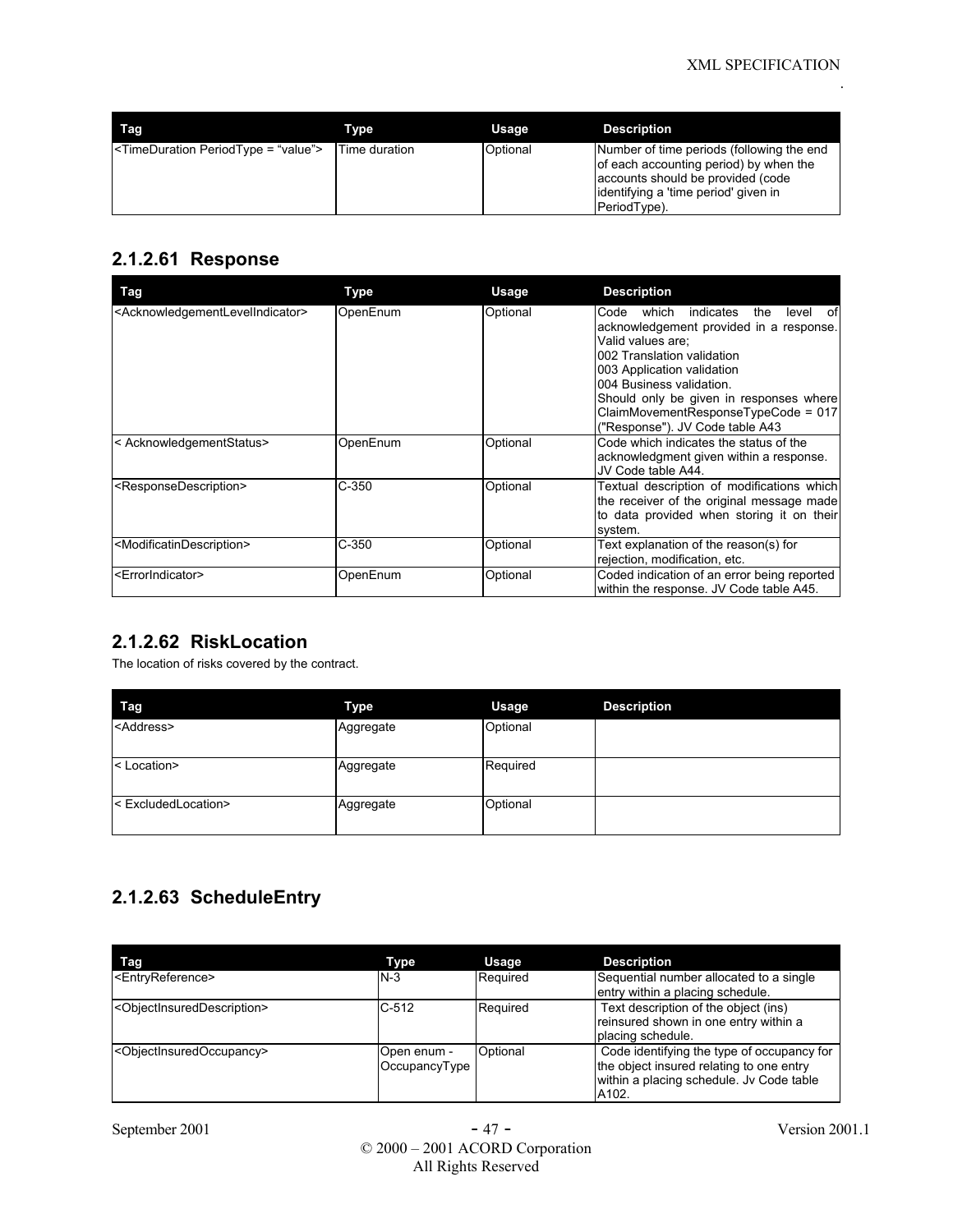| Tag                             | Tvpe      | Usage    | <b>Description</b>                                |
|---------------------------------|-----------|----------|---------------------------------------------------|
| I< RiskLocation>                | Aggregate | Optional | The location of risks covered by the<br>contract. |
| <entrycoverage></entrycoverage> | Aggregate | Optional | Either a coverage or deductible is<br>required    |

#### **2.1.2.64 SettlementDetail**

| Tag                                            | Type          | <b>Usage</b> | <b>Description</b>                                                                                                                                                    |
|------------------------------------------------|---------------|--------------|-----------------------------------------------------------------------------------------------------------------------------------------------------------------------|
| <reinsurer></reinsurer>                        | <b>%PARTY</b> | Required     |                                                                                                                                                                       |
| <balanceamtitem type="value"></balanceamtitem> | Aggregate     | Optional     | Valid Type code value descriptions are:<br>Share amount due by the sender<br>Share amount due to the sender                                                           |
| <settlementstatus></settlementstatus>          | OpenEnum      | Optional     | Indicates the status of settlement by a<br>particular reinsurerr/Cedent/broker related<br>to an item being reported within a financial<br>laccount. JV Code table A41 |

### **2.1.2.65 Subaccount**

| <b>Tag</b>                                        | <b>Type</b> | <b>Usage</b>            | <b>Description</b>                                                                                                                                                                                                      |
|---------------------------------------------------|-------------|-------------------------|-------------------------------------------------------------------------------------------------------------------------------------------------------------------------------------------------------------------------|
| <sequencenbr></sequencenbr>                       | $N-3$       | Required                | Sequence number is the numerical<br>identification of the sequence of the sub-<br>account in one specific technical account<br>message.                                                                                 |
| <description></description>                       | $C-350$     | Optional                | Narrative allowing to describe in detail the<br>type of breakdown given in the subaccount.                                                                                                                              |
| <contractsection></contractsection>               | Aggregate   | Optional                |                                                                                                                                                                                                                         |
| <jvclassofbusiness></jvclassofbusiness>           | Open Enum   | Optional                | Code identifying the class of business. - JV<br>Code table A34                                                                                                                                                          |
| <jvsubclassofbusiness></jvsubclassofbusiness>     | Open Enum   | Optional                | Coded indication of the subclass of<br>business. - JV Code table A04                                                                                                                                                    |
| <naicclassofbusiness></naicclassofbusiness>       | Open Enum   | Optional                | Class of business code list based on NAIC<br>reporting requirements within the USA. - JV<br>Code table A150                                                                                                             |
| <businessorigin></businessorigin>                 | Open Enum   | Optional                | Codes specifying whether the contract was<br>directly or indirectly ceded. Required in the<br>European market to allow accounts to be<br>slip over 'direct' and "indirect" (origins of<br>business). JV Code Table A07. |
| <risklocation></risklocation>                     | Aggregate   | Optional                | The location of risks covered by the<br>contract.                                                                                                                                                                       |
| <subaccountreference></subaccountreference>       | $C-35$      | Optional                | Reference of the technical account sub-<br>account allocated by the sender; this<br>reference must be unique in the sender's<br>application.                                                                            |
| <techaccountamtitem></techaccountamtitem>         | Aggregate   | Optional - Repeating    |                                                                                                                                                                                                                         |
| <individualclaimamtitem></individualclaimamtitem> | Aggregate   | Optional - Repeating    |                                                                                                                                                                                                                         |
| <balanceamtitem></balanceamtitem>                 | Aggregate   | Required -<br>Repeating | Balance resulting from sum of entry<br>amounts in one sub-account (excluding<br>informational items), shown in reference<br>currency and when applicable in target<br>currency.                                         |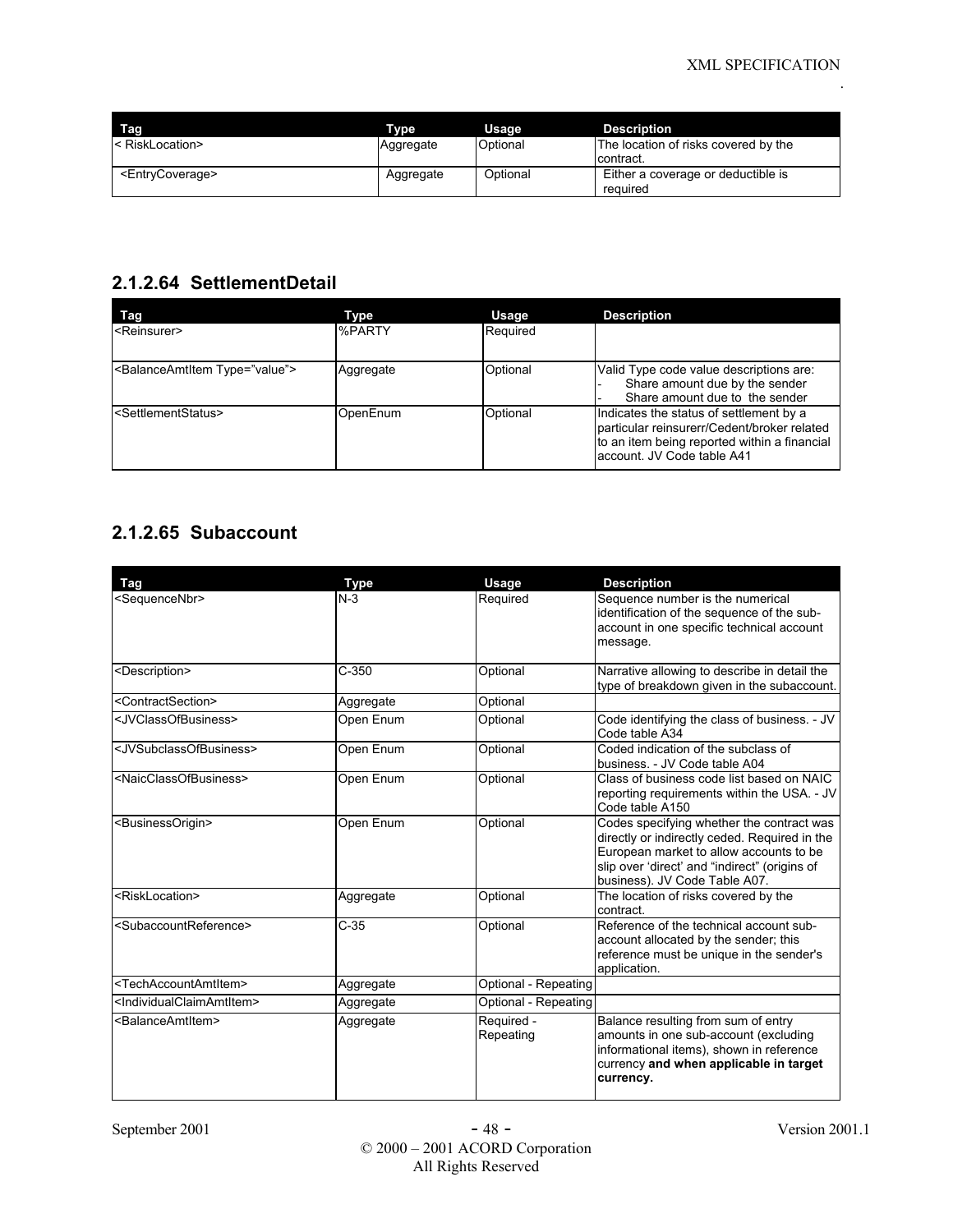| Tag | Type | Usage | <b>Description</b>                                                                                                                                      |
|-----|------|-------|---------------------------------------------------------------------------------------------------------------------------------------------------------|
|     |      |       | Valid Type code descriptions are:<br>Technical account subaccount<br>balance - due by sender<br>Technical account subaccount<br>balance - due to sender |

#### **2.1.2.66 SupportingInformation DocumentType="value"**

DocumentType follows the JV Code table A54.

| Tag                                           | Type      | Usage    | <b>Description</b>                                                                                            |
|-----------------------------------------------|-----------|----------|---------------------------------------------------------------------------------------------------------------|
| $<$ URL $>$                                   | URL       | Optional | Internet URL where supporting information is<br>available.                                                    |
| <reference></reference>                       | $C-35$    | Optional | Reference allocated to an attachment of the<br>message                                                        |
| <creationdate></creationdate>                 | Date      | Optional | Date that an attachment was sent                                                                              |
| <communicationchannel></communicationchannel> | OpenEnum  | Optional | Code, which identifies the means by which a<br>document was supplied. JV Code Table<br>3155                   |
| <description></description>                   | $C-350$   | Optional |                                                                                                               |
| <documentstatus></documentstatus>             | Open Enum | Optional | Code indicating the status of the supporting<br>information provided for the contract. JV<br>Code table 1373. |

### **2.1.2.67 TechAccountAmtItem Type="value" AmtStatus="value"**

Valid values for Type are the approved values for the Technical Account transactions from the 5025 JV Code table. Valid values for AmtStatus are Non Advised, Requested, Informational and, Not available from the 4055 JV Code table.

| Tag                                                                                | Type                   | Usage     | <b>Description</b>                                                                                                                                                                                |
|------------------------------------------------------------------------------------|------------------------|-----------|---------------------------------------------------------------------------------------------------------------------------------------------------------------------------------------------------|
| <amt share="valued&lt;br&gt;Ccylndic=" value"<br=""><math>Ccv="value"</math></amt> | <b>Currency Amount</b> | Required  |                                                                                                                                                                                                   |
| <duedate></duedate>                                                                | Date                   | Optional  | Date when instalment premium amount will become due for<br>payment.                                                                                                                               |
| <lossroccurrenceyear></lossroccurrenceyear>                                        | Year                   | Optional  | Year in which a specific event (e.g. a loss) took place.<br>European requirement to allow accounts to be split over<br>different years of occurrence.                                             |
| <lossoccurrenceperiod></lossoccurrenceperiod>                                      | %PERIOD                | Optional  | The period of (loss) occurrence to which the account is<br>related (should be used instead of accident/occurrence year<br>when a loss period extends to more than one year).                      |
| <asofdate></asofdate>                                                              | Date                   | Optional  | The "As of" date for claim reserve and unearned premium<br>amounts (given where the as of date for the amount<br>concerned is different from the date of the transaction in<br>which it appears). |
| <interestperiod></interestperiod>                                                  | TimeDuration           | Optional  | Period related to interest payable on reserves (expressed as<br>a number of days).                                                                                                                |
| <referredbordereau></referredbordereau>                                            | Aggregate              | Optional- |                                                                                                                                                                                                   |
|                                                                                    |                        | Repeating |                                                                                                                                                                                                   |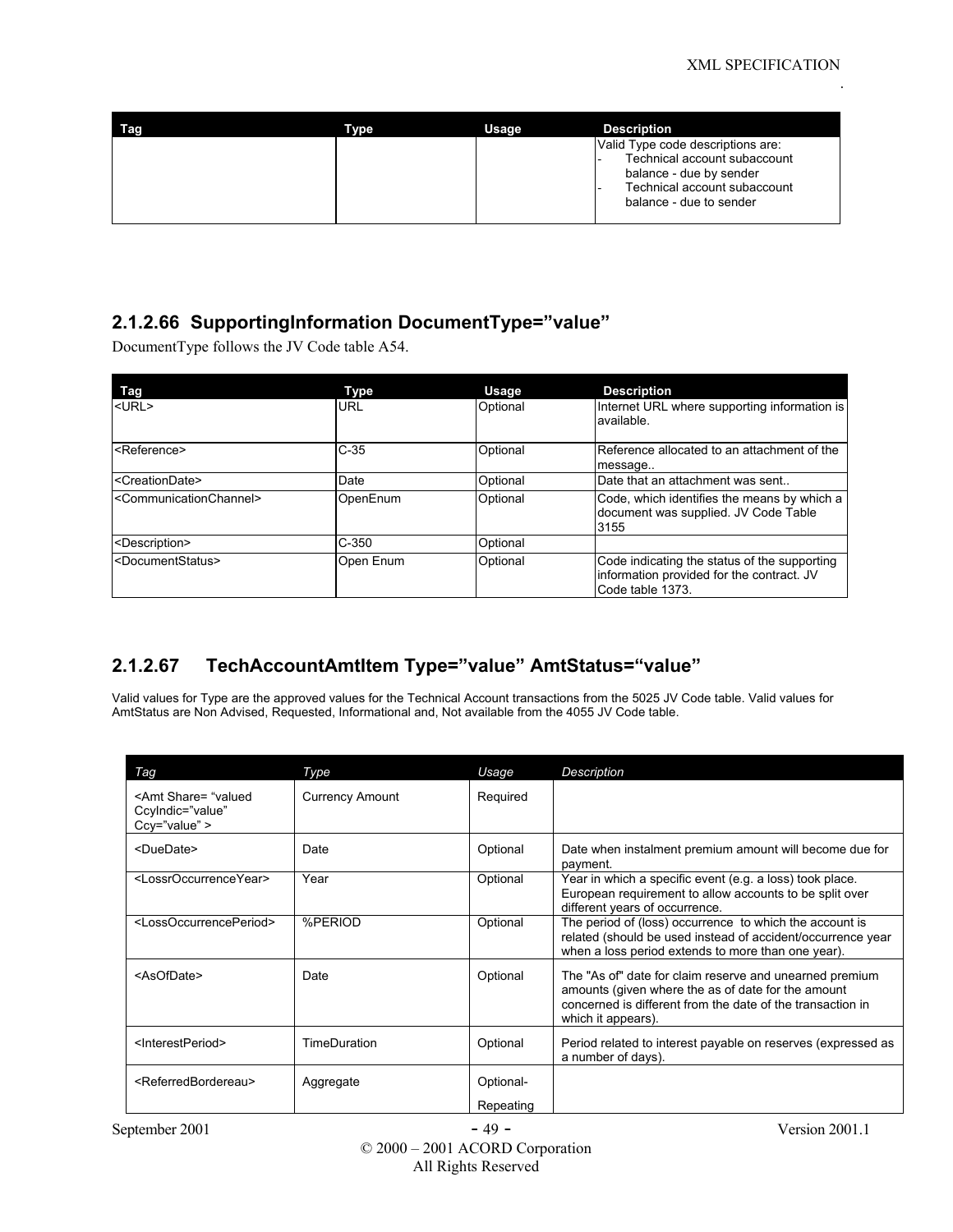| Tag <sub>1</sub>                                | Type      | Usage     | Description |
|-------------------------------------------------|-----------|-----------|-------------|
| <supportinginformation></supportinginformation> | Aggregate | Optional- |             |
|                                                 |           | Repeating |             |

#### **2.1.2.68 Voyage**

| Tag                                                   | Type             | Usage    | <b>Description</b>                                     |
|-------------------------------------------------------|------------------|----------|--------------------------------------------------------|
| <departuredatetime></departuredatetime>               | DateTime         | Optional | Date and time of departure relating to a<br>voyage.    |
| <loadingorembarkationdate></loadingorembarkationdate> | Date             | Optional | Date of loading or embarkation relating to a<br>voyage |
| <departurelocation></departurelocation>               | <b>%LOCATION</b> | Optional | Departure place of a voyage                            |
| <destinationlocation></destinationlocation>           | %LOCATION        | Optional | Destination of a voyage                                |

#### **2.1.2.69 WebApplication**

| Tag               | Type       | Usage    | <b>Description</b>                                                                                                                                                                        |
|-------------------|------------|----------|-------------------------------------------------------------------------------------------------------------------------------------------------------------------------------------------|
| $<$ URL $>$       | <b>URL</b> | Optional | The URL of the web application where the<br>placing event took place.                                                                                                                     |
| <userid></userid> | $C-70$     | Optional | The login name or user identification that<br>uniquely identifies the individual<br>underwriter who used the relevant web<br>based placing application to participate in<br>the contract. |

# **2.2 Ins/Reinsurance Transactions**

## 2.2.1 **Acknowledgement** Sender="value" Receiver="value"

Values for Sender and Receiver are: broker, cedent, and reinsurer**.**

| Tag                                                             | Type        | Usage        | Description                                                                                                                                  |
|-----------------------------------------------------------------|-------------|--------------|----------------------------------------------------------------------------------------------------------------------------------------------|
| <uuid></uuid>                                                   | UUId        | Optional     | Request Identifier. Sent by a client as<br>a universally unique identifier for the<br>message. Used to correlate responses<br>with requests. |
| <cedentreference></cedentreference>                             | $C-35$      | Required-XOR | Sender's, in this case the cedent's<br>application, assigned transaction<br>reference                                                        |
| <reinsurerreference></reinsurerreference>                       | $C-35$      | Required-XOR | Sender's, in this case the reinsurer's<br>application, assigned transaction<br>reference                                                     |
| <brokerreference></brokerreference>                             | $C-35$      | Required-XOR | Sender's, in this case the broker's<br>application, assigned transaction<br>reference                                                        |
| <creationdate></creationdate>                                   | Date        | Required     | Date that the response was created by<br>the issuer.                                                                                         |
| <acknowledgmenttransactiontype></acknowledgmenttransactiontype> | Closed enum | Required     | Code which indicates the type of<br>response. Valid code descriptions are:<br>Response                                                       |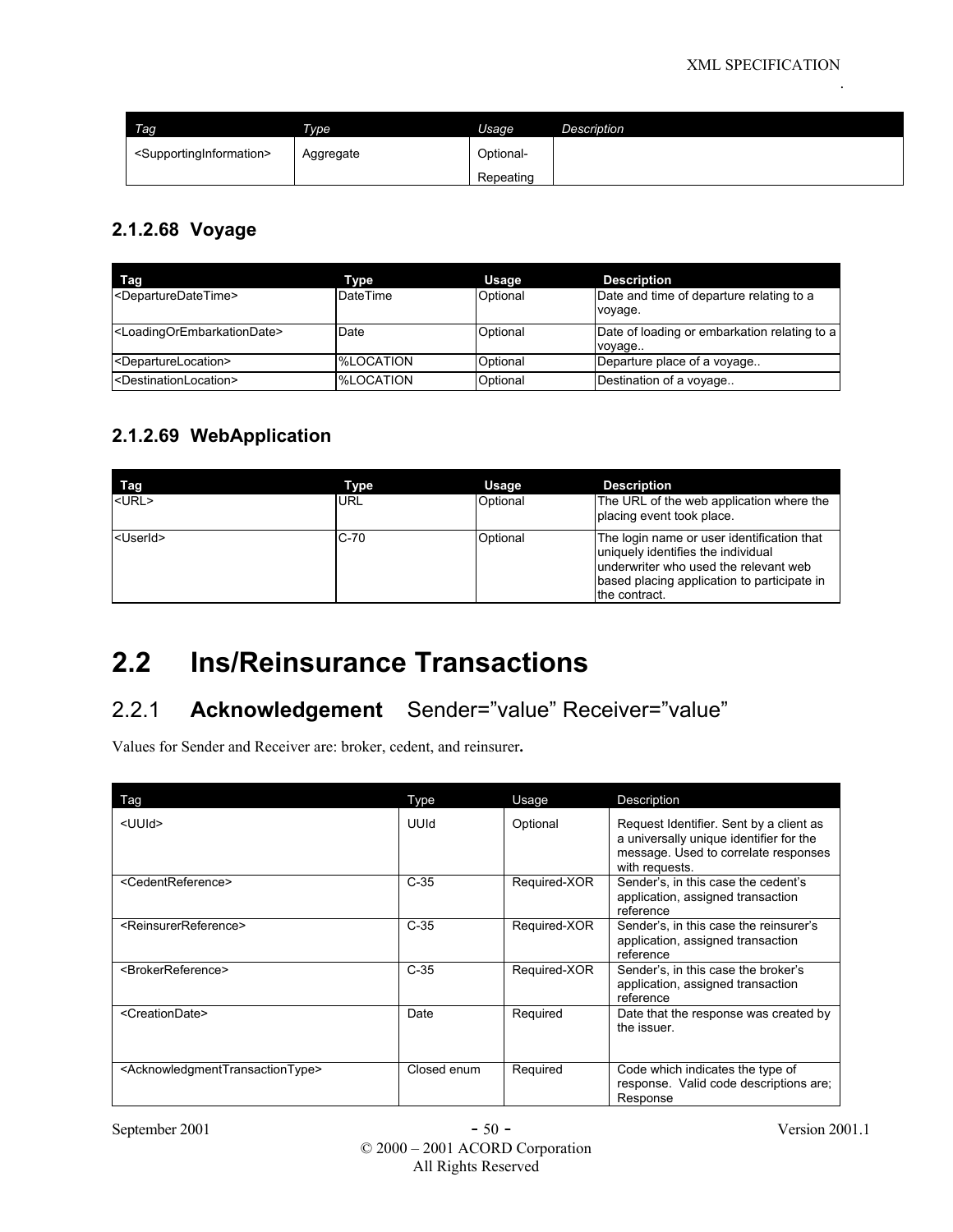| Tag                                                 | Type                          | Usage       | Description                                                                                                                                                                                                                                                |
|-----------------------------------------------------|-------------------------------|-------------|------------------------------------------------------------------------------------------------------------------------------------------------------------------------------------------------------------------------------------------------------------|
|                                                     |                               |             | Query<br>Reference update<br>JV Code table A22.                                                                                                                                                                                                            |
| <cedent></cedent>                                   | %PARTY                        | Required-OR |                                                                                                                                                                                                                                                            |
| <reinsurer></reinsurer>                             | %PARTY                        | Required-OR |                                                                                                                                                                                                                                                            |
| <broker></broker>                                   | %PARTY                        | Required-OR |                                                                                                                                                                                                                                                            |
| <contract></contract>                               | Aggregate                     | Optional    |                                                                                                                                                                                                                                                            |
| <contractsection></contractsection>                 | Aggregate                     | Optional    |                                                                                                                                                                                                                                                            |
| <claim></claim>                                     | Aggregate                     | Optional    |                                                                                                                                                                                                                                                            |
| <referredtransactiontype></referredtransactiontype> | Closed enum -<br>DocumentType | Required    | Coded indication of the type of original<br>transaction to which this response has<br>been provided. Valid code<br>descriptions are;<br>Technical account transaction<br>Financial account transaction<br>Claim movement transaction<br>JV Code table A54. |
| <referredsettlement></referredsettlement>           | Aggregate                     | Optional    |                                                                                                                                                                                                                                                            |
| <referredtechaccount></referredtechaccount>         | Aggregate                     | Optional    |                                                                                                                                                                                                                                                            |
| <referredclaimmovement></referredclaimmovement>     | Aggregate                     | Optional    |                                                                                                                                                                                                                                                            |
| <response></response>                               | Aggregate                     | Optional    |                                                                                                                                                                                                                                                            |
| <query></query>                                     | Aggregate                     | Optional    |                                                                                                                                                                                                                                                            |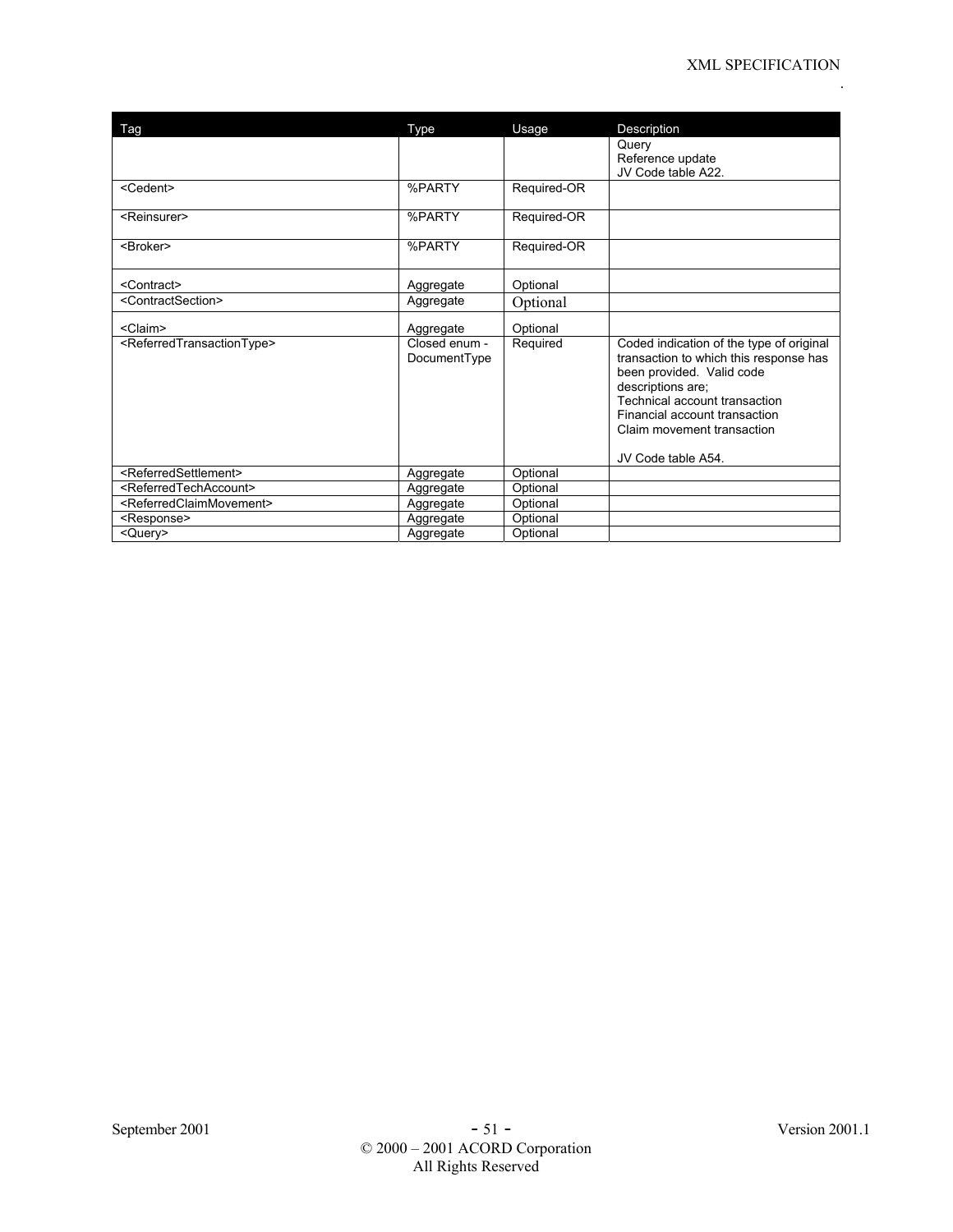## **2.2.2 Bordereau** Sender="value" Receiver="value"

Values for Sender and Receiver are: Broker, Cedent, and Reinsurer.

| Tag                                                       | Type        | Usage        | Description                                                                                                                                                                                                                                                                                                                    |
|-----------------------------------------------------------|-------------|--------------|--------------------------------------------------------------------------------------------------------------------------------------------------------------------------------------------------------------------------------------------------------------------------------------------------------------------------------|
| <uuid></uuid>                                             | UUId        | Optional     | Request Identifier. Sent by a client as<br>a universally unique identifier for the<br>message. Used to correlate responses<br>with requests.                                                                                                                                                                                   |
| <cedentreference></cedentreference>                       | $C-35$      | Required-XOR | Sender's, in this case the cedent's<br>application, assigned transaction<br>reference                                                                                                                                                                                                                                          |
| <brokerreference></brokerreference>                       | $C-35$      | Required-XOR | Sender's, in this case the broker's<br>application, assigned transaction<br>reference                                                                                                                                                                                                                                          |
| <creationdate></creationdate>                             | Date        | Required     | Date when a message is issued.                                                                                                                                                                                                                                                                                                 |
| <bordereautype></bordereautype>                           | OpenEnum    | Required     | Coded identification of the type of<br>bordereau being reported (e.g. loss<br>reporting, premium reporting,<br>combined premium and loss reporting.<br>etc). Applies to all bordereau sections.<br>JV Code table 5007.                                                                                                         |
| <explanation></explanation>                               | $C-350$     | Optional     | Textual description of the bordereau.                                                                                                                                                                                                                                                                                          |
| <cedent></cedent>                                         | %PARTY      | Required-OR  |                                                                                                                                                                                                                                                                                                                                |
| <reinsurer></reinsurer>                                   | %PARTY      | Required-OR  |                                                                                                                                                                                                                                                                                                                                |
| <broker></broker>                                         | %PARTY      | Required-OR  |                                                                                                                                                                                                                                                                                                                                |
| <originalinsurerorreinsurer></originalinsurerorreinsurer> | %PARTY      | Optional     |                                                                                                                                                                                                                                                                                                                                |
| <asofdate></asofdate>                                     | Date        | Required OR  | The "as of" date for a bordereau. The<br>is the date upon which reporting of<br>items within the bordereau is based.                                                                                                                                                                                                           |
| <bordereauperiod></bordereauperiod>                       | %PERIOD     | Required     | Reinsurance account period (used<br>where the account is reported on a<br>periodical basis (eg a monthly,<br>quarterly or half-yearly<br>account)) period covered by a<br>bordereau.                                                                                                                                           |
| <accountperiod></accountperiod>                           | Aggregate   | Required     | Period covered by a bordereau.                                                                                                                                                                                                                                                                                                 |
| <bordereauamendedindicator></bordereauamendedindicator>   | Closed enum | Optional     | Coded indication as to whether the<br>information within the bordereau is<br>unchanged from that provided by the<br>bordereau originator, or has been<br>amended by the current sender of the<br>bordereau. Valid values are;<br>002 Information as from originator<br>003 Information amended by sender<br>JV Code table A25. |
| <supportingndicator></supportingndicator>                 | Closed enum | Optional     | Code which indicates whether a<br>bordereau has been provided in<br>support of another transaction or not.<br>JV Code table A69.                                                                                                                                                                                               |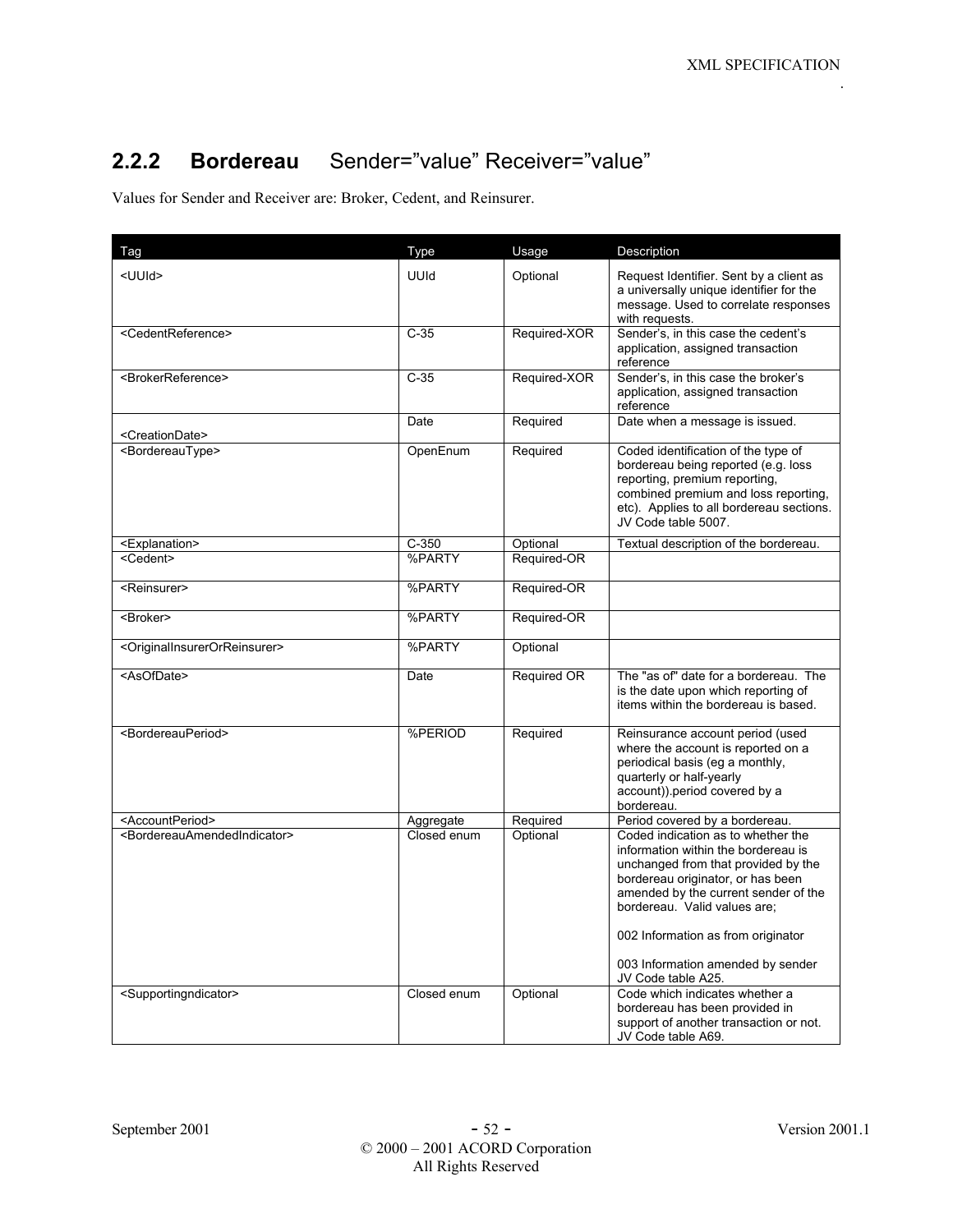| Tag                                             | Type               | Usage                   | Description                                                                                                                                                                                                                                                                                                                         |
|-------------------------------------------------|--------------------|-------------------------|-------------------------------------------------------------------------------------------------------------------------------------------------------------------------------------------------------------------------------------------------------------------------------------------------------------------------------------|
| <correctionindicator></correctionindicator>     | Closed enum        | Optional                | Code used when bordereau is being<br>sent as a correction to a previous<br>bordereau, which indicates whether<br>the correction is a "reversal" (which<br>has the effect of canceling the<br>previous bordereau completely) or a<br>"replacement". Valid code<br>descriptions are;<br>Reversal<br>Replacement<br>JV Code table A21. |
| <referredtechaccount></referredtechaccount>     | Aggregate          | Optional                |                                                                                                                                                                                                                                                                                                                                     |
| <referredbordereau></referredbordereau>         | Aggregate          | Optional                |                                                                                                                                                                                                                                                                                                                                     |
| <referredclaimmovement></referredclaimmovement> | Aggregate          | Optional                |                                                                                                                                                                                                                                                                                                                                     |
| <contract></contract>                           | Aggregate          | Required                |                                                                                                                                                                                                                                                                                                                                     |
| <referencecurrency></referencecurrency>         | Open Enum -<br>Ccy | Optional                | Coded identification of the currency in<br>which all items within a bordereau<br>section are reported. - JV Code table<br>A08                                                                                                                                                                                                       |
| <bordereausection></bordereausection>           | Aggregate          | Required -<br>Repeating |                                                                                                                                                                                                                                                                                                                                     |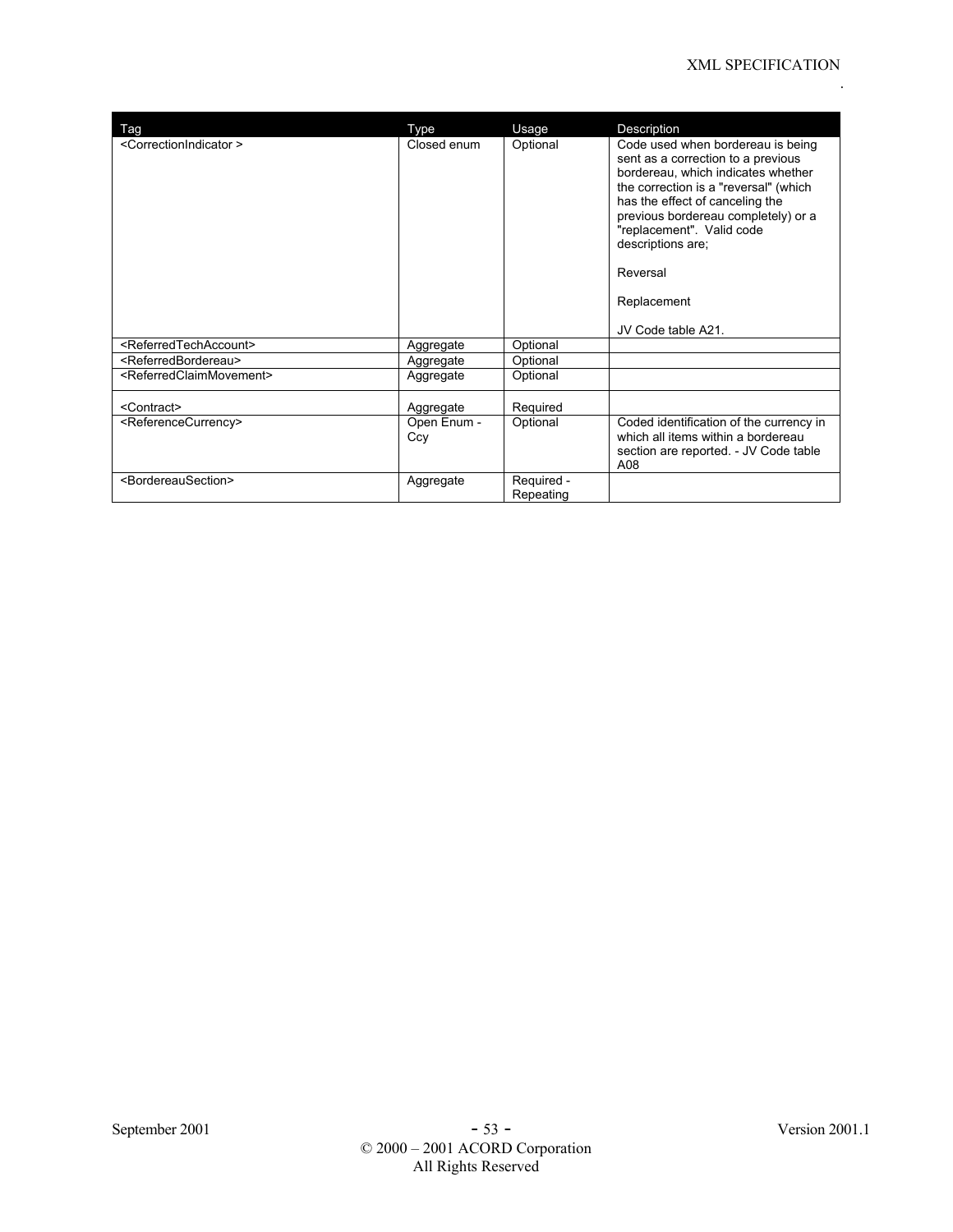## **2.2.3 ClaimMovement** Sender= "value" Receiver= "value"

Valid values for Sender and Receiver are Cedent, Reinsurer, and Broker.

| Tag                                                                                               | Type                                          | Usage        | Description                                                                                                                                                            |
|---------------------------------------------------------------------------------------------------|-----------------------------------------------|--------------|------------------------------------------------------------------------------------------------------------------------------------------------------------------------|
| UUId>                                                                                             | UUId                                          | Optional     | The Universally Unique Identifier of a JV<br>XML transaction.                                                                                                          |
| <cedentreference></cedentreference>                                                               | $C-35$                                        | Required-XOR | Sender's, in this case the cedent's<br>application, assigned transaction<br>reference                                                                                  |
| <brokerreference></brokerreference>                                                               | $C-35$                                        | Required-XOR | Sender's, in this case the broker's<br>application, assigned transaction<br>reference                                                                                  |
| <creationdate></creationdate>                                                                     | Date                                          | Required     |                                                                                                                                                                        |
| <explanation></explanation>                                                                       | $C-350$                                       | Optional     | Additional clarifications related to the<br>whole message.                                                                                                             |
| <lossdescription></lossdescription>                                                               | $C-350$                                       | Optional     | Narrative details on an individual loss.                                                                                                                               |
| <asofdate></asofdate>                                                                             | Date                                          | Optional     | May be used to state the effective date of<br>amounts reported within a claim advice.                                                                                  |
| <cedentpreparationdate></cedentpreparationdate>                                                   | Date                                          | Optional     | The date that the cedent originally<br>prepared the current claim movement.                                                                                            |
| <receivedfromcedentdate></receivedfromcedentdate>                                                 | Date                                          | Optional     | The date the broker/reinsurer has<br>received the loss information from the<br>ceding company.                                                                         |
| <reportedtocedentdate></reportedtocedentdate>                                                     | Date                                          | Optional     | The date when the loss was reported to<br>the ceding company.                                                                                                          |
| <advisedtoleadingreinsurerdate></advisedtoleadingreinsurerdate>                                   | Date                                          | Optional     | The date the claim was advised to the<br>reinsurance lead company or Lloyd's<br>syndicate.                                                                             |
| <originalclaimadvicemessagedate></originalclaimadvicemessagedate>                                 | Date                                          | Optional     | Date of original message containing the<br>claim advice                                                                                                                |
| < AdvisedToBureauDate>                                                                            | Date                                          | Optional     | Date on which the current claim advice<br>was first notified to the bureau.                                                                                            |
| <claimadviceinitialorsubsequentadviceindicator"></claimadviceinitialorsubsequentadviceindicator"> | Closed Enum                                   | Optional     | Code which specifies whether the claim<br>transaction is an initial advice or a<br>subsequent advice (only values 010, 011<br>are valid). JV Code table A22.           |
| <replacementclaimtransactionindicator></replacementclaimtransactionindicator>                     | <b>Closed Enum</b><br>CorrectionIndi<br>cator | Optional     | Code which indicates that the claim<br>transaction is a replacement of a<br>previous sent claim advice (only value<br>706 is allowed). JV Code table A21.              |
| <reservechangeindicator></reservechangeindicator>                                                 | Closed Enum                                   | Optional     | Code which indicates if there is a change<br>of reserve being reported within a claim<br>advice (set value 016 to indicate change<br>of reserve). JV Code table A22.   |
| <claimvoidindicator"></claimvoidindicator">                                                       | Closed Enum                                   | Optional     | Code which indicates that the claim is<br>now void (only value 033 allowed). JV<br>Code table A22.                                                                     |
| <claimclosedorreopenedindicator></claimclosedorreopenedindicator>                                 | Closed Enum                                   | Optional     | Code which specifies whether the claim<br>transaction is closing the claim, or<br>reopening the claim (only values 012<br>013 are valid). JV Code table A22.           |
| <xplclauseindicator></xplclauseindicator>                                                         | Closed Enum                                   | Optional     | Code which indicates that an XPL<br>(excess of policy limits) clause applies in<br>relation to the claim being reported (set<br>to value 011). JV Code table A30.      |
| <ecoclauseindicator></ecoclauseindicator>                                                         | Closed Enum                                   | Optional     | Code which indicates that an ECO (extra<br>contractual obligation) clause applies in<br>relation to the claim being reported (set<br>to value 010). JV Code table A30. |
| <interlockingclauseindicator></interlockingclauseindicator>                                       | <b>Closed Enum</b>                            | Optional     | Code which indicates that an interlocking<br>clause applies in relation to the claim<br>being reported (set to value 006). JV<br>Code table A30.                       |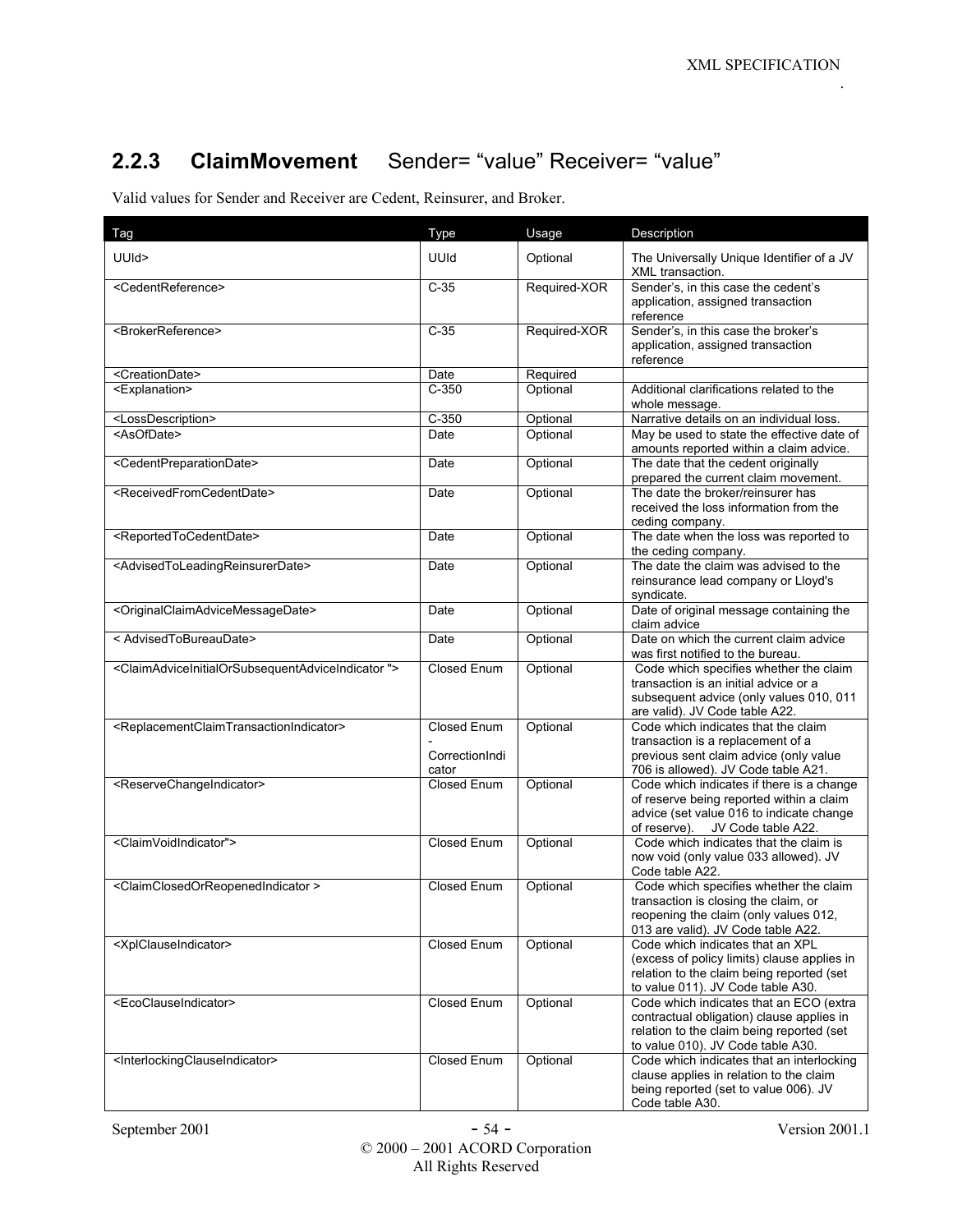| Tag                                                                                                                                   | Type                   | Usage                      | Description                                                                                |
|---------------------------------------------------------------------------------------------------------------------------------------|------------------------|----------------------------|--------------------------------------------------------------------------------------------|
| <policyfeesindicator></policyfeesindicator>                                                                                           | Closed Enum            | Optional                   | Code which indicates how a policy being                                                    |
|                                                                                                                                       |                        |                            | reported under a claim treats fees (e.g. in                                                |
|                                                                                                                                       |                        |                            | addition to limit amount, within limit                                                     |
| <reinsurancecontractfeesindicator></reinsurancecontractfeesindicator>                                                                 | Closed Enum            |                            | amount, etc). JV Code table A99.<br>Code which indicates how the contract                  |
|                                                                                                                                       |                        | Optional                   | against which a claim is being reported                                                    |
|                                                                                                                                       |                        |                            | treats fees (e.g. included in limit, in                                                    |
|                                                                                                                                       |                        |                            | addition to limit, etc). JV Code table                                                     |
|                                                                                                                                       |                        |                            | A100.                                                                                      |
| <claimtransactionindicator></claimtransactionindicator>                                                                               | Closed Enum            | Optional                   | To specify in a code which gives                                                           |
|                                                                                                                                       |                        |                            | information about the type of transaction                                                  |
|                                                                                                                                       |                        |                            | the advice constitutes in the London<br>market claims system.                              |
|                                                                                                                                       |                        |                            | Valid values: 004 advice of member                                                         |
|                                                                                                                                       |                        |                            | response, 005 Advice of Bureau Lead's                                                      |
|                                                                                                                                       |                        |                            | comments, 006 Advice of simultaneous                                                       |
|                                                                                                                                       |                        |                            | reinstatement amendment, 007                                                               |
|                                                                                                                                       |                        |                            | Cancellation by Lead after circulation,<br>008 Advice of signing details, 009 Advice       |
|                                                                                                                                       |                        |                            | of signing details, 010 Automatic deletion                                                 |
|                                                                                                                                       |                        |                            | by bureau, 011 Subsequent advice from                                                      |
|                                                                                                                                       |                        |                            | bureau lead, 012 Change of leader, 013                                                     |
|                                                                                                                                       |                        |                            | Advice/sett created by CPA, 014                                                            |
|                                                                                                                                       |                        |                            | Advice/sett created by Salvage Assoc,<br>015 Bureau member claim ref                       |
|                                                                                                                                       |                        |                            | amendment. 016 Broker amend via                                                            |
|                                                                                                                                       |                        |                            | chaseup system. JV Code table A25.                                                         |
| <annuityindicator></annuityindicator>                                                                                                 | Open Enum              | Optional                   | Indication as to whether payment to the                                                    |
|                                                                                                                                       |                        |                            | claimant under an original policy is being                                                 |
|                                                                                                                                       |                        |                            | affected by means of the granting of an<br>annuity (set to value 001 if this is the case). |
|                                                                                                                                       |                        |                            | JV Code table A27.                                                                         |
| <settlementstatus></settlementstatus>                                                                                                 | Open enum              | Optional                   | Code which indicates the status of                                                         |
|                                                                                                                                       |                        |                            | settlement by a particular claim being                                                     |
|                                                                                                                                       |                        |                            | reported via the London Market Claims                                                      |
|                                                                                                                                       |                        |                            | system.<br>Valid values: 701 Partial Payment, 758                                          |
|                                                                                                                                       |                        |                            | Partial payments subject to market                                                         |
|                                                                                                                                       |                        |                            | agreement. JV Code table A41.                                                              |
| <acknowledgementstatus></acknowledgementstatus>                                                                                       | Open enum              | Optional                   | Code, which indicates the status of the                                                    |
|                                                                                                                                       |                        |                            | acknowledgment given to a claim advice.                                                    |
|                                                                                                                                       |                        |                            | Valid values: 006 Valid online Broker<br>entry,007 Invalid online Broker entry, 008        |
|                                                                                                                                       |                        |                            | Accepted by bureau lead insurer/s, 009                                                     |
|                                                                                                                                       |                        |                            | Rejected by Bureau lead insurer/s, 010                                                     |
|                                                                                                                                       |                        |                            | Automatically circulated by bureau. JV                                                     |
|                                                                                                                                       |                        |                            | Code table A44.                                                                            |
| <originalclaimresponse><br/><reinsurancecontractretentionpercentage></reinsurancecontractretentionpercentage></originalclaimresponse> | Aggregate<br>Rate      | Optional<br>Optional       | The retention where this must be                                                           |
|                                                                                                                                       |                        |                            | reported as a percentage.                                                                  |
| <reinsurancecontractretentiondescription></reinsurancecontractretentiondescription>                                                   | $C-350$                | Optional                   | Text clarification of the retention                                                        |
|                                                                                                                                       |                        |                            | applicable to the claim being advised                                                      |
|                                                                                                                                       |                        |                            | against a reinsurance contract.                                                            |
| <cedent></cedent>                                                                                                                     | %PARTY                 | Required-OR                |                                                                                            |
| <reinsurer><br/><broker></broker></reinsurer>                                                                                         | %PARTY<br>%PARTY       | Required-OR<br>Required-OR |                                                                                            |
| <originalinsurerorreinsurer></originalinsurerorreinsurer>                                                                             | %PARTY                 | Optional                   |                                                                                            |
| <placingbroker></placingbroker>                                                                                                       | %PARTY                 | Optional                   |                                                                                            |
| <claimsettllingagent></claimsettllingagent>                                                                                           | %PARTY                 | Optional                   |                                                                                            |
| <bureauleadinginsurerorreinsurer></bureauleadinginsurerorreinsurer>                                                                   | %PARTY                 | Optional                   |                                                                                            |
| <bureauleadinginsurerorreinsurercomments></bureauleadinginsurerorreinsurercomments>                                                   | C-350                  | Optional                   | Narrative entered by the London Bureau                                                     |
|                                                                                                                                       |                        |                            | leading (Re)insurer in relation to the current                                             |
|                                                                                                                                       |                        |                            | claim transaction.                                                                         |
| <contract><br/><contrasection></contrasection></contract>                                                                             | Aggregate<br>Aggregate | Required<br>Optional       |                                                                                            |
|                                                                                                                                       | Aggregate              | Required                   |                                                                                            |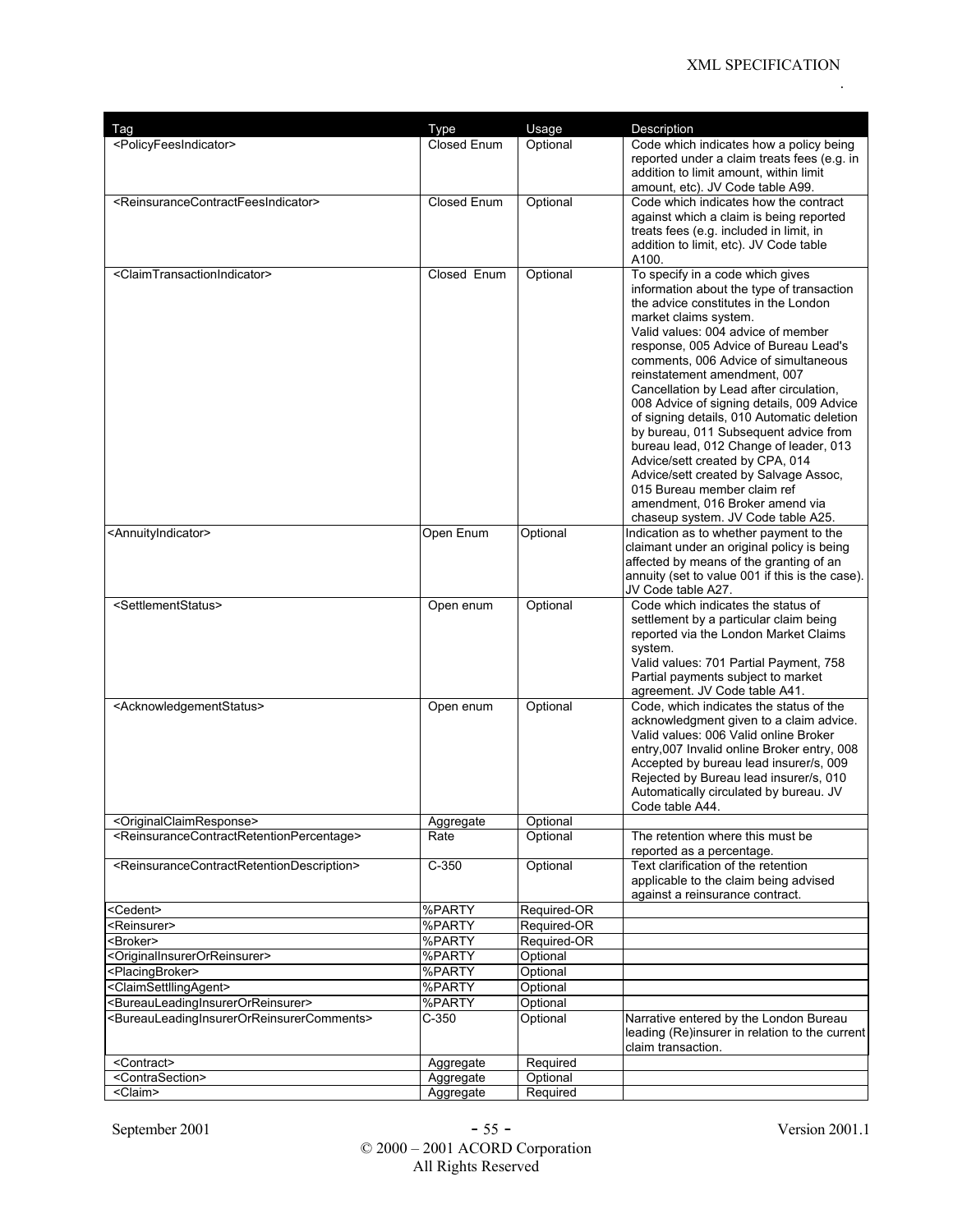| Tag                                                     | Type               | Usage                   | Description                                                                                                               |
|---------------------------------------------------------|--------------------|-------------------------|---------------------------------------------------------------------------------------------------------------------------|
| <claimant></claimant>                                   | Aggregate          | Optional -              |                                                                                                                           |
|                                                         |                    | Repeating               |                                                                                                                           |
| <codefendant></codefendant>                             | %PARTY             | Optional                |                                                                                                                           |
| <contractreferencecurrency></contractreferencecurrency> | Open Enum -<br>Ccy | Optional                | Coded identification of the currency in<br>which all claim amounts for a contract<br>are reported. - JV Code table A08    |
| <contractoriginalcurrency></contractoriginalcurrency>   | Open Enum -<br>Ccy | Optional                | Coded identification of the original<br>currency in which claim amounts for a<br>contract may additionally be reported. - |
| <jvclassofbusiness></jvclassofbusiness>                 | Open Enum          | Optional                | JV Code table A08<br>Code identifying the class of business.<br>JV Code table A34.                                        |
| <naicclassofbusiness></naicclassofbusiness>             | Open Enum          | Optional                | Class of business code list based on<br>NAIC reporting requirements within the<br>USA. JV Code table A150.                |
| <referredclaimmovement></referredclaimmovement>         | Aggregate          | Optional                |                                                                                                                           |
| <referredtechaccount></referredtechaccount>             | Aggregate          | Optional                |                                                                                                                           |
| <referredbordereau></referredbordereau>                 | Aggregate          | Optional                |                                                                                                                           |
| <supportingdocument></supportingdocument>               | Aggregate          | Optional -<br>Repeating |                                                                                                                           |
| <claimoriginalpolicy></claimoriginalpolicy>             | Aggregate          | Optional-<br>Repeating  |                                                                                                                           |
| <claimmovementamtitem></claimmovementamtitem>           | Aggregate          | Optional -<br>Repeating |                                                                                                                           |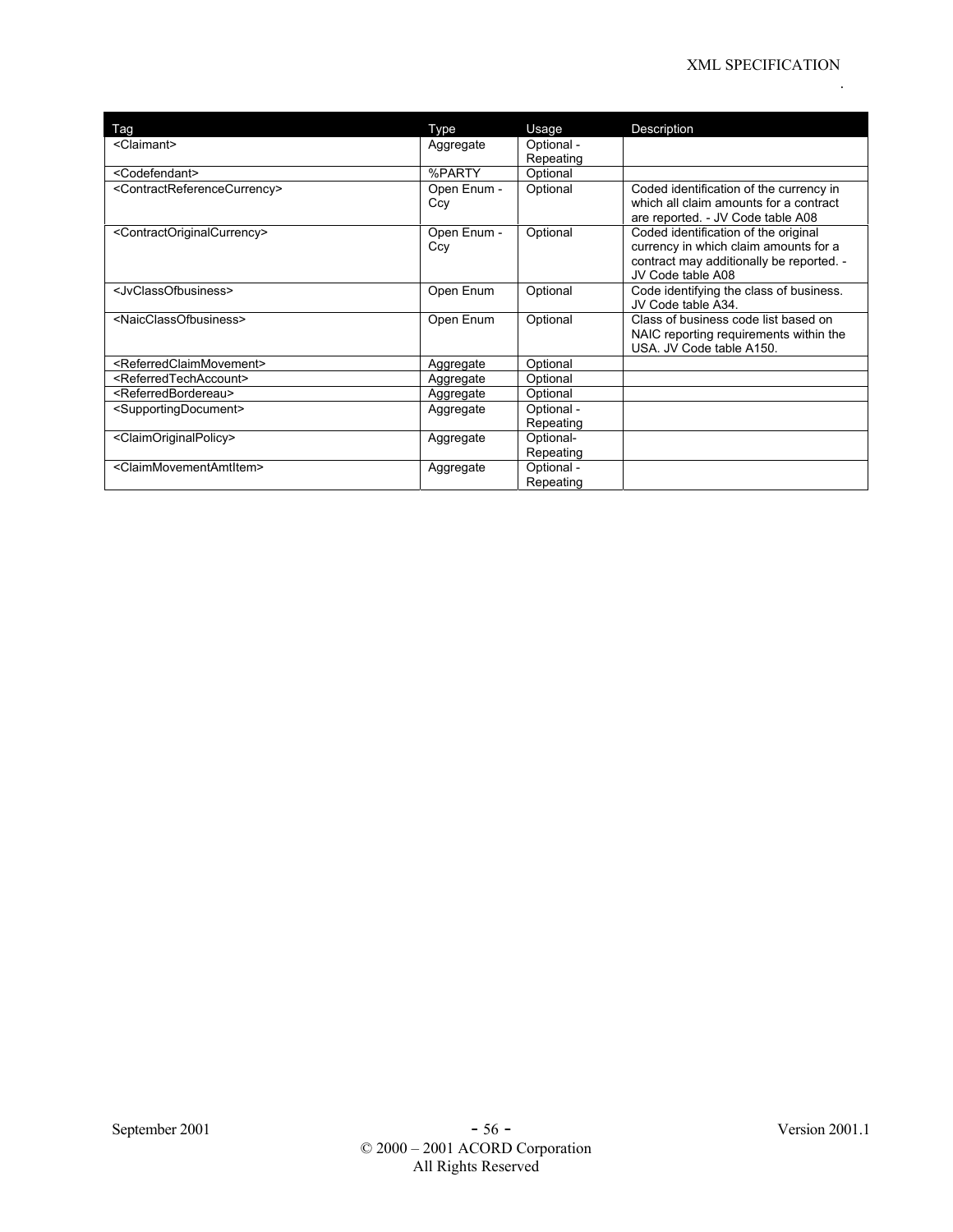## **2.2.4 Codes**

| Tag                 | <b>Type</b> | Usage                  | <b>Description</b> |
|---------------------|-------------|------------------------|--------------------|
| <codeset></codeset> | Aggregate   | Required-<br>Repeating |                    |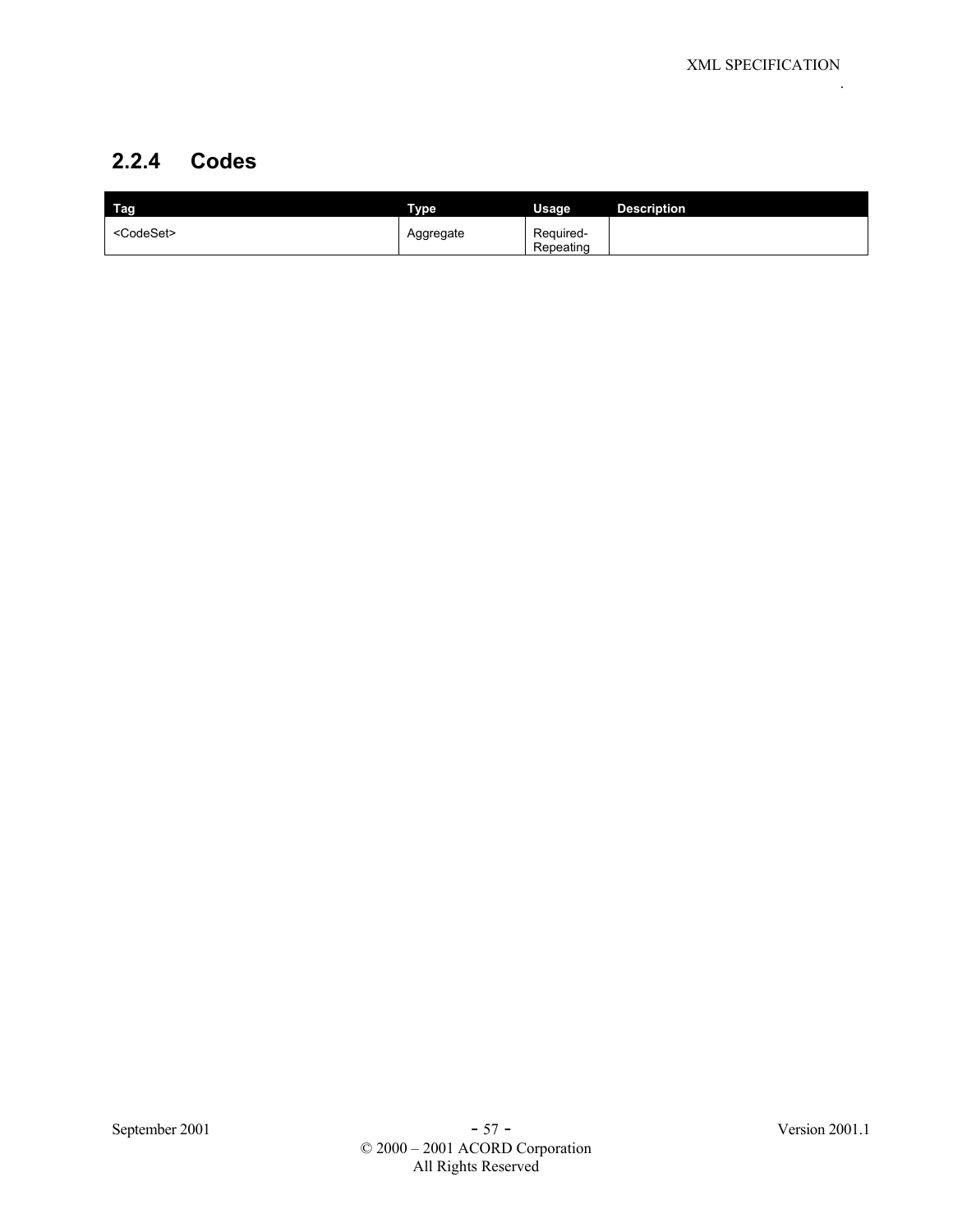## **2.2.5 Placing** Sender="value" Receiver="value"

Values for Sender and Receiver are: Broker, Cedent, and Reinsurer.

| <b>Tag</b>                                                    | <b>Type</b>     | Usage                   | <b>Description</b>                                                                                                                                                                                                                                                                                     |
|---------------------------------------------------------------|-----------------|-------------------------|--------------------------------------------------------------------------------------------------------------------------------------------------------------------------------------------------------------------------------------------------------------------------------------------------------|
| <uuid></uuid>                                                 | UUId            | Optional                | Request Identifier. Sent by a client as a<br>universally unique identifier for the<br>message. Used to correlate responses with<br>requests.                                                                                                                                                           |
| <cedentreference></cedentreference>                           | $C-35$          | Required-<br><b>XOR</b> | Reference assigned to a transaction by the<br>party issuing it. This reference may also be<br>the one to which a transaction refers (e.g.<br>request for additional information referring<br>to a submitted placing message). This<br>reference will be unique for the sender and<br>for the function. |
| <reinsurerreference></reinsurerreference>                     | $C-35$          | Required-<br><b>XOR</b> | Reference assigned to a transaction by the<br>party issuing it. This reference may also be<br>the one to which a transaction refers (e.g.<br>request for additional information referring<br>to a submitted placing message). This<br>reference will be unique for the sender and<br>for the function. |
| <brokerreference></brokerreference>                           | $C-35$          | Required-<br><b>XOR</b> | Reference assigned to a transaction by the<br>party issuing it. This reference may also be<br>the one to which a transaction refers (e.g.<br>request for additional information referring<br>to a submitted placing message). This<br>reference will be unique for the sender and<br>for the function. |
| <creationdate></creationdate>                                 | <b>DateTime</b> | <b>OPTIONAL</b>         | Date and time that the transaction was<br>created by the issuer.                                                                                                                                                                                                                                       |
| <sentdate></sentdate>                                         | DateTime        | Optional                | Date and time that the Placing Transaction<br>was sent.                                                                                                                                                                                                                                                |
| <contractversiondate></contractversiondate>                   | <b>DateTime</b> | Required                | Date and time on which a new contract<br>version was established by the referencing<br>party.                                                                                                                                                                                                          |
| <placingstage></placingstage>                                 | OpenEnum        | Required                | Status of contract: quotation, firm order,<br>and endorsement. JV Code Table A83.                                                                                                                                                                                                                      |
| <placingtransactionfunction></placingtransactionfunction>     | Open Enum       | Required                | Function of the transaction in coded format,<br>which includes values such as:<br>- authorization of quotation request<br>proposal<br>- accept quotation request proposal<br>- quotation<br>- request line<br>- conditional/unconditional line<br>etcJV Code table 1225.                               |
| <transactionreasondescription></transactionreasondescription> | $C-70$          | Optional                | Reason of sending the transaction<br>described in textual format.                                                                                                                                                                                                                                      |
| <webapplication></webapplication>                             | Aggregate       | Optional                | The relevant web based placing application<br>to participate in the contract.                                                                                                                                                                                                                          |
| <supportinginformation></supportinginformation>               | Aggregate       | Optional<br>Repeating   |                                                                                                                                                                                                                                                                                                        |
| $<$ Cedent>                                                   | %PARTY          | Required-<br><b>OR</b>  |                                                                                                                                                                                                                                                                                                        |
| <reinsurer></reinsurer>                                       | %PARTY          | Required-<br><b>OR</b>  |                                                                                                                                                                                                                                                                                                        |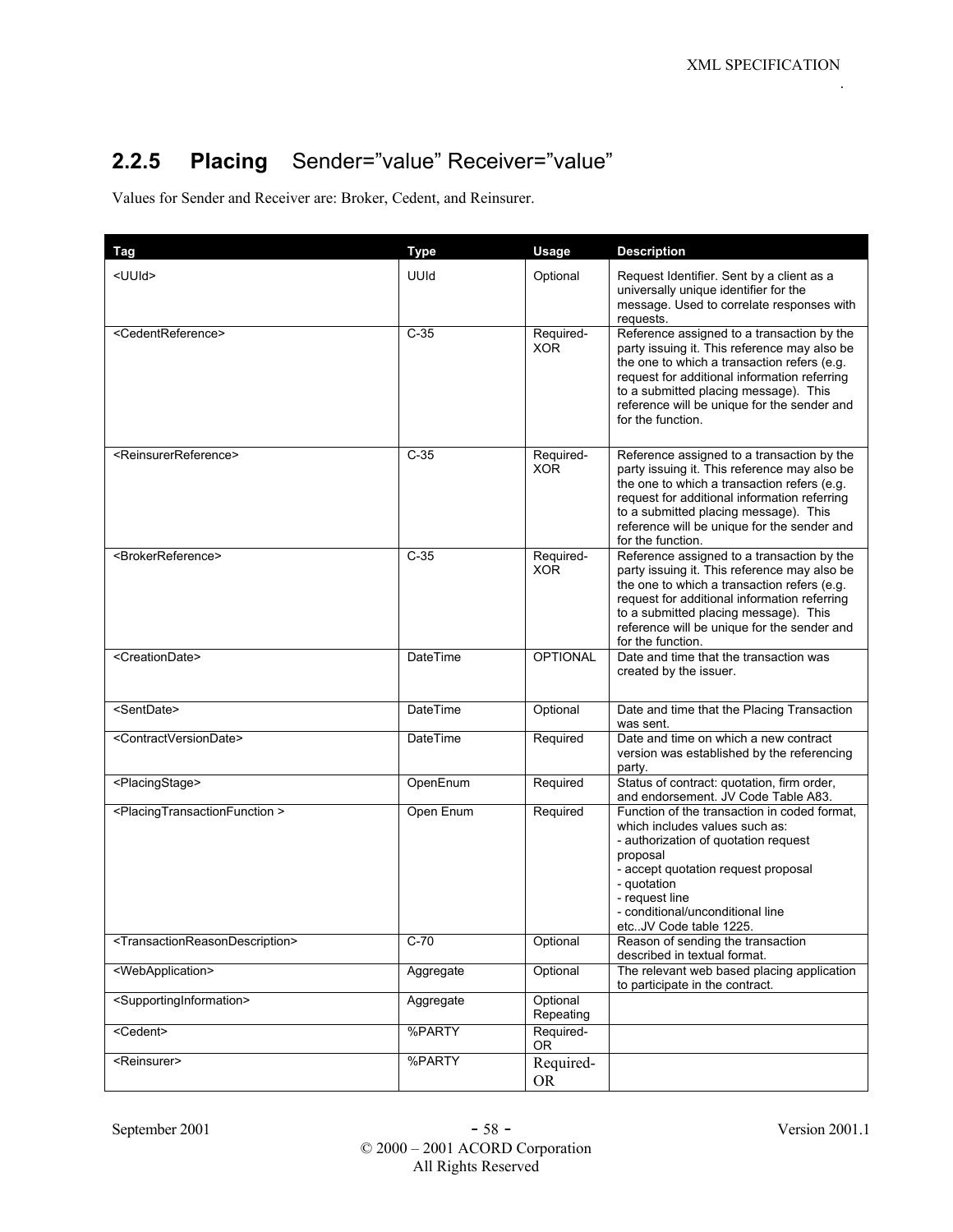| Tag                                                                               | Type        | Usage                   | <b>Description</b>                                                                                                                                                                                                                                                                           |
|-----------------------------------------------------------------------------------|-------------|-------------------------|----------------------------------------------------------------------------------------------------------------------------------------------------------------------------------------------------------------------------------------------------------------------------------------------|
| <broker></broker>                                                                 | %PARTY      | Required-               |                                                                                                                                                                                                                                                                                              |
|                                                                                   |             | <b>OR</b>               |                                                                                                                                                                                                                                                                                              |
| <coverholder></coverholder>                                                       | %PARTY      | Optional                |                                                                                                                                                                                                                                                                                              |
| <lnsured></lnsured>                                                               | %PARTY      | Optional                |                                                                                                                                                                                                                                                                                              |
| <originalpolciyinsured></originalpolciyinsured>                                   | %PARTY      | Optional                |                                                                                                                                                                                                                                                                                              |
|                                                                                   |             |                         |                                                                                                                                                                                                                                                                                              |
| <originalinsurerorreinsurer></originalinsurerorreinsurer>                         | %PARTY      | Optional                |                                                                                                                                                                                                                                                                                              |
| <producingbroker></producingbroker>                                               | %PARTY      | Optional                |                                                                                                                                                                                                                                                                                              |
| <correspondentbroker></correspondentbroker>                                       | %PARTY      | Optional                |                                                                                                                                                                                                                                                                                              |
| <underwritingmanager></underwritingmanager>                                       | %PARTY      | Optional                |                                                                                                                                                                                                                                                                                              |
| <policydatalistedundercontractindicator></policydatalistedundercontractindicator> | Closed Enum | Optional                | If both underlying policy and contract have<br>the same data, then there is no need to<br>specify all the insurance policy data: they<br>are simply listed under the reinsurance<br>contract, and a flag here indicates this fact<br>(to do this, set code value 703). JV Code<br>Table A77. |
| <contract></contract>                                                             | Aggregate   | Required                |                                                                                                                                                                                                                                                                                              |
| <contractsection></contractsection>                                               | Aggregate   | Required -<br>Repeating |                                                                                                                                                                                                                                                                                              |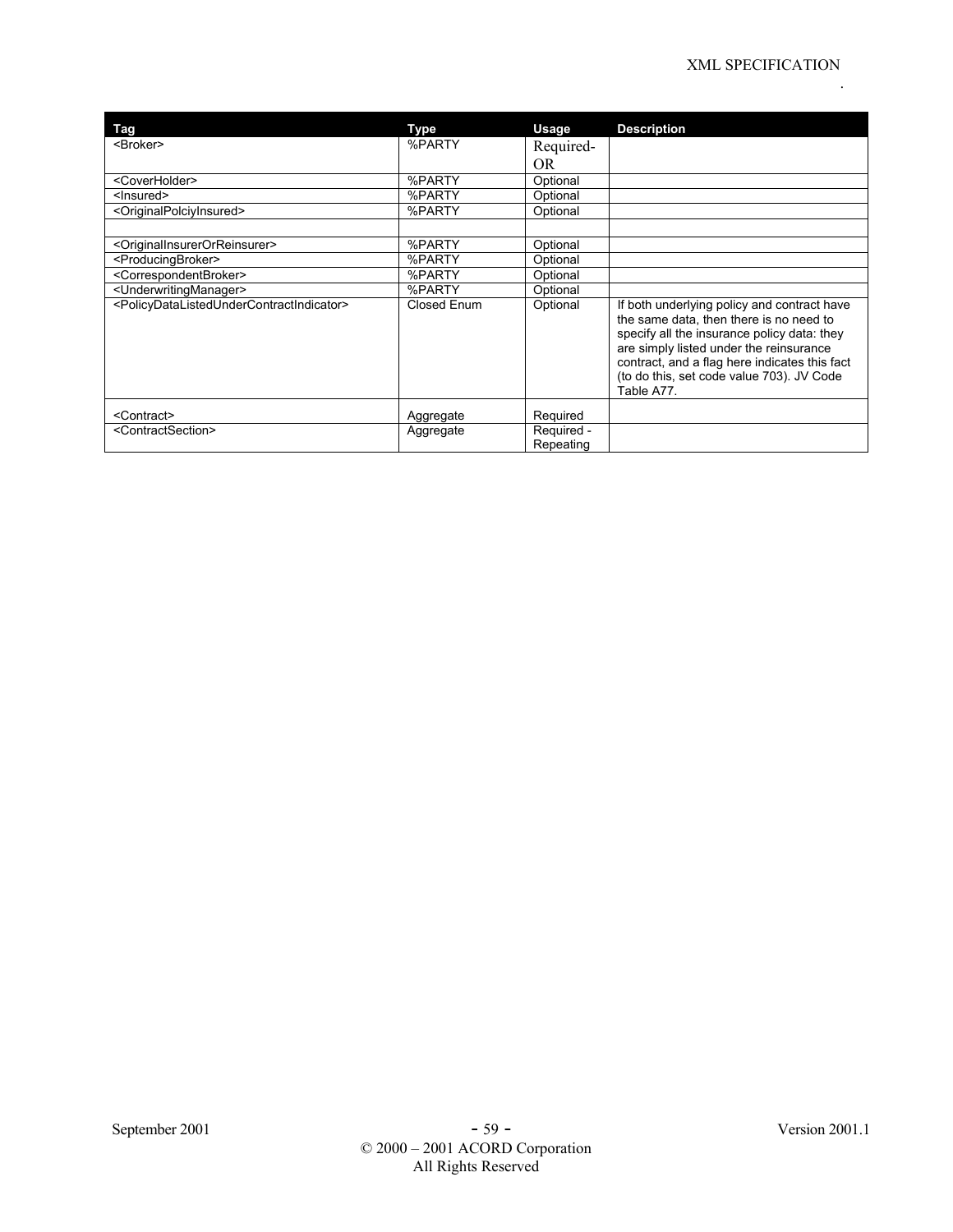## **2.2.6 Settlement** Sender= "value" Receiver= "value" ="value"

Valid values for Sender and Receiver are Cedent, Reinsurer, and Broker.

| Tag                                                                                                                                                                                                     | Type               | Usage                   | Description                                                                                                                                  |
|---------------------------------------------------------------------------------------------------------------------------------------------------------------------------------------------------------|--------------------|-------------------------|----------------------------------------------------------------------------------------------------------------------------------------------|
| <uuid></uuid>                                                                                                                                                                                           | UUId               | Optional                | Request Identifier. Sent by a client as<br>a universally unique identifier for the<br>message. Used to correlate responses<br>with requests. |
| <cedentreference></cedentreference>                                                                                                                                                                     | $C-35$             | Required-OR             | Sender's, in this case the Cedent's<br>application, assigned transaction<br>reference                                                        |
| <reinsurerreference></reinsurerreference>                                                                                                                                                               | $C-35$             | Required-OR             | Sender's, in this case the reinsurer's<br>application, assigned transaction<br>reference                                                     |
| <brokerreference></brokerreference>                                                                                                                                                                     | $C-35$             | Required-OR             | Sender's, in this case the broker's<br>application, assigned transaction<br>reference                                                        |
| <groupreference></groupreference>                                                                                                                                                                       | $C-35$             | Optional                | Reference allocated by the sender to<br>link together remittance advices sent<br>for individual entities within a single<br>company.         |
| <creationdate></creationdate>                                                                                                                                                                           | Date               | Required                |                                                                                                                                              |
| <financialaccounttype></financialaccounttype>                                                                                                                                                           | OpenEnum           | Required                | Code specifying the type of the<br>financial account. JV Code table<br>A22.                                                                  |
| <cedent></cedent>                                                                                                                                                                                       | %PARTY             | Required-OR             |                                                                                                                                              |
| <reinsurer></reinsurer>                                                                                                                                                                                 | %PARTY             | Required-OR             |                                                                                                                                              |
| <broker></broker>                                                                                                                                                                                       | %PARTY             | Required-OR             |                                                                                                                                              |
| <asofdate></asofdate>                                                                                                                                                                                   | Date               | Required                | "As of" date of the financial account<br>transaction.                                                                                        |
| <settllementcurrency></settllementcurrency>                                                                                                                                                             | Open Enum -<br>Ccy |                         | Coded identification of the currency of<br>the balance amount due for a financial<br>account. - JV Code table A08                            |
| <financialaccount></financialaccount>                                                                                                                                                                   | Aggregate          | Required -<br>Repeating |                                                                                                                                              |
| <balanceamtitem type="value"></balanceamtitem>                                                                                                                                                          | Aggregate          | Required                | Valid Type code descriptions are:<br>Settlement amount - due by sender<br>Settlement amount - due to sender                                  |
| <paymentmeans< td=""><td>Open enum</td><td></td><td>Coded identification of the payment<br/>means for the financial account or<br/>financial account item. JV Code table<br/>4461.</td></paymentmeans<> | Open enum          |                         | Coded identification of the payment<br>means for the financial account or<br>financial account item. JV Code table<br>4461.                  |
| <settlementmeansreference></settlementmeansreference>                                                                                                                                                   | $C-35$             | Optional                | Reference of the instrument/method to<br>be used to settle the financial account<br>(e.g. check number, LOC reference,<br>etc).              |
| <paymentchannel></paymentchannel>                                                                                                                                                                       | Open enum          | Optional                | Coded identification of the payment<br>channel for the financial account. JV<br>Code table 4435                                              |
| <lssuingbank></lssuingbank>                                                                                                                                                                             | %PARTY             | Optional                |                                                                                                                                              |
| <payingfinancialinstitution></payingfinancialinstitution>                                                                                                                                               | %PARTY             | Optional                |                                                                                                                                              |
| <payersfinancialinstitutionaccountnbr></payersfinancialinstitutionaccountnbr>                                                                                                                           | $C-35$             | Optional                | Account number of the payer's<br>financial institution.                                                                                      |
| <receivingfinancialinstitution></receivingfinancialinstitution>                                                                                                                                         | %PARTY             | Optional                |                                                                                                                                              |
| <payeesfinancialinstitutionaccountnbr></payeesfinancialinstitutionaccountnbr>                                                                                                                           | $C-35$             | Optional                | Account number of the payee's<br>financial institution.                                                                                      |
| <settlementdate></settlementdate>                                                                                                                                                                       | Date               | Optional                | Date on which financial account to be<br>settled.                                                                                            |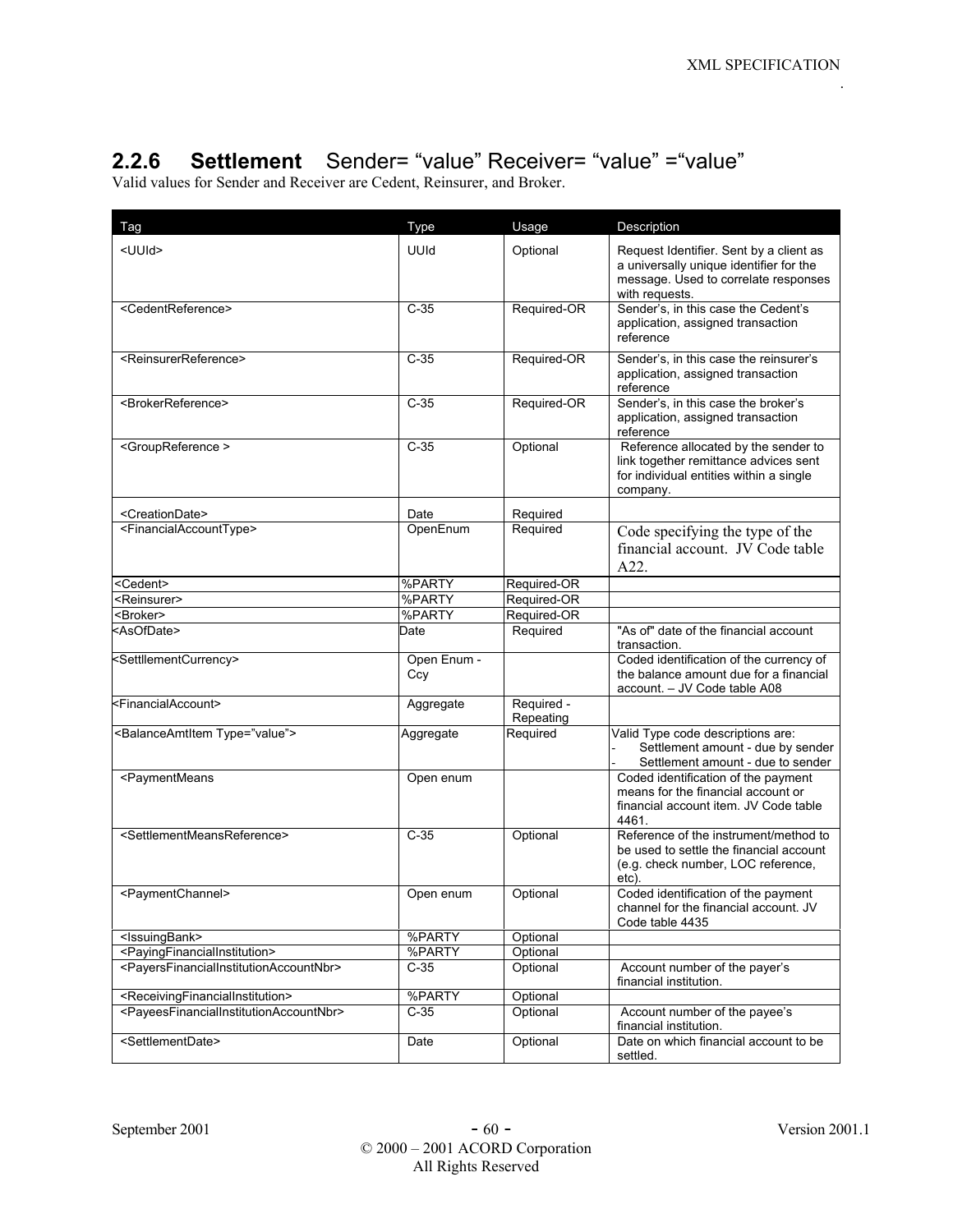## 2.2.7 **TechAccount** Sender= "value" Receiver= "value"

Valid values for Sender and Receiver are Cedent, Reinsurer, and Broker.

| Tag                                                             | <b>Type</b>        | Usage       | Description                                                                                                                                                                                                                       |
|-----------------------------------------------------------------|--------------------|-------------|-----------------------------------------------------------------------------------------------------------------------------------------------------------------------------------------------------------------------------------|
| <uuid></uuid>                                                   | UUId               | Optional    | Request Identifier. Sent by a<br>client as a universally unique<br>identifier for the message. Used<br>to correlate responses with<br>requests.                                                                                   |
| <cedentreference></cedentreference>                             | $C-35$             | Required-OR | Sender's, in this case the<br>Cedent's application, assigned<br>transaction reference                                                                                                                                             |
| <brokerreference></brokerreference>                             | $C-35$             | Required-OR | Sender's, in this case the<br>broker's application, assigned<br>transaction reference                                                                                                                                             |
| <creationdate></creationdate>                                   | Date               | Required    | Date when a document/message<br>is issued. This may include<br>authentication. (This is the<br>equivalent of a "letter" date,<br>which may not be the same as<br>the date when the electronic<br>transaction is physically sent). |
| <accounttransactiontype></accounttransactiontype>               | Open Enum          | Optional    | Code list specifying the nature of<br>the transaction contained in the<br>technical account. JV Code table<br>A17.                                                                                                                |
| <accounttransactiondescription></accounttransactiondescription> | $C-350$            | Optional    | Description of the transaction.                                                                                                                                                                                                   |
| <explanation></explanation>                                     | $C-350$            | Optional    | Additional clarifications related to<br>the whole Technical account<br>message.                                                                                                                                                   |
| <groupreference></groupreference>                               | $C-35$             | Optional    | Reference allocated to a group of<br>accounting transactions by the<br>sender, to indicate to the receiver<br>that those accounts are linked.                                                                                     |
| <ltemsingrouptotal></ltemsingrouptotal>                         | Integer            | Optional    | Number of accounting transaction<br>contained within a "group" (I.e.<br>those transactions linked by the<br>cedent giving them all the same<br>AccountGroupReference).                                                            |
| <cedent></cedent>                                               | %PARTY             | Optional    |                                                                                                                                                                                                                                   |
| <reinsurer></reinsurer>                                         | %PARTY             | Optional    |                                                                                                                                                                                                                                   |
| <broker></broker>                                               | %PARTY             | Optional    |                                                                                                                                                                                                                                   |
| <originalinsurerorreinsurer></originalinsurerorreinsurer>       | %PARTY             | Optional    |                                                                                                                                                                                                                                   |
| <originalpolicyholder></originalpolicyholder>                   | %PARTY             | Optional    |                                                                                                                                                                                                                                   |
| <accountingyear></accountingyear>                               | Year               |             |                                                                                                                                                                                                                                   |
| <accountperiod></accountperiod>                                 | Aggregate          | Optional    |                                                                                                                                                                                                                                   |
| <referencecurrency></referencecurrency>                         | Open Enum -<br>Ccy | Optional    | ISO Currency code JV code table<br>A08.                                                                                                                                                                                           |
| <targetcurrency></targetcurrency>                               | Open Enum -<br>Ccy | Optional    | ISO Currency code JV code table<br>A08.                                                                                                                                                                                           |
| <amtshareindicator></amtshareindicator>                         | OpenEnum           | Optional    | Flag that tells the receiving<br>system how the financial and<br>technical entries are expressed.<br>JV Code Table A32.                                                                                                           |
| <correctionindicator></correctionindicator>                     | OpenEnum           | Optional    | Code used when account is<br>being sent as a correction to a<br>previous account, which indicates<br>whether the correction is a<br>"reversal" or a "supplement". JV                                                              |